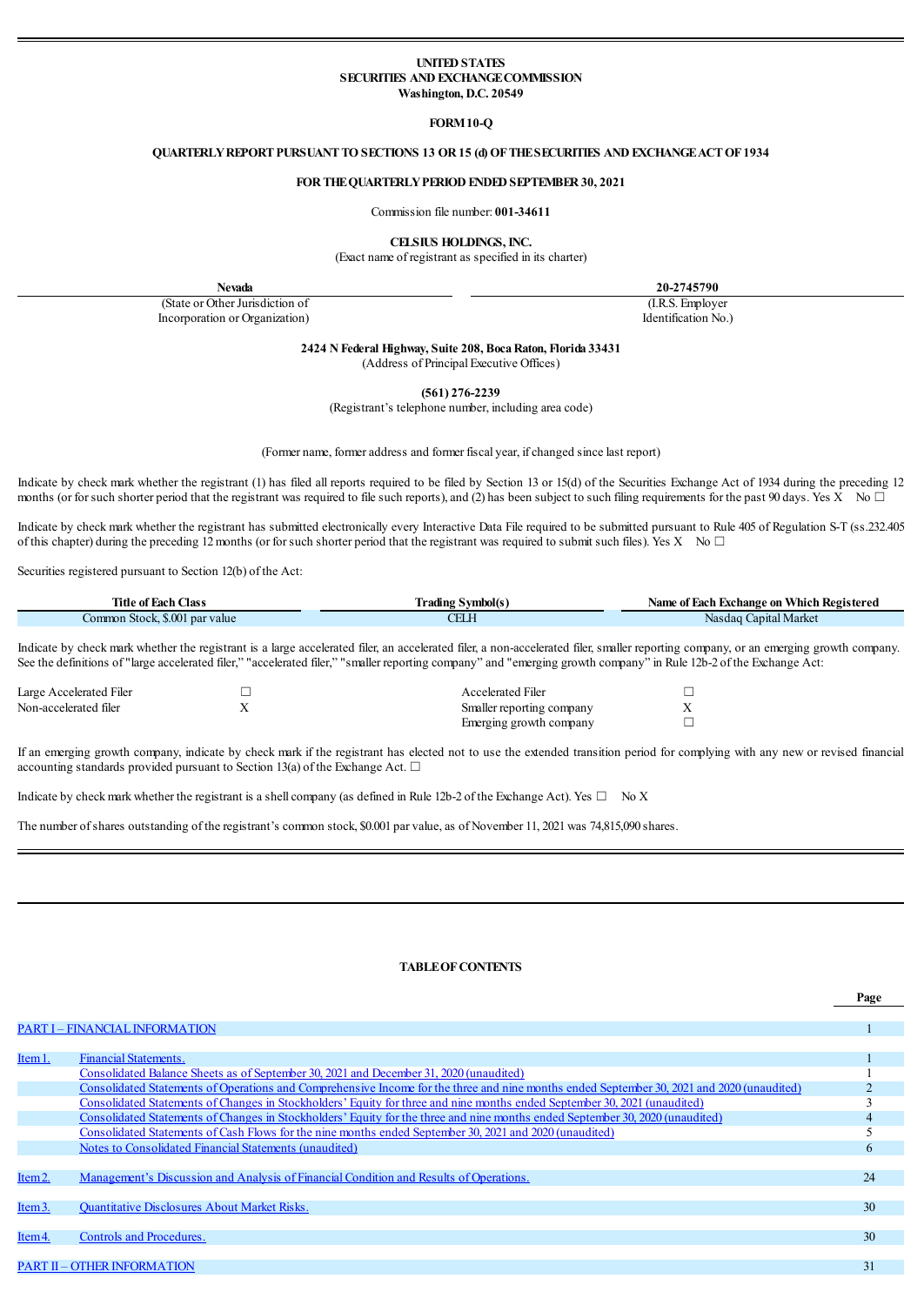| Item 1.             | <b>Legal Proceedings.</b>                                    | 31 |
|---------------------|--------------------------------------------------------------|----|
|                     |                                                              |    |
| Item 1A.            | <b>Risk Factors.</b>                                         | 31 |
| Item <sub>2.</sub>  | Unregistered Sales of Equity Securities and Use of Proceeds. | 31 |
| Item <sub>3.</sub>  | Defaults Upon Senior Securities.                             | 31 |
| Item <sub>4</sub> . | Mine Safety Disclosures.                                     | 31 |
| Item 5.             | Other Information.                                           | 31 |
| Item 6.             | Exhibits.                                                    | 32 |
| <b>SIGNATURES</b>   |                                                              | 33 |
|                     |                                                              |    |

# i

# **PARTI – FINANCIALINFORMATION**

# **Item1. Financial Statements.**

# **Celsius Holdings, Inc. andSubsidiaries ConsolidatedBalance Sheets (Unaudited)**

| <b>ASSETS</b><br>$\mathbb{S}$<br>61,377,202<br>43,248,021<br><sup>\$</sup><br>43,500,578<br>14,986,213<br>2,543,225<br>1,885,887<br>122,311,445<br>18,403,622<br>22,829,510<br>14,626,922<br>Total current assets<br>252,561,960<br>93,150,665<br>9,429,437<br>Note receivable (note 6)<br>6,993,869<br>Property and equipment-net (note 8)<br>2,454,914<br>579,377<br>Right-of-use asset-operating leases<br>888,911<br>836,038<br>Right-of-use asset-finance leases<br>162,119<br>106,675<br>Long-term security deposits<br>308,449<br>122,733<br>Intangibles (note 9)<br>16,811,762<br>16,590,083<br>Goodwill (note 9)<br>14,851,635<br>10,419,321<br><b>Total Assets</b><br>294,978,175<br>131,289,773<br>$\mathbf{s}$<br>$\mathbf{s}$<br><b>LIABILITIES AND STOCKHOLDERS' EQUITY</b><br>\$<br>91,931,593<br><sup>\$</sup><br>25,412,753<br>376,602<br>321,283<br>205,824<br>155,508<br>425,232<br>957,627<br>93,421,330<br>Total current liabilities<br>26,365,092<br>Long-term liabilities:<br>Lease liability-operating leases (note 7)<br>550,547<br>514,948 |                                                    | September 30,<br>2021 |  | December 31,<br>2020 |
|----------------------------------------------------------------------------------------------------------------------------------------------------------------------------------------------------------------------------------------------------------------------------------------------------------------------------------------------------------------------------------------------------------------------------------------------------------------------------------------------------------------------------------------------------------------------------------------------------------------------------------------------------------------------------------------------------------------------------------------------------------------------------------------------------------------------------------------------------------------------------------------------------------------------------------------------------------------------------------------------------------------------------------------------------------------------|----------------------------------------------------|-----------------------|--|----------------------|
|                                                                                                                                                                                                                                                                                                                                                                                                                                                                                                                                                                                                                                                                                                                                                                                                                                                                                                                                                                                                                                                                      |                                                    |                       |  |                      |
|                                                                                                                                                                                                                                                                                                                                                                                                                                                                                                                                                                                                                                                                                                                                                                                                                                                                                                                                                                                                                                                                      | Current assets:                                    |                       |  |                      |
|                                                                                                                                                                                                                                                                                                                                                                                                                                                                                                                                                                                                                                                                                                                                                                                                                                                                                                                                                                                                                                                                      | Cash and cash equivalents                          |                       |  |                      |
|                                                                                                                                                                                                                                                                                                                                                                                                                                                                                                                                                                                                                                                                                                                                                                                                                                                                                                                                                                                                                                                                      | Accounts receivable-net (note 2)                   |                       |  |                      |
|                                                                                                                                                                                                                                                                                                                                                                                                                                                                                                                                                                                                                                                                                                                                                                                                                                                                                                                                                                                                                                                                      | Note receivable-current (note 6)                   |                       |  |                      |
|                                                                                                                                                                                                                                                                                                                                                                                                                                                                                                                                                                                                                                                                                                                                                                                                                                                                                                                                                                                                                                                                      | Inventories-net (note 4)                           |                       |  |                      |
|                                                                                                                                                                                                                                                                                                                                                                                                                                                                                                                                                                                                                                                                                                                                                                                                                                                                                                                                                                                                                                                                      | Prepaid expenses and other current assets (note 5) |                       |  |                      |
|                                                                                                                                                                                                                                                                                                                                                                                                                                                                                                                                                                                                                                                                                                                                                                                                                                                                                                                                                                                                                                                                      |                                                    |                       |  |                      |
|                                                                                                                                                                                                                                                                                                                                                                                                                                                                                                                                                                                                                                                                                                                                                                                                                                                                                                                                                                                                                                                                      |                                                    |                       |  |                      |
|                                                                                                                                                                                                                                                                                                                                                                                                                                                                                                                                                                                                                                                                                                                                                                                                                                                                                                                                                                                                                                                                      |                                                    |                       |  |                      |
|                                                                                                                                                                                                                                                                                                                                                                                                                                                                                                                                                                                                                                                                                                                                                                                                                                                                                                                                                                                                                                                                      |                                                    |                       |  |                      |
|                                                                                                                                                                                                                                                                                                                                                                                                                                                                                                                                                                                                                                                                                                                                                                                                                                                                                                                                                                                                                                                                      |                                                    |                       |  |                      |
|                                                                                                                                                                                                                                                                                                                                                                                                                                                                                                                                                                                                                                                                                                                                                                                                                                                                                                                                                                                                                                                                      |                                                    |                       |  |                      |
|                                                                                                                                                                                                                                                                                                                                                                                                                                                                                                                                                                                                                                                                                                                                                                                                                                                                                                                                                                                                                                                                      |                                                    |                       |  |                      |
|                                                                                                                                                                                                                                                                                                                                                                                                                                                                                                                                                                                                                                                                                                                                                                                                                                                                                                                                                                                                                                                                      |                                                    |                       |  |                      |
|                                                                                                                                                                                                                                                                                                                                                                                                                                                                                                                                                                                                                                                                                                                                                                                                                                                                                                                                                                                                                                                                      |                                                    |                       |  |                      |
|                                                                                                                                                                                                                                                                                                                                                                                                                                                                                                                                                                                                                                                                                                                                                                                                                                                                                                                                                                                                                                                                      |                                                    |                       |  |                      |
|                                                                                                                                                                                                                                                                                                                                                                                                                                                                                                                                                                                                                                                                                                                                                                                                                                                                                                                                                                                                                                                                      |                                                    |                       |  |                      |
|                                                                                                                                                                                                                                                                                                                                                                                                                                                                                                                                                                                                                                                                                                                                                                                                                                                                                                                                                                                                                                                                      | Current liabilities:                               |                       |  |                      |
|                                                                                                                                                                                                                                                                                                                                                                                                                                                                                                                                                                                                                                                                                                                                                                                                                                                                                                                                                                                                                                                                      | Accounts payable and accrued expenses (note 10)    |                       |  |                      |
|                                                                                                                                                                                                                                                                                                                                                                                                                                                                                                                                                                                                                                                                                                                                                                                                                                                                                                                                                                                                                                                                      | Lease liability-operating leases (note 7)          |                       |  |                      |
|                                                                                                                                                                                                                                                                                                                                                                                                                                                                                                                                                                                                                                                                                                                                                                                                                                                                                                                                                                                                                                                                      | Lease liability-finance leases (note 7)            |                       |  |                      |
|                                                                                                                                                                                                                                                                                                                                                                                                                                                                                                                                                                                                                                                                                                                                                                                                                                                                                                                                                                                                                                                                      | Other current liabilities (note 11)                |                       |  |                      |
|                                                                                                                                                                                                                                                                                                                                                                                                                                                                                                                                                                                                                                                                                                                                                                                                                                                                                                                                                                                                                                                                      |                                                    |                       |  |                      |
|                                                                                                                                                                                                                                                                                                                                                                                                                                                                                                                                                                                                                                                                                                                                                                                                                                                                                                                                                                                                                                                                      |                                                    |                       |  |                      |
|                                                                                                                                                                                                                                                                                                                                                                                                                                                                                                                                                                                                                                                                                                                                                                                                                                                                                                                                                                                                                                                                      |                                                    |                       |  |                      |

| Lease liability-finance leases (note 7) | 88,649     | 82,290                   |
|-----------------------------------------|------------|--------------------------|
| Deferred tax liability                  | 3,497,240  |                          |
| Other long-term liabilities             | 22.198     | $\overline{\phantom{a}}$ |
| <b>Total Liabilities</b>                | 97.579.964 | 26,962,330               |
|                                         |            |                          |

# **Commitments andcontingences (note 15)**

Stockholders' Equity:

| Common stock, \$0.001 par value; 100,000,000 shares authorized, 74,745,924 and 72,262,829 shares issued and outstanding at September |               |                |
|--------------------------------------------------------------------------------------------------------------------------------------|---------------|----------------|
| 30, 2021 and December 31, 2020, respectively (note 13)                                                                               | 74.746        | 72.263         |
| Additional paid-in capital                                                                                                           | 244, 293, 710 | 159,884,154    |
| Accumulated other comprehensive income/(loss)                                                                                        | 1.165.027     | (202, 142)     |
| Accumulated deficit                                                                                                                  | (48.135.273)  | (55, 426, 832) |
| Total Stockholders' Equity                                                                                                           | 197.398.211   | 104.327.443    |
| <b>Total Liabilities and Stockholders' Equity</b>                                                                                    | 294,978,175   | 131,289,773    |

T

*The accompanying notes are an integral part of these unaudited consolidated financial statements*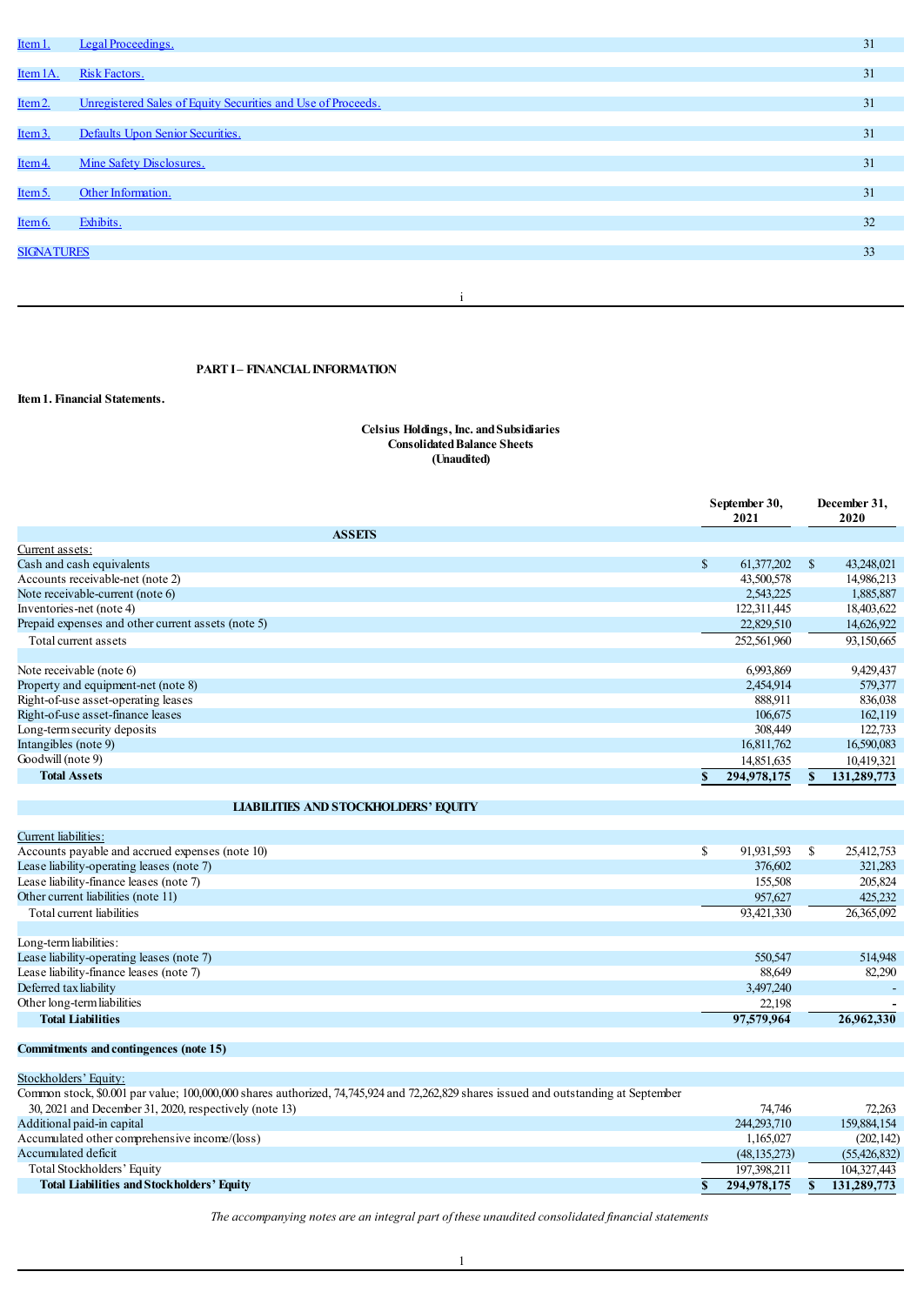# **Celsius Holdings, Inc. andSubsidiaries ConsolidatedStatements ofOperations andComprehensive Income (Unaudited)**

|                                                                         |                             | For the three months<br>ended September 30, |                             | For the nine months<br>ended September 30, |
|-------------------------------------------------------------------------|-----------------------------|---------------------------------------------|-----------------------------|--------------------------------------------|
|                                                                         | 2021                        | 2020                                        | 2021                        | 2020                                       |
| Revenue (note 3)                                                        | 94,909,100<br>$\mathcal{S}$ | $\mathbb{S}$<br>36,839,149                  | $\mathbb{S}$<br>210,017,302 | $\mathcal{S}$<br>95,061,265                |
| Cost of revenue (note 2)                                                | 57,215,728                  | 19,305,416                                  | 123,495,466                 | 51,512,534                                 |
| Gross profit                                                            | 37,693,372                  | 17,533,733                                  | 86,521,836                  | 43,548,731                                 |
| Selling and marketing expenses                                          | 22,621,062                  | 8,267,996                                   | 50,111,103                  | 23,640,914                                 |
| General and administrative expenses                                     | 11,140,030                  | 4,752,428                                   | 28.066.228                  | 13,178,593                                 |
| Total operating expenses                                                | 33,761,092                  | 13,020,424                                  | 78,177,331                  | 36,819,507                                 |
| <b>Income from operations</b>                                           | 3,932,280                   | 4,513,309                                   | 8,344,505                   | 6,729,224                                  |
| Other income (expense):                                                 |                             |                                             |                             |                                            |
| Interest income on note receivable (note 6)                             |                             | 76.473<br>78,690                            | 239,586                     | 268,709                                    |
| Interest expense on bonds                                               |                             | (144, 021)                                  |                             | (391, 458)                                 |
| Interest on other obligations                                           |                             | (4,524)<br>(3, 419)                         | (7, 496)                    | (13,400)                                   |
| Amortization of discount on bonds payable                               |                             | (178, 649)                                  |                             | (506, 100)                                 |
| Other miscellaneous income/(expense)                                    |                             | (97,038)<br>(62, 817)                       |                             | (27, 614)                                  |
| Gain on lease cancellations                                             |                             |                                             |                             | 152,112                                    |
| Foreign exchange gain/(loss)                                            |                             | (327, 581)<br>550,510                       | (451,217)                   | 646,515                                    |
| Total other income/(expense)                                            |                             | (352,670)<br>240,294                        | (219, 127)                  | 128,764                                    |
| Net income before income taxes                                          | 3,579,610                   | 4,753,603                                   | 8,125,378                   | 6,857,988                                  |
| Income tax expense                                                      | 833,819                     |                                             | 833,819                     |                                            |
| <b>Net income</b>                                                       | 2,745,791                   | 4,753,603                                   | 7,291,559                   | 6,857,988                                  |
|                                                                         |                             |                                             |                             |                                            |
| Other comprehensive income:                                             | 1.282,683                   | 110,027                                     | 1.367.169                   |                                            |
| Foreign currency translation gain/(loss)<br><b>Comprehensive Income</b> | 4,028,474                   | 4,863,630                                   | 8,658,728                   | (113, 144)<br>6,744,844                    |
| Income per share:                                                       |                             |                                             |                             |                                            |
| Basic                                                                   | \$                          | 0.04<br>\$<br>0.07                          | \$<br>$0.10\,$              | \$<br>0.10                                 |
| <b>Diluted</b>                                                          | \$                          | $\mathbb{S}$<br>0.03<br>0.06                | $\mathbf S$<br>0.09         | $\mathbf S$<br>0.09                        |
| Weighted average shares outstanding:                                    |                             |                                             |                             |                                            |
| Basic                                                                   | 74,609,195                  | 70,473,351                                  | 73,758,731                  | 70,184,071                                 |
| Diluted <sup>1</sup>                                                    | 78,473,866                  | 74,848,239                                  | 77,782,459                  | 73,524,209                                 |

*(1) Please refer to Earnings Per Share section for further details.*

*The accompanying notes are an integral part of these unaudited consolidated financial statements*

2

# **Celsius Holdings, Inc. andSubsidiaries ConsolidatedStatements of Changes in Stockholders' Equity For the three andnine months endedSeptember 30, 2021 (Unaudited)**

|                                                                              | <b>Common Stock</b> |    |        | Additional<br>Paid-In |  | Accumulated<br>Other<br>Comprehensive |  | Accumulated              |             |
|------------------------------------------------------------------------------|---------------------|----|--------|-----------------------|--|---------------------------------------|--|--------------------------|-------------|
|                                                                              | <b>Shares</b>       |    | Amount | Capital               |  | Income (Loss)                         |  | Deficit                  | Total       |
| <b>Balance at December 31, 2020</b>                                          | 72,262,829          | S. | 72,263 | 159,884,154           |  | (202, 142)                            |  | (55, 426, 832)           | 104,327,443 |
| Share-based payment expense                                                  |                     |    |        | 3,575,001             |  |                                       |  |                          | 3,575,001   |
| Issuance of common stock pursuant to exercise of<br>stock options - cashless | 88,312              |    | 88     | (88)                  |  | $\overline{\phantom{a}}$              |  |                          |             |
| Issuance of common stock pursuant to exercise of<br>stock options - cash     | 234,546             |    | 235    | 715,675               |  |                                       |  |                          | 715,910     |
| Foreign currency fluctuations                                                |                     |    |        |                       |  | (192, 509)                            |  |                          | (192, 509)  |
| Net income                                                                   |                     |    |        |                       |  |                                       |  | 585,424                  | 585,424     |
| <b>Balance at March 31, 2021</b>                                             | 72,585,687          |    | 72,586 | 164, 174, 742         |  | (394, 651)                            |  | (54, 841, 408)           | 109,011,269 |
| Share-based payment expense                                                  |                     |    |        | 4,022,259             |  |                                       |  |                          | 4,022,259   |
| Issuance of common stock pursuant to exercise of<br>stock options - cashless | 315.913             |    | 316    | (316)                 |  |                                       |  | $\overline{\phantom{a}}$ |             |
|                                                                              |                     |    |        |                       |  |                                       |  |                          |             |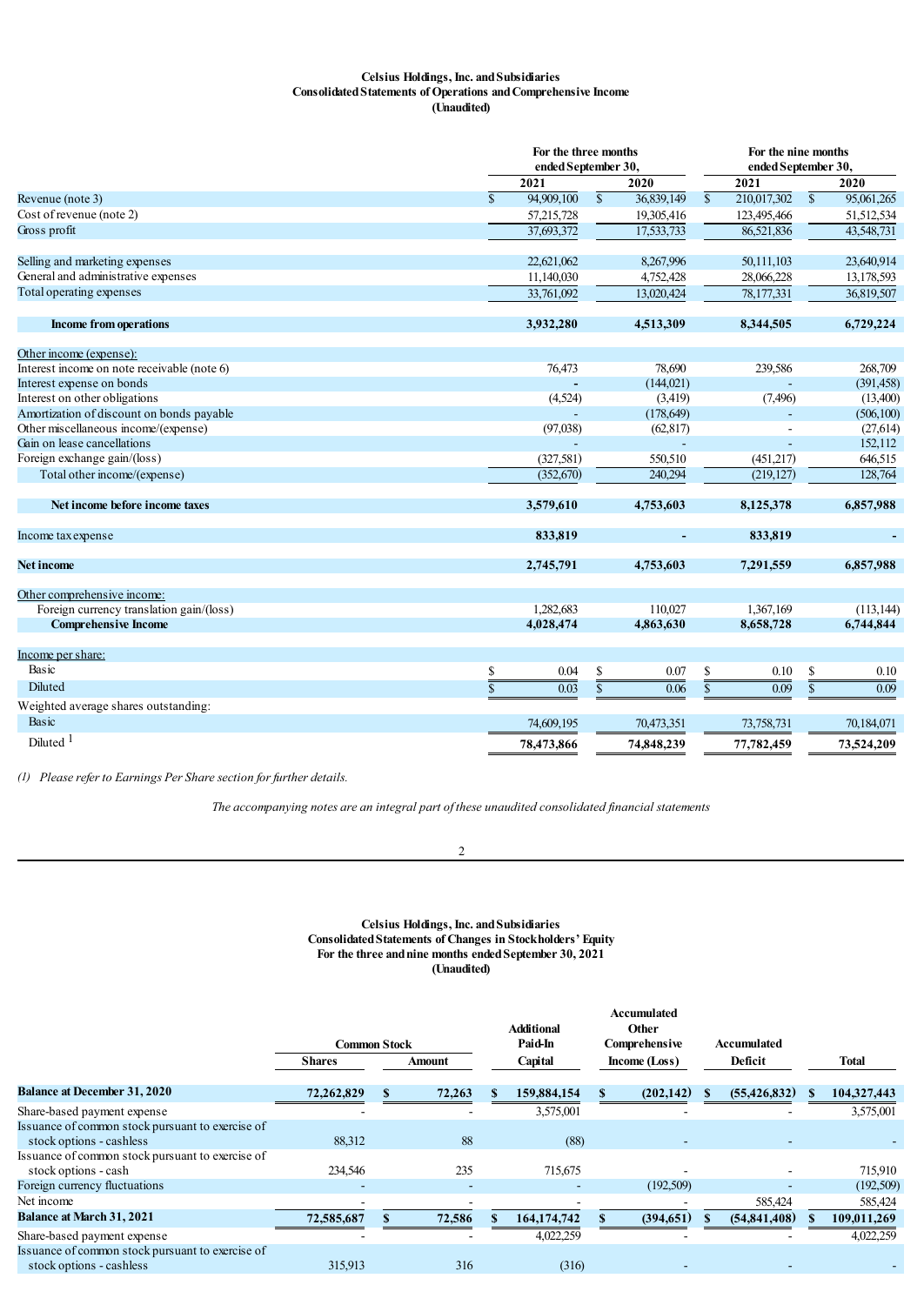| <b>Balance at September 30, 2021</b>             | 74,745,924 | 74,746                   | 244.293.710 | 1.165.027 | (48, 135, 273) | 197,398,211 |
|--------------------------------------------------|------------|--------------------------|-------------|-----------|----------------|-------------|
| Net income                                       |            |                          |             |           | 2,745,791      | 2,745,791   |
| Foreign currency fluctuations                    |            | $\overline{\phantom{0}}$ |             | 1,282,683 |                | 1,282,683   |
| Issuance of common stock from capital raise      |            |                          |             |           |                |             |
| stock options - cash                             | 157,462    | 157                      | 726,898     |           |                | 727,056     |
| Issuance of common stock pursuant to exercise of |            |                          |             |           |                |             |
| stock options - cashless                         | 117,923    | 118                      | (118)       |           |                |             |
| Issuance of common stock pursuant to exercise of |            |                          |             |           |                |             |
| Share-based payment expense                      |            |                          | 5,803,321   |           |                | 5,803,321   |
| <b>Balance at June 30, 2021</b>                  | 74,470,539 | 74,471                   | 237,763,609 | (117,656) | (50,881,064)   | 186,839,360 |
| Net income                                       |            | $\overline{\phantom{0}}$ |             |           | 3,960,344      | 3,960,344   |
| Foreign currency fluctuations                    |            |                          |             | 276,995   |                | 276,995     |
| Issuance of common stock from capital raise      | 1,133,953  | 1,134                    | 67,768,252  | -         | -              | 67,769,386  |
| stock options - cash                             | 434.986    | 435                      | 1,798,672   |           | ۰              | 1,799,107   |
| Issuance of common stock pursuant to exercise of |            |                          |             |           |                |             |

*The accompanying notes are an integral part of these unaudited consolidated financial statements*

3

# **Celsius Holdings, Inc. andSubsidiaries ConsolidatedStatements of Changes in Stockholders' Equity For the three andnine months endedSeptember 30, 2020 (Unaudited)**

|                                                  | <b>Common Stock</b> |    |        |   | <b>Additional</b><br>Paid-In | Accumulated<br>Other<br>Comprehensive |               |              | Accumulated    |              |              |
|--------------------------------------------------|---------------------|----|--------|---|------------------------------|---------------------------------------|---------------|--------------|----------------|--------------|--------------|
|                                                  | <b>Shares</b>       |    | Amount |   | Capital                      |                                       | Income (Loss) |              | <b>Deficit</b> |              | <b>Total</b> |
| <b>Balance at December 31, 2019</b>              | 68,941,311          | \$ | 68,942 |   | 127,552,998                  | S                                     | (753,520)     | $\mathbf{s}$ | (63, 409, 431) | $\mathbf{s}$ | 63,458,989   |
| Share-based payment expense                      |                     |    |        |   | 1,400,000                    |                                       |               |              |                |              | 1,400,000    |
| Issuance of common stock pursuant to exercise of |                     |    |        |   |                              |                                       |               |              |                |              |              |
| stock options - cashless                         | 204,028             |    | 204    |   | (204)                        |                                       |               |              |                |              |              |
| Issuance of common stock pursuant to exercise of |                     |    |        |   |                              |                                       |               |              |                |              |              |
| stock options - cash                             | 133,921             |    | 134    |   | 215,213                      |                                       |               |              |                |              | 215,347      |
| Foreign currency fluctuations                    |                     |    |        |   |                              |                                       | (114, 490)    |              |                |              | (114, 490)   |
| Net income                                       |                     |    |        |   |                              |                                       |               |              | 546,051        |              | 546,051      |
| <b>Balance at March 31, 2020</b>                 | 69,279,260          | \$ | 69,280 |   | 129,168,007                  | S                                     | (868,010)     |              | (62, 863, 380) | $\mathbf{s}$ | 65,505,897   |
| Share-based payment expense                      |                     |    |        |   | 1,174,999                    |                                       |               |              |                |              | 1,174,999    |
| Issuance of common stock pursuant to exercise of |                     |    |        |   |                              |                                       |               |              |                |              |              |
| stock options - cashless                         | 106,327             |    | 106    |   | (106)                        |                                       |               |              |                |              |              |
| Issuance of common stock pursuant to exercise of |                     |    |        |   |                              |                                       |               |              |                |              |              |
| stock options - cash                             | 176,914             |    | 177    |   | 489,140                      |                                       |               |              |                |              | 489,317      |
| Foreign currency fluctuations                    |                     |    |        |   |                              |                                       | (108, 681)    |              |                |              | (108, 681)   |
| Net income                                       |                     |    |        |   |                              |                                       |               |              | 1,558,334      |              | 1,558,334    |
| <b>Balance at June 30, 2020</b>                  | 69,562,501          | \$ | 69,563 |   | 130,832,040                  | S                                     | (976, 691)    |              | (61,305,046)   | $\mathbf{s}$ | 68,619,866   |
| Share-based payment expense                      |                     |    |        |   | 2,143,700                    |                                       |               |              |                |              | 2,143,700    |
| Issuance of common stock – private placement     | 1,437,909           |    | 1.438  |   | 21,981,678                   |                                       |               |              |                |              | 21,983,116   |
| Issuance of common stock pursuant to exercise of |                     |    |        |   |                              |                                       |               |              |                |              |              |
| stock options - cashless                         | 86,405              |    | 86     |   | (86)                         |                                       |               |              |                |              |              |
| Issuance of common stock pursuant to exercise of |                     |    |        |   |                              |                                       |               |              |                |              |              |
| stock options - cash                             | 564,741             |    | 565    |   | 1,591,114                    |                                       |               |              |                |              | 1,591,679    |
| Foreign currency fluctuations                    |                     |    |        |   |                              |                                       | 110,027       |              |                |              | 110,027      |
| Net income                                       |                     |    |        |   |                              |                                       |               |              | 4,753,603      |              | 4,753,603    |
| <b>Balance at September 30, 2020</b>             | 71,651,556          | \$ | 71,652 | S | 156,548,446                  | \$                                    | (866, 664)    |              | (56, 551, 443) | \$           | 99,201,991   |

*The accompanying notes are an integral part of these unaudited consolidated financial statements*

#### 4

# **Celsius Holdings, Inc. andSubsidiaries ConsolidatedStatements of Cash Flows (Unaudited)**

|                                                                                             | For the nine months ended |  |                       |  |  |
|---------------------------------------------------------------------------------------------|---------------------------|--|-----------------------|--|--|
|                                                                                             | September 30,<br>2021     |  | September 30,<br>2020 |  |  |
| <b>Cash flows from operating activities:</b>                                                |                           |  |                       |  |  |
| Net income                                                                                  | 7,291,559                 |  | 6,857,988             |  |  |
| Adjustments to reconcile net income to net cash (used in)/provided by operating activities: |                           |  |                       |  |  |
| Depreciation                                                                                | 519.765                   |  | 82.180                |  |  |
| Amortization                                                                                | 550,800                   |  | 1,224,684             |  |  |
|                                                                                             |                           |  |                       |  |  |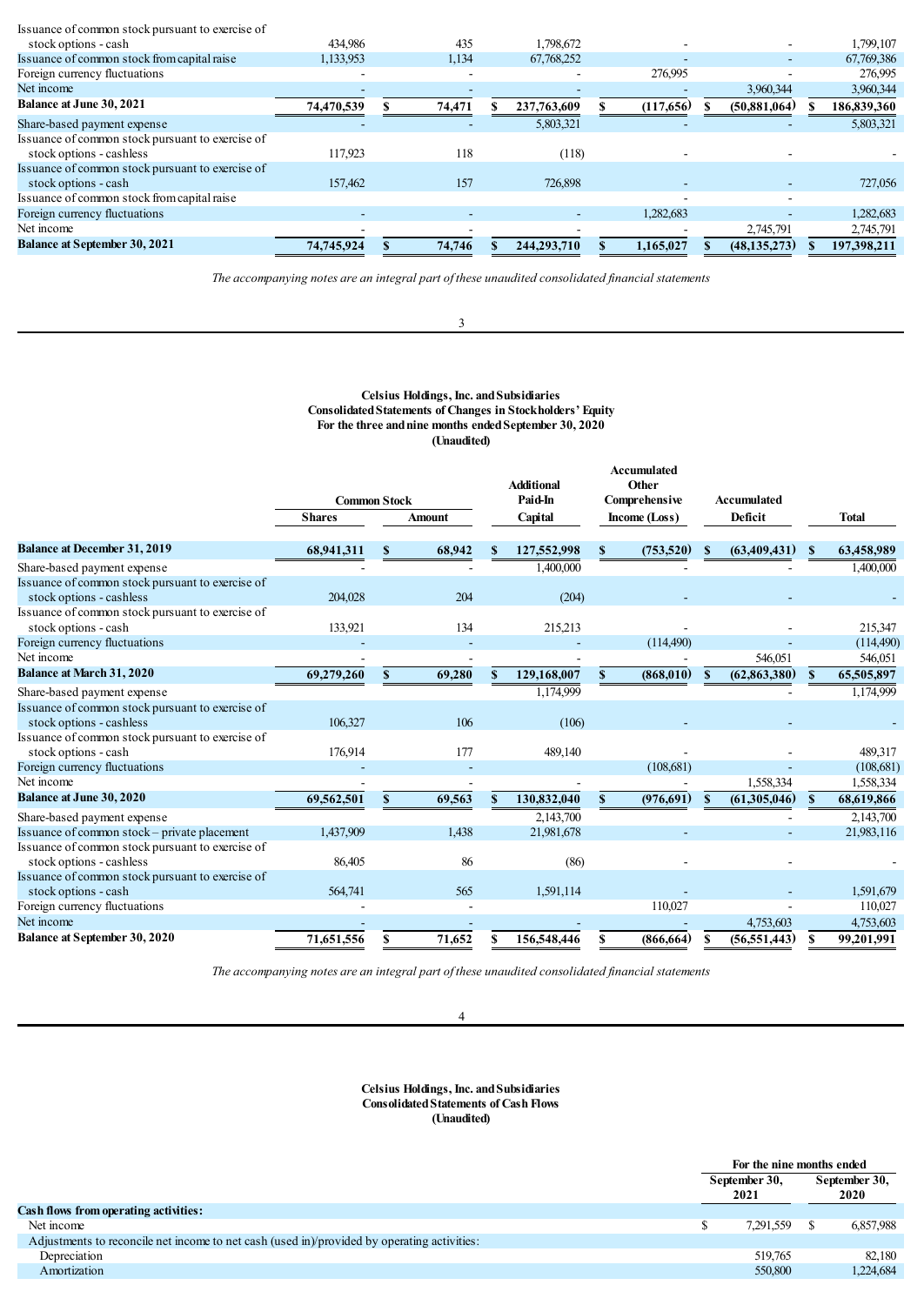| Unrealized currency gain                                     |              | (76, 765)       |               |             |
|--------------------------------------------------------------|--------------|-----------------|---------------|-------------|
| Bad debt expense                                             |              | (207, 261)      |               | 244,685     |
| Inventory excess and obsolescence expense                    |              | 12,234          |               | 211,822     |
| Stock-based compensation expense                             |              | 13,400,581      |               | 4,718,699   |
| Gain on China transaction                                    |              |                 |               | (384, 493)  |
| Gain on lease cancellations                                  |              | (14,669)        |               | (152, 112)  |
| Changes in operating assets and liabilities:                 |              |                 |               |             |
| Accounts receivable-net                                      |              | (28, 307, 104)  |               | (9,031,438) |
| Inventory-net                                                |              | (103, 920, 057) |               | (598, 665)  |
| Prepaid expenses and other current assets                    |              | (8,202,588)     |               | (561,752)   |
| Accounts payable and accrued expenses                        |              | 66,694,568      |               | 824,964     |
| Other assets                                                 |              | (185,716)       |               | 43,259      |
| Other liabilities                                            |              | 532,395         |               | 213,764     |
| Deferred Tax Liability-net                                   |              | (182, 156)      |               |             |
| Change in right-of-use asset and lease liability-net         |              | 30,465          |               | 149,925     |
| Net cash (used in)/provided by operating activities          |              | (52,063,949)    |               | 3,843,510   |
|                                                              |              |                 |               |             |
| Cash flows from investing activities:                        |              |                 |               |             |
| Proceeds from note receivable                                |              | 1,885,724       |               | 1,331,011   |
| Purchase of property and equipment                           |              | (2,395,302)     |               | (416, 671)  |
| Net cash (used in)/provided by investing activities          |              | (509, 578)      |               | 914,340     |
|                                                              |              |                 |               |             |
| Cash flows from financing activities:                        |              |                 |               |             |
| Principal payments on finance lease obligations              |              | (72, 386)       |               | (259, 231)  |
| Proceeds from capital raise                                  |              | 67,769,386      |               | 21,983,116  |
| Proceeds from exercise of stock options                      |              | 3,242,073       |               | 2,296,343   |
| Net cash provided by financing activities                    |              | 70,939,073      |               | 24,020,228  |
| Effect on exchange rate changes on cash and cash equivalents |              | (236, 365)      |               | 289,338     |
| Net increase in cash and cash equivalents                    |              | 18,129,181      |               | 29,067,416  |
| Cash and cash equivalents at beginning of the period         |              | 43,248,021      |               | 23,090,682  |
|                                                              |              |                 |               |             |
| Cash and cash equivalents at end of the period               | $\mathbf{s}$ | 61,377,202      | $\mathbf{s}$  | 52,158,098  |
| <b>Supplemental disclosures:</b>                             |              |                 |               |             |
| Cash paid during period for:                                 |              |                 |               |             |
| Interest                                                     | \$           | 5,364           | <sup>\$</sup> | 299,394     |
| <b>Taxes</b>                                                 |              | 398,326         |               |             |
| Non-cash investing and financing activities:                 |              |                 |               |             |
| European Acquisition Adjustment:                             |              |                 |               |             |
| Goodwill                                                     | \$           | $\blacksquare$  | \$            | 395.515     |
| Other liabilities                                            |              |                 |               | (395, 515)  |

*The accompanying notes are an integral part of these unaudited consolidated financial statements*

5

#### **Celsius Holdings, Inc. andSubsidiaries Notes toConsolidatedFinancial Statements (unaudited) September 30, 2021**

# **1. ORGANIZATIONANDDESCRIPTIONOFBUSINESS**

*Business* —Celsius Holdings, Inc. (the "**Company**" or"**Celsius Holdings**") was incorporated under the laws of the State of Nevada on April 26, 2005. On January 24, 2007, the Company entered into a merger agreement and plan of reorganization with Elite FX, Inc., a Florida corporation. Under the terms of the Merger Agreement, Elite FX, Inc. was merged into the Company's subsidiary, Celsius, Inc.and became a wholly owned subsidiary of the Company on January 26, 2007. In addition, on March 28, 2007 the Company established Celsius Netshipments, Inc.a Florida corporation as a subsidiary of the Company.

On February 7, 2018, the Company established Celsius Asia Holdings Limited, a Hong Kong corporation, as a wholly owned subsidiary of the Company. On February 7, 2018 Celsius China Holdings Limited, a Hong Kong corporation, became a wholly owned subsidiary of Celsius Asia Holdings Limited and on May 9, 2018, Celsius Asia Holdings Limited established Celsius (Beijing) Beverage Limited, a China corporation, as a wholly owned subsidiary of Celsius Asia Holdings Limited.

On October 25, 2019, the Company acquired 100% of Func Food Group, Oyj ("**Func Food**"). The Acquisition was structured as a purchase ofall of Func Food's equity shares and a restructuring of Func Food's pre-existing debt. Func Food was the Nordic distributor for the Company since 2015. Func Food is a marketerand distributor of nutritional supplements, health food products, and beverages.

The Company is engaged in the development, marketing, sale and distribution of"**functional**" calorie-burning fitness beverages under the Celsius® brand name.

# **2. BASIS OFPRESENTATIONANDSUMMARYOFSIGNIFICANTACCOUNTINGPOLICIES**

*Basis of Presentation and Principles of Consolidation –* The accompanying unaudited consolidated financial statements have been prepared in accordance with generally accepted accounting principles in the United States of America ("**US GAAP**") for interim financial information and with the instructions to Form 10-Q and Rule 10-01 of Regulation S-X. Accordingly, the consolidated financial statements do not include all of the information and footnotes required by US GAAP for complete financial statements. In the opinion of management, all adjustments considered necessary for a fair presentation have been included and such adjustments are of a normal recurring nature. These unaudited consolidated financial statements and the accompanying notes should be read in conjunction with the Form10-K filed for December 31, 2020. The consolidated financial statements of the Company include the Company and its wholly owned subsidiaries. All material inter-company balances and transactions have been eliminated.

*Significant Estimates* — The preparation of consolidated financial statements in conformity with accounting principles generally accepted in the United States of America requires management to make estimates and assumptions that affect the reported amounts ofassets, liabilities, revenue and expenses and disclosure ofcontingent assets and liabilities at the date of the financial statements. Actual results could differ from those estimates. Significant estimates include the allowance for doubtful accounts, allowance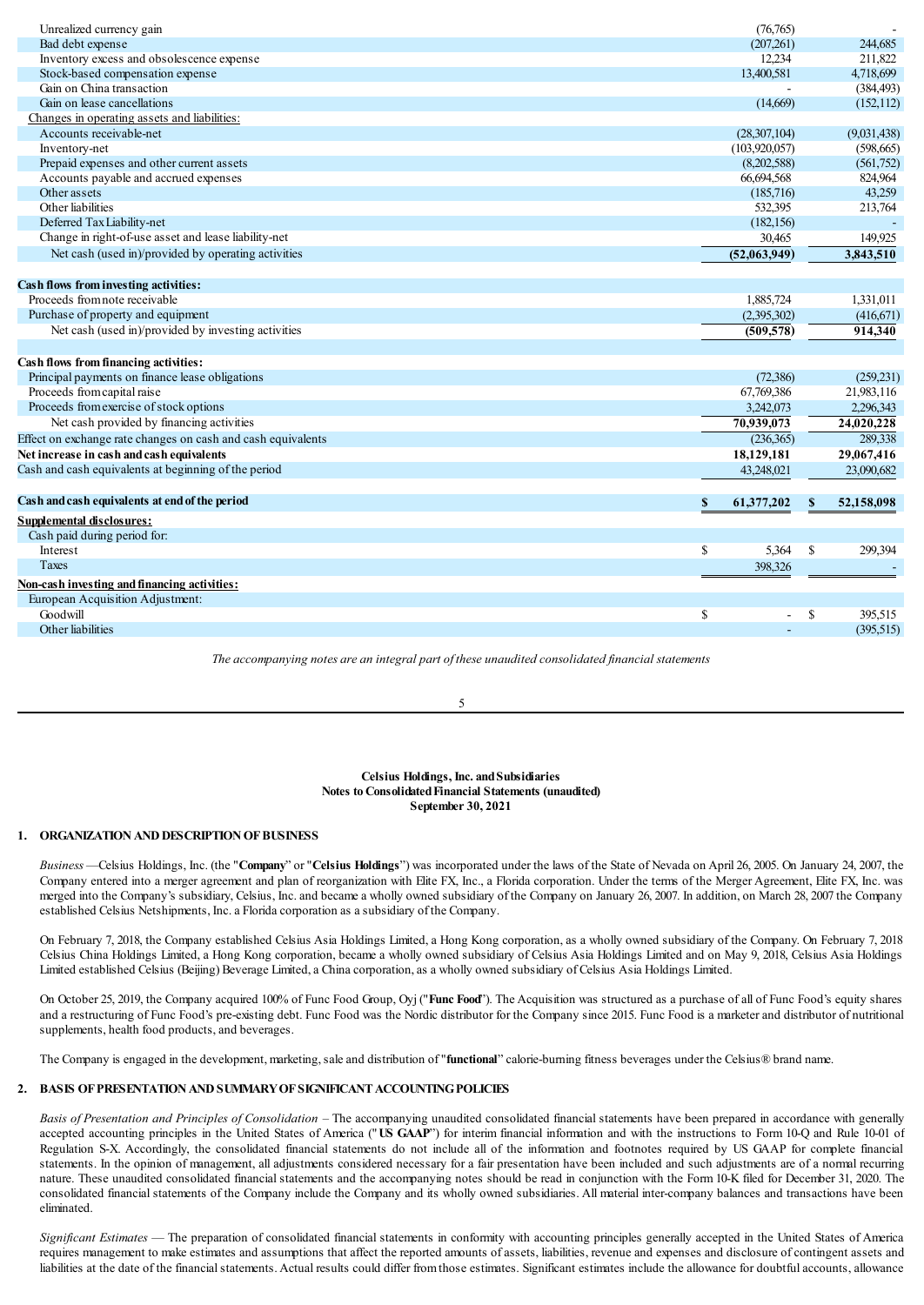for inventory obsolescence, the useful lives and values of property, fixtures and equipment, impairment of intangible assets & goodwill, valuation of stock-based compensation,and deferred taxasset valuation allowance.

*Reclassification of Prior Year Presentation –* Certain prior year amounts in the consolidated statements of operations and comprehensive income have been reclassified for consistency with the current year presentation. A reclassification has been made to present amortization of intangible assets and amortization of finance lease right-of-use assets in general and administrative expenses, rather than in other expenses. These reclassifications had no effect on previously reported net income and comprehensive income and did not have a material effect to the financial statements.

*Segment Reporting* — Operating segments are defined as components of an enterprise that engage in business activities, have discrete financial information, and whose operating results are regularly reviewed by the chief operating decision maker (CODM) to make decisions about allocating resources and to assess performance. Even though we have operations in several geographies, we operate as a single enterprise. Our operations and strategies are centrally designed and executed given that our geographical components are very similar. Our CODM, the CEO, reviews operating results primarily froma consolidated perspective,and makes decisions and allocates resources based on that review. The reason our CODM focuses on consolidated results in making decisions and allocating resources is because of the significant economic interdependencies between our geographical operations and the Company's U.S. entity.

6

**Celsius Holdings, Inc. andSubsidiaries Notes toConsolidatedFinancial Statements (unaudited) September 30, 2021**

# **2. BASIS OFPRESENTATIONANDSUMMARYOFSIGNIFICANTACCOUNTINGPOLICIES (Continued)**

*Concentrations of Risk* — Substantially all of the Company's revenue derives fromthe sale of Celsius ® beverages.

The Company uses single supplier relationships for its raw materials purchases and filling capacity, which potentially subjects the Company to a concentration of business risk. If these suppliers had operational problems orceased making product available to the Company, operations could be adversely affected.

Financial instruments that potentially subject the Company to concentrations of credit risk consist primarily of cash and cash equivalents and accounts receivable. The Company places its cash and cash equivalents with high-quality financial institutions. At times, balances in the Company's cash accounts may exceed the Federal Deposit Insurance Corporation limit. At September 30, 2021, the Company had approximately \$9.3million in excess of the insurance protection provided by financial institutions.

For the nine months ended September 30, 2021 and 2020, the Company had the following 10 percent or greater concentrations of revenue with its customers. The following customers met or exceeded 10% of our revenue for both or either the nine months ended September 30, 2021 and 2020, respectively. The below table reflects this customer's evolution as a percentage of our total revenue for the nine months ended September 30, 2021 and 2020:

|              | 2021      | 2020      |
|--------------|-----------|-----------|
| Amazon       | $10.0\%$  | 16.6%     |
| Costco       | 11.3%     | 2.6%      |
| All other    | 78.7%     | 80.8%     |
| <b>Total</b> | $100.0\%$ | $100.0\%$ |

At September 30, 2021 and December 31, 2020, the Company had the following 10 percent or greater concentrations of accounts receivable with its customers:

|              | 2021      | 2020      |
|--------------|-----------|-----------|
| Amazon       | 12.6%     | 11.4%     |
| Costco       | 11.4%     | 6.6%      |
| All other    | $76.0\%$  | 82.0%     |
| <b>Total</b> | $100.0\%$ | $100.0\%$ |

*Cash Equivalents* — The Company considers all highly liquid instruments with maturities of three months or less when purchased to be cash equivalents. At September 30, 2021 and December 31, 2020, the Company did not have any investments with maturities of three months or less.

7

**Celsius Holdings, Inc. andSubsidiaries Notes toConsolidatedFinancial Statements (unaudited) September 30, 2021**

#### **2. BASIS OFPRESENTATIONANDSUMMARYOFSIGNIFICANTACCOUNTINGPOLICIES (Continued)**

*Accounts Receivable* —Accounts receivable are reported at net realizable value. The Company establishes an allowance for doubtfulaccounts based upon factors pertaining to the credit risk of specific customers, historical trends, and other information. Delinquent accounts are written-off when it is determined that the amounts are uncollectible. At September 30, 2021 and December 31, 2020, there was an allowance for doubtfulaccounts of \$342,312 and \$549,573, respectively.

*Inventories* — Inventories include only the purchase cost and are stated at the lower of cost and net realizable value. Cost is determined using the FIFO method. Inventories consist of raw materials and finished products. The Company establishes an inventory allowance to reduce the value of the inventory during the period in which such materials and products are no longer usable or marketable. Specifically, the Company reviews inventory utilization during the past twelve months and also customer orders for subsequent months. If there has been no utilization during the last 12 months and there are no orders in-place in future months which will require the use of an inventory item and then the inventory item will be included as part of the allowance during the period being evaluated. Inventory allowance pertains to excess and obsolete products and certain quality control costs. Management will then specifically evaluate whether these items may be utilized within a reasonable time frame (e.g., 3 to 6 months). At September 30, 2021 and December 31, 2020, there was an allowance of \$1,625,289 and \$1,613,000, respectively. The changes in the allowance are included in cost of revenue.

*Property and Equipment* — Property and equipment are stated at cost less accumulated depreciation and amortization. Depreciation of property and equipment is calculated using the straight-line method over the estimated useful life of the asset generally ranging fromthree to seven years.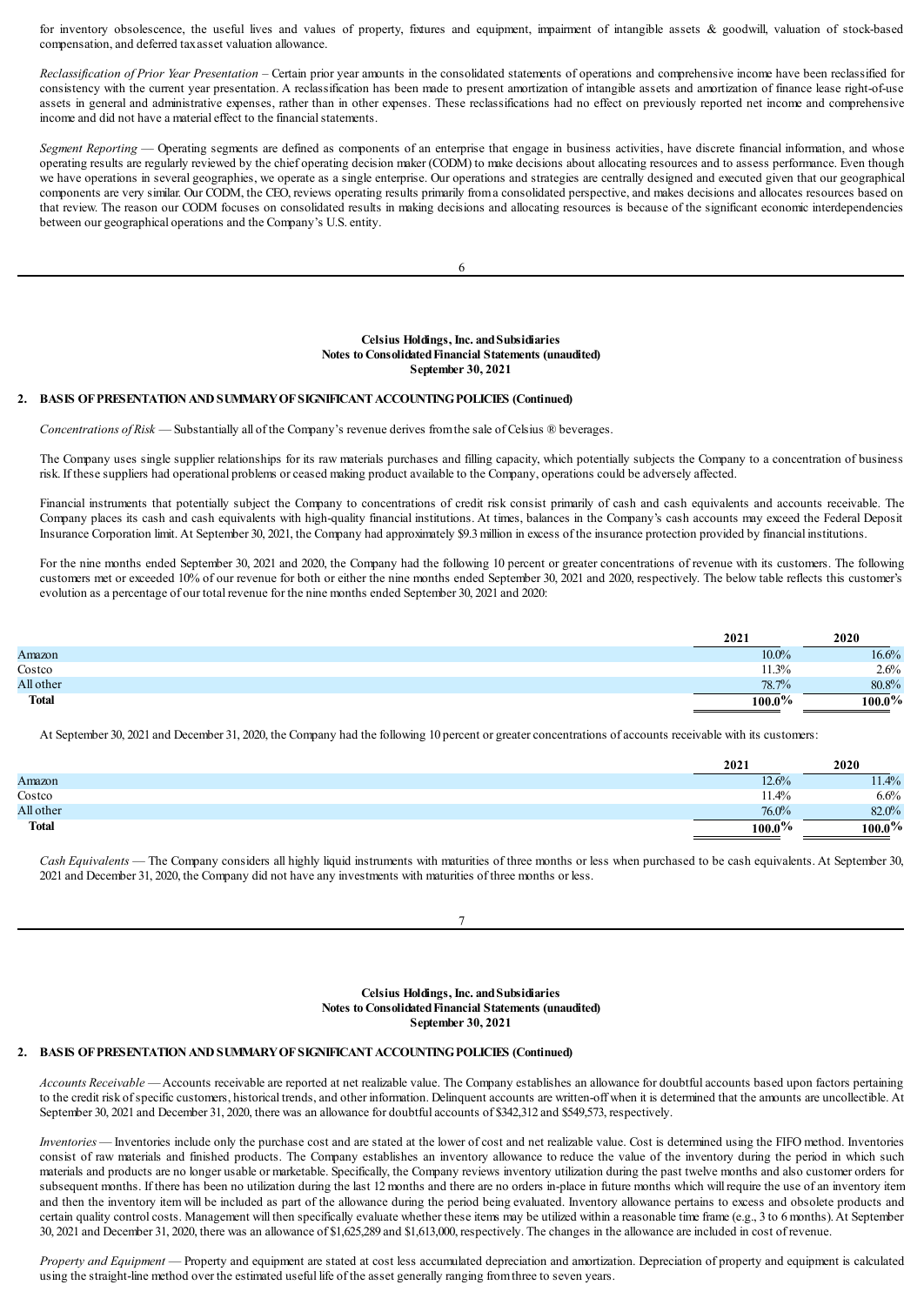*Impairment of Long-Lived Assets* — In accordance with ASC Topics 350 "Goodwill and Other Intangibles" and 360, "Property, Plant, and Equipment" the Company reviews the carrying value of intangibles and other long-lived assets for impairment at least annually or whenever events or changes in circumstances indicate that the carrying amount of an asset may not be recoverable. Recoverability of long-lived assets is measured by comparison of its carrying amount to the undiscounted cash flows that the asset or asset group is expected to generate. If such assets are considered to be impaired, the impairment to be recognized is measured by the amount by which the carrying amount of the property, ifany,exceeds its fair value. The Company did not record any impairment charges during the nine months ended September 30, 2021 and 2020.

# *Long-lived Asset Geographic Data*

The following table sets forth long-lived asset information, which includes property and equipment and right-of-use assets and excludes goodwill and intangibles, where individual countries represent a significant portion of the total:

|                                                 |  | September 30,<br>2021 | December 31,<br>2020 |           |
|-------------------------------------------------|--|-----------------------|----------------------|-----------|
| <b>United States</b>                            |  | 2,338,295             |                      | 694,697   |
| Sweden                                          |  | 776,420               |                      | 431,959   |
| Finland                                         |  | 335,785               |                      | 450,878   |
| Long-lived assets related to foreign operations |  | 1,112,205             |                      | 882,837   |
| Total long-lived assets-net                     |  | 3,450,500             |                      | 1,577,534 |

*Goodwill* — The Company records goodwill when the consideration paid for an acquisition exceeds the fair value of net tangible and intangible assets acquired, including related taxeffects. Goodwill is not amortized; instead, goodwill is tested for impairment on an annual basis, ormore frequently if the Company believes indicators of impairment exist. We assess goodwill at the reporting unit level on an annual basis as of December 31, or more frequently if events or changes in circumstances suggest that goodwill may not be recoverable. The Company first assesses qualitative factors to determine whether it is more-likely-than-not that the fair value ofa reporting unit is less than its carrying value. If the Company determines that the fair value is less than the carrying value, the Company will recognize an impairment charge based on the excess ofa reporting unit's carrying value over its fair value. At September 30, 2021, there were no indicators of impairment.

*Intangible assets* – Intangible assets are comprised of customer relationships and brands acquired in a business combination. The Company amortizes intangible assets with a definitive life over their respective useful lives. Intangibles with indefinite lives are tested for impairment on an annual basis, or more frequently if the Company believes indicators of impairment exist.

*Revenue Recognition* — The Company recognizes revenue in accordance with ASC Topic 606 "Revenue from Contracts with Customers." The Company recognizes revenue when performance obligations under the terms of a contract with the customer are satisfied. Product sales occur once control is transferred upon delivery to the customer. Revenue is measured as the amount of consideration the Company expects to receive in exchange for transferring goods. The amount of consideration the Company receives and revenue the Company recognizes varies with changes in customer incentives the Company offers to its customers and their customers. The Company elected to apply the practical expedient to expense contract acquisition costs as incurred where the expected period of benefit is one year or less. Sales taxes and other similar taxes are excluded fromrevenue.

$$
8 \\
$$

**Celsius Holdings, Inc. andSubsidiaries Notes toConsolidatedFinancial Statements (unaudited) September 30, 2021**

# **2. BASIS OFPRESENTATIONANDSUMMARYOFSIGNIFICANTACCOUNTINGPOLICIES (Continued)**

*Customer Advances* — Fromtime to time the Company requires deposits in advance of delivery of products and/or production runs. Such amounts are initially recorded as customer advances liability within other current liabilities. The Company recognizes such revenue as it is earned in accordance with revenue recognition policies. The Company had no customer advances as of September 30, 2021 or December 31, 2020 respectively.

*Advertising Costs* — Advertising costs are expensed as incurred. The Company uses mainly radio, local sampling events, sponsorships, endorsements, and digital advertising. The Company incurred marketing and advertising expenses of approximately \$23.8 million and \$9.6 million, during the nine months ended September 30, 2021 and 2020, respectively.

*Research and Development* — Research and development costs are charged to generaland administrative expenses as incurred and consist primarily of consulting fees, raw material usage and test productions of beverages. The Company incurred expenses of \$0.7million and \$0.3 million during the nine months ended September 30, 2021 and 2020, respectively.

*Foreign Currency Gain/Losses* — Foreign subsidiaries' functional currency is the local currency of operations and the net assets of foreign operations are translated into U.S. dollars using current exchange rates. The foreign subsidiaries perform remeasurements of their assets and liabilities denominated in non-functional currencies on a periodic basis and the gain or losses fromthese adjustments are included in the Statement of Operations as foreign exchange gains or losses. For the nine months ended September 30, 2021 exchange losses have amounted to approximately \$451,000 while during the nine months ended September 30, 2020, we recognized foreign currency gains of approximately \$647,000 mainly related to fluctuations in exchange rates. Translation gain and losses that arise from the translation of net assets, as well as exchange gains and losses on intercompany balances of long-terminvestment nature, are included in Comprehensive Income. The Company incurred foreign currency translation net gain during the nine months ended September 30, 2021 of approximately \$1,367,000 and a net loss of approximately \$113,000 during the nine months ended September 30, 2020. Our operations in different countries required that we transact in the following currencies:

Chinese-Yuan Norwegian-Krone Swedish-Krona Finland-Euro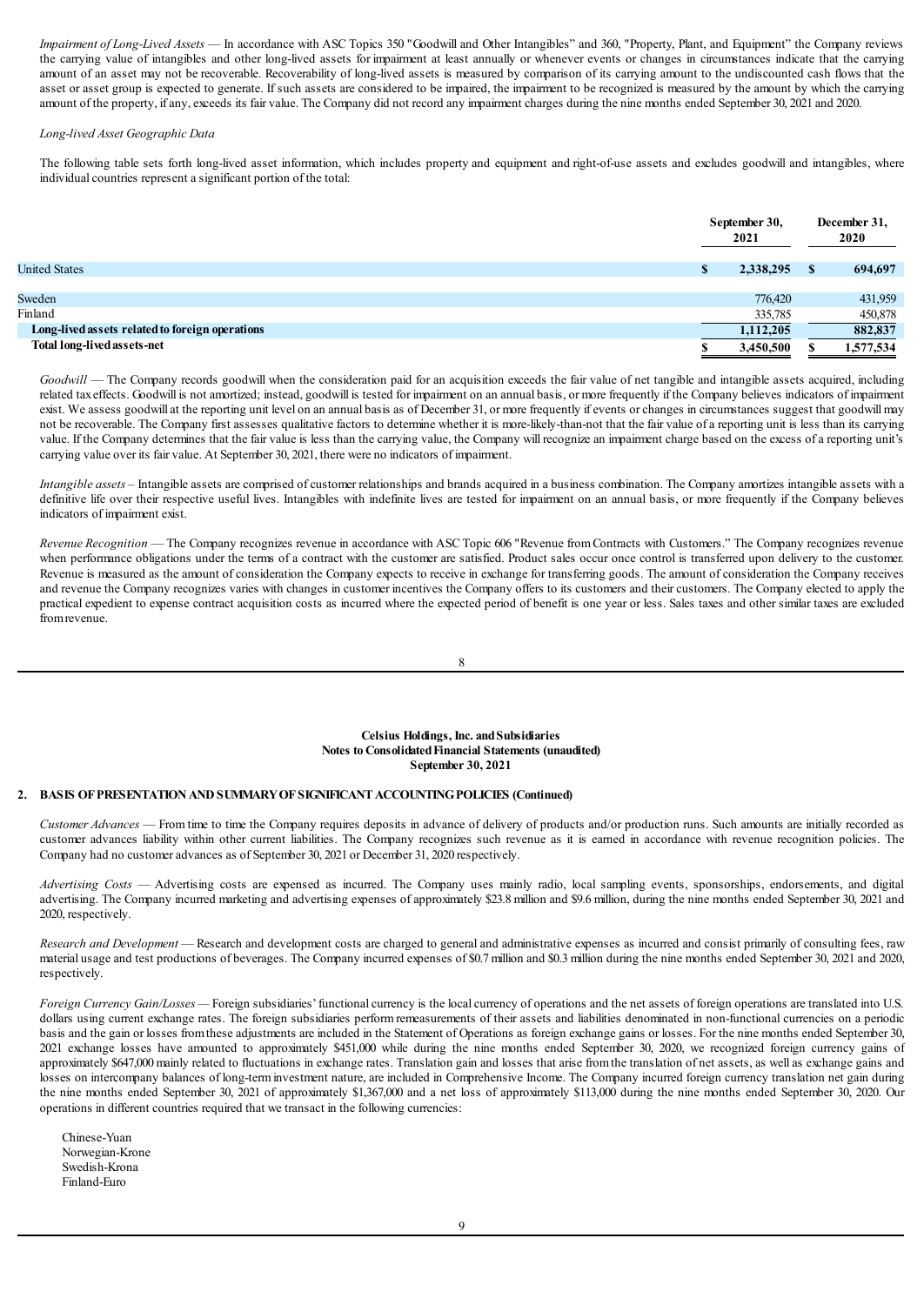#### **Celsius Holdings, Inc. andSubsidiaries Notes toConsolidatedFinancial Statements (unaudited) September 30, 2021**

#### **2. BASIS OFPRESENTATIONANDSUMMARYOFSIGNIFICANTACCOUNTINGPOLICIES (Continued)**

*Fair Value of Financial Instruments* — The carrying value of cash and cash equivalents, accounts receivable, accounts payable and accrued expenses approximates fair value due to their relative short-termmaturity and market interest rates.

*Fair Value Measurements* -ASC820 defines fair value as the price that would be received to sellan asset or paid to transfera liability in an orderly transaction between market participants at the measurement date. Additionally, ASC 820 requires the use of valuation techniques that maximize the use of observable inputs and minimize the use of unobservable inputs. These inputs are prioritized below:

- Level 1: Observable inputs such as quoted market prices in active markets for identical assets or liabilities.
- Level 2: Observable market-based inputs or unobservable inputs that are corroborated by market data.
- Level 3: Unobservable inputs for which there is little or no market data, which require the use of the reporting entity's own assumptions.

Other than these noted previously, the Company did not have any otherassets or liabilities measured at fair value at September 30, 2021 and December 31, 2020.

*Income Taxes* — The Company accounts for income taxes pursuant to the provisions of ASC 740-10, "Accounting for Income Taxes," which requires, among other things, an asset and liability approach to calculating deferred income taxes. The asset and liability approach require the recognition of deferred tax assets and liabilities for the expected future tax consequences of temporary differences between the carrying amounts and the tax bases of assets and liabilities. A valuation allowance is provided to offset any net deferred tax assets for which management believes it is more likely than not that the net deferred asset will not be realized. The Company follows the provisions of the ASC 740 -10 related to, *Accounting for Uncertain Income Tax Positions.* When taxreturns are filed, it is highly certain that some positions taken would be sustained upon examination by the taxing authorities, while others are subject to uncertainty about the merits of the position taken or the amount of the position that would be ultimately sustained. In accordance with the guidance of ASC 740-10, the benefit of a tax position is recognized in the financial statements in the period during which, based on all available evidence, management believes it is more likely than not that the position will be sustained upon examination, including the resolution ofappeals or litigation processes, ifany.

Tax positions taken are not offset or aggregated with other positions. Tax positions that meet the more-likely-than-not recognition threshold are measured as the largest amount of tax benefit that is more than 50 percent likely of being realized upon settlement with the applicable taxing authority. The portion of the benefits associated with tax positions taken that exceeds the amount measured as described above should be reflected as a liability for uncertain taxbenefits in the accompanying balance sheet along with any associated interest and penalties that would be payable to the taxing authorities upon examination. The Company believes its tax positions are all highly certain of being upheld upon examination. As such, the Company has not recorded a liability for uncertain taxbenefits.

The Company has adopted ASC 740-10-25 *Definition of Settlement,* which provides guidance on how an entity should determine whether a tax position is effectively settled for the purpose of recognizing previously unrecognized tax benefits and provides that a tax position can be effectively settled upon the completion of an examination by a taxing authority without being legally extinguished. For tax positions considered effectively settled, an entity would recognize the full amount of tax benefit, even if the tax position is not considered more likely than not to be sustained based solely on the basis of its technical merits and the statute of limitations remains open. The Company's tax returns for taxyears in 2015 through 2020 remain subject to potentialexamination by the taxing authorities.

$$
10\quad
$$

# **Celsius Holdings, Inc. andSubsidiaries Notes toConsolidatedFinancial Statements (unaudited) September 30, 2021**

#### **2. BASIS OFPRESENTATIONANDSUMMARYOFSIGNIFICANTACCOUNTINGPOLICIES (Continued)**

*Earnings per Share* — Basic earnings per share are calculated by dividing net income available to stockholders by the weighted-average number of common shares outstanding during each period. Diluted earnings per share are computed using the weighted average number ofcommon and dilutive common share equivalents outstanding during the period. Please refer to the below table for additional details:

|                                        | For the three months<br>ended September 30, |   |            |  | For the nine months<br>ended September 30, |   |            |  |
|----------------------------------------|---------------------------------------------|---|------------|--|--------------------------------------------|---|------------|--|
|                                        | 2021                                        |   | 2020       |  | 2021                                       |   | 2020       |  |
| Net income                             | 2,745,791                                   | ъ | 4,753,603  |  | 7,291,559                                  |   | 6,857,988  |  |
| Income per share:<br>Basic             | 0.04                                        | S | 0.07       |  | 0.10                                       | S | 0.10       |  |
| Diluted                                | 0.03                                        |   | 0.06       |  | 0.09                                       |   | 0.09       |  |
| Weighted average shares outstanding:   |                                             |   |            |  |                                            |   |            |  |
| Basic                                  | 74,609,195                                  |   | 70,473,351 |  | 73,758,731                                 |   | 70,184,071 |  |
| Effect of dilutive shared based awards | 3,864,671                                   |   | 4,374,888  |  | 4,023,728                                  |   | 3,340,138  |  |
| Diluted                                | 78,473,866                                  |   | 74,848,239 |  | 77,782,459                                 |   | 73,524,209 |  |

*Share-Based Payments* — The Company follows the provisions of ASC Topic 718 "Compensation — Stock Compensation" and related interpretations. As such, compensation cost is measured on the date of grant at the fair value of the share-based payments. Such compensation amounts, if any, are amortized over the respective vesting periods of the grants. On April 30, 2015, the Company adopted the 2015 Stock Incentive Plan. The 2015 Stock Incentive Plan, allows us to grant equity based compensation awards including, without limitation, Options, StockAppreciation Rights, sales or bonuses of Restricted Stock, Restricted Stock Units or Dividend Equivalent Rights, and an Award may consist of one such security or benefit, or two or more in any combination or alternative. This plan is intended to provide incentives which will attract and retain highly competent persons at all levels as employees of the Company, as well as independent contractors providing consulting or advisory services to the Company, by providing themopportunities to acquire the Company's common stock or to receive monetary payments based on the value of such shares pursuant to Awards issued. The 2015 Plan permits the grant of options and shares for up to 5,000,000 shares. In addition, there is a provision foran annual increase of 15% to the shares included under the plan, with the shares to be added on the first day of each calendar year, beginning on January 1, 2017 (note 14). As of September 30, 2021, total shares available are 4.1million.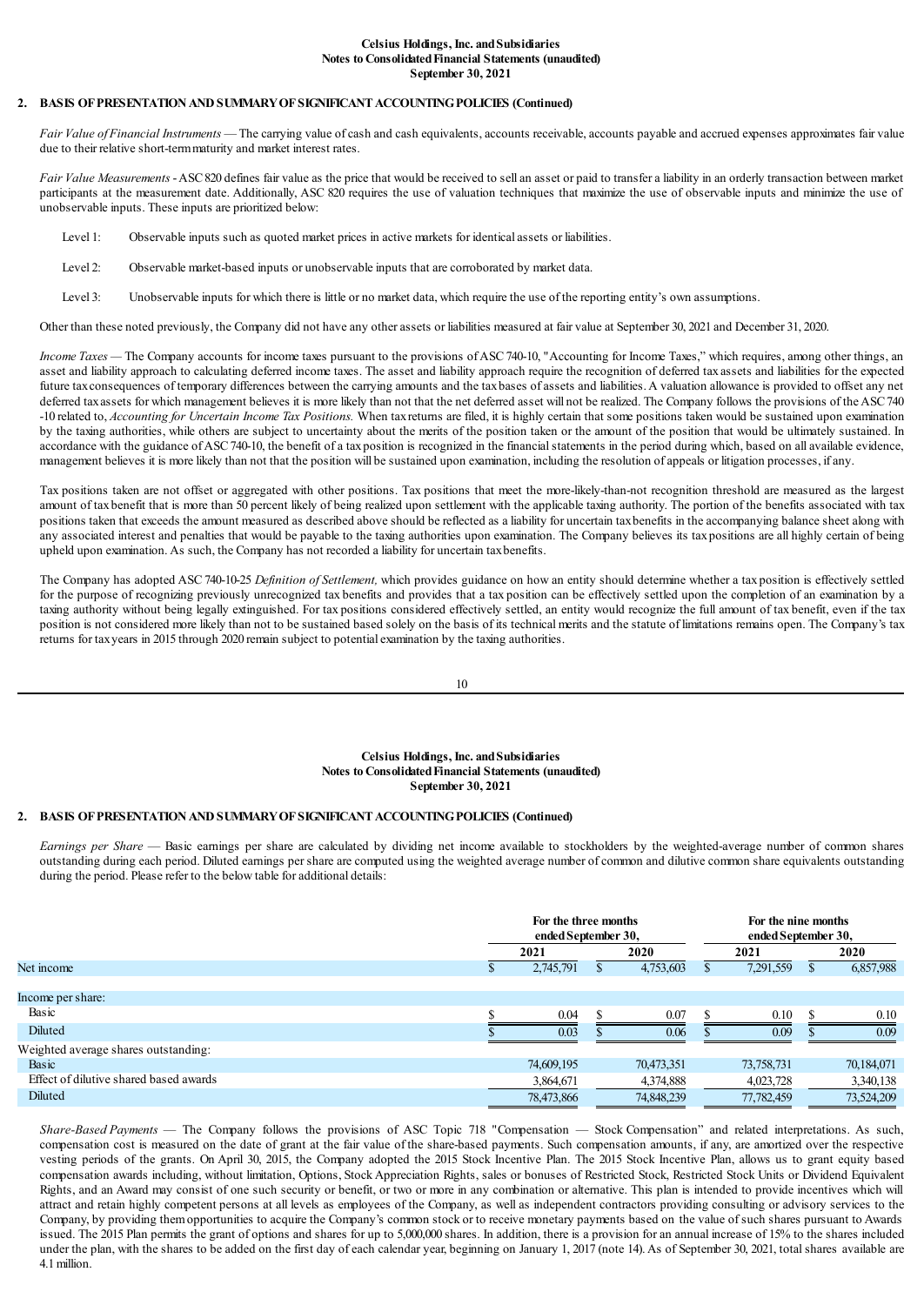Cost of Sales — Cost of sales consists of the cost of concentrates and or beverage bases, the costs of raw materials utilized in the manufacture of products, co-packing fees, repacking fees, in-bound & out-bound freight charges, as well as certain internal transfer costs, warehouse expenses incurred prior to the manufacture of the Company's finished products, inventory allowance for excess and obsolete products and certain quality control costs. Raw materials account for the largest portion of the cost of sales. Raw materials include cans, bottles, other containers, flavors, ingredients and packaging materials.

*Operating Expenses* — Operating expenses include selling expenses such as warehousing expenses after manufacture, as well as expenses for advertising, samplings and instore demonstrations costs, costs for merchandise displays, point-of-sale materials and premium items, sponsorship expenses, other marketing expenses and design expenses. Operating expenses also include such costs as payrollcosts, travelcosts, professionalservice fees (including legal fees), depreciation and amortization,and other generaland administrative costs.

*Shipping and Handling Costs* — Shipping and handling costs for freight expense on goods shipped are included in cost of sales. Freight expense on goods shipped for nine months ended September 30, 2021 and 2020 was \$18.1 million and \$6.5 million, respectively.

11

**Celsius Holdings, Inc. andSubsidiaries Notes toConsolidatedFinancial Statements (unaudited) September 30, 2021**

# **2. BASIS OFPRESENTATIONANDSUMMARYOFSIGNIFICANTACCOUNTINGPOLICIES (Continued)**

#### *Recent Accounting Pronouncements*

The Company adopts all applicable, new accounting pronouncements as of the specified effective dates.

In September 2016, the FASB issued ASU No. 2016-13, Financial Instruments – Credit Losses (Topic 326) ("ASU 2016-13"), which requires the immediate recognition of management's estimates ofcurrent and expected credit losses. In November 2018, the FASBissued ASU2018-19, which makes certain improvements to Topic 326. In Apriland May 2019, the FASB issued ASUs 2019-04 and 2019-05, respectively, which adds codification improvements and transition relief for Topic 326. In November 2019, the FASB issued ASU 2019-10, which delays the effective date of Topic 326 for Smaller Reporting Companies to interimand annual periods beginning after December 15, 2022, with early adoption permitted. In November 2019, the FASB issued ASU 2019-11, which makes improvements to certain areas of Topic 326. In February 2020, the FASB issued ASU 2020-02, which adds an SEC paragraph, pursuant to the issuance of SEC Staff Accounting Bulletin No. 119, to Topic 326. Topic 326 is effective for the Company for fiscal years and interimreporting periods within those years beginning after December 15, 2022. Early adoption is permitted for interimand annual periods beginning December 15, 2019. The Company is currently evaluating the potential impact of adopting this guidance on our consolidated financial statements.

In December 2019, the Financial Accounting Standards Board ("FASB") issued an accounting standard update on income taxes. The new guidance eliminates certain exceptions related to the approach for intraperiod tax allocation, the methodology for calculating income taxes in an interimperiod and the recognition of deferred tax liabilities for outside basis differences. It also clarifies and simplifies other aspects of the accounting for income taxes. The Company adopted this standard effective January 1, 2021. The adoption of this standard did not have a material impact on the Company's consolidated financial position, results of operations and cash flows.

Except for the updates previously disclosed above, all new accounting pronouncements issued but not yet effective are not expected to have a material impact on our results of operations,cash flows or financial position.

*Liquidity* — These financial statements have been prepared assuming the Company will be able to continue as a going concern.At September 30, 2021, the Company had an accumulated deficit of \$48,135,273 which includes net income of \$7,291,559 for the nine months ended September 30, 2021. During the nine months ended September 30, 2021 the Company had net cash used by operating activities of \$52,063,949.

If our sales volumes do not meet our projections, expenses exceed ourexpectations, or our plans change, we may be unable to generate enough cash flow fromoperations to cover our working capital requirements. In such case, we may be required to adjust our business plan, by reducing marketing, lower our working capital requirements and reduce other expenses or seek additional financing. Furthermore, our business and results of operations may be adversely affected by changes in the global macro-economic environment related to the pandemic and public health crises related to the COVID-19 outbreak.

*Correction of Immaterial Errors* — The company performed immaterial corrections to the previously reported consolidated financial statements related to the Func Foods acquisition in 2019. As of September 30, 2021, goodwill increased by \$3.7 million and deferred tax liabilities increased by \$3.5 million attributable to tax implications of acquired intangible assets that had not been recorded in the purchase accounting treatment acquisition. The impact on the consolidated statements of operations and comprehensive income for the nine months ended September 30, 2021, resulted in a \$0.2million deferred taxbenefit.

12

**Celsius Holdings, Inc. andSubsidiaries Notes toConsolidatedFinancial Statements (unaudited) September 30, 2021**

#### **3. REVENUE**

The Company recognizes revenue when obligations under the terms of a contract with the customer are satisfied. Product sales occur once control is transferred upon delivery to the customer. Revenue is measured as the amount of consideration the Company expects to receive in exchange for transferring goods. The amount of consideration the Company receives and revenue the Company recognizes varies with changes in customer incentives the Company offers to its customers and their customers. Sales taxes and other similar taxes are excluded from revenue.

Information about the Company's net sales by geographical location for the nine months ended September 30, 2021 and 2020 is as follows:

| For the nine months ended      |      |  |  |  |
|--------------------------------|------|--|--|--|
| September 30,<br>September 30, |      |  |  |  |
| 2021                           | 2020 |  |  |  |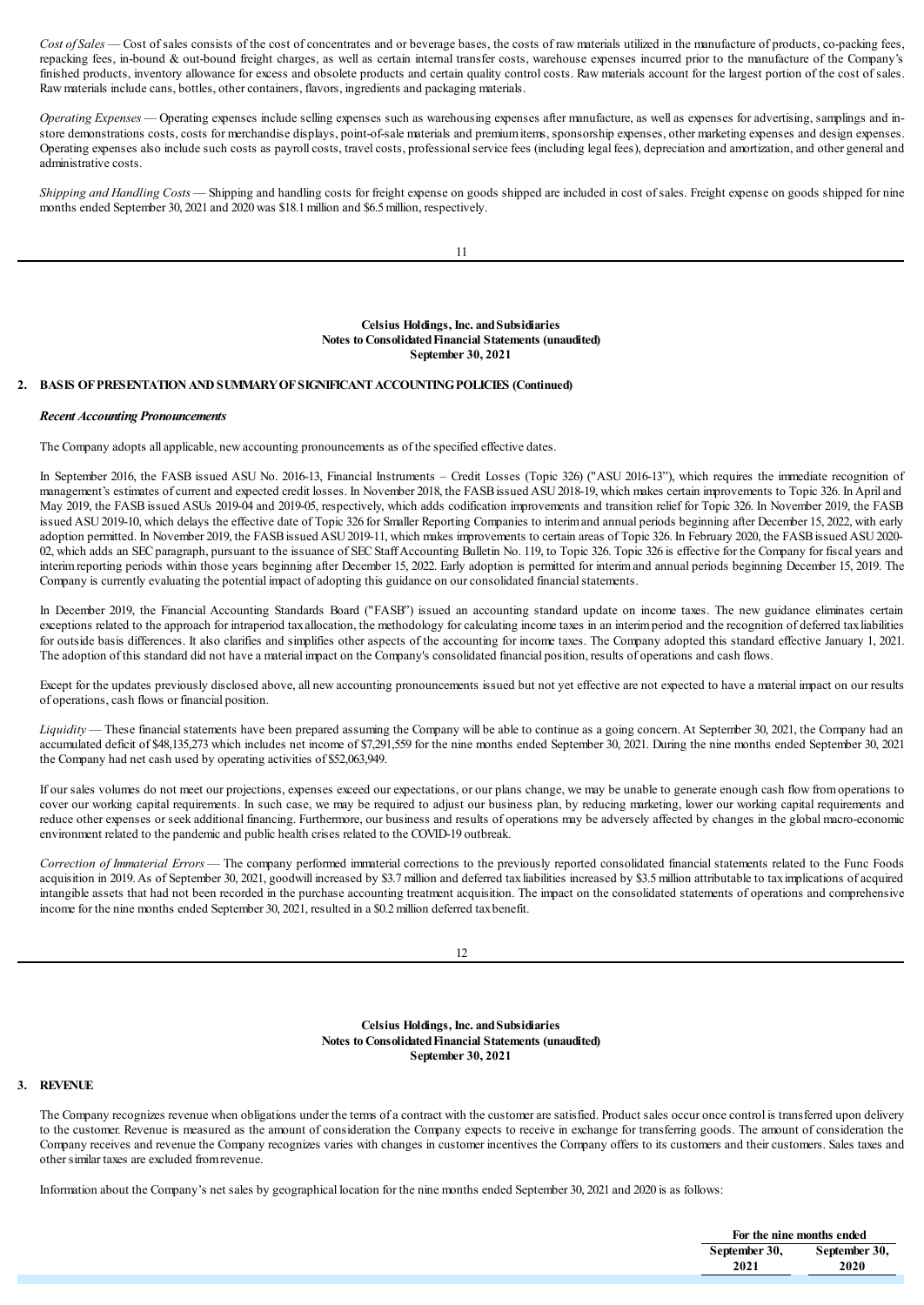| North America | 177,093,834 | 67,083,888 |
|---------------|-------------|------------|
| Europe        | 30,695,477  | 26,799,756 |
| Asia          | 1,861,130   | 868,915    |
| Other         | 366,861     | 308,706    |
| Net sales     | 210,017,302 | 95,061,265 |

All of the Company's North America revenue is derived from the United States, which is the Company's country of domicile. Of the Company's total foreign revenues of approximately \$32.9 million and \$28.0 million for the nine months ended September 30, 2021 and 2020, respectively. Sweden, represented the largest portion of total consolidated revenue with total revenues ofapproximately \$21.1million and \$19.2 million for the nine months ended September 30, 2021 and 2020, respectively. Revenues are attributed to countries based on the location of the customer.

# *License Agreement*

In January 2019, the Company entered into a license and repayment of investment agreement with Qifeng Food Technology (Beijing) Co., Ltd ("Qifeng"). Under the agreement, Qifeng was granted the exclusive license rights to manufacture, market and commercialize Celsius branded products in China. The term of the agreement is 50 years, with annual royalty fees due fromQifeng after the end of each calendar year. The royalty fees are based on a percentage of Qifeng's sales of Celsius branded products; however, the fees are fixed for the first five years of the agreement, totaling approximately \$6.6 million, and then are subject to annual guaranteed minimums over the remaining term of the agreement.

Under the agreement, the Company grants Oifeng exclusive license rights and provides ongoing support in product development, brand promotion and technical expertise. The ongoing support is integral to the exclusive license rights and, as such, both of these represent a combined, single performance obligation. The transaction price consists of the guaranteed minimums and the variable royalty fees,all of which are allocated to the single performance obligation.

The Company recognizes revenue fromthe agreement over time because the customer simultaneously receives and consumes the benefits fromthe services. The Company uses the passage of time to measure progress towards satisfying its performance obligation because its efforts in providing the exclusive license rights and ongoing support occur on a generally even basis throughout the year. Total revenue recognized under the agreement was approximately \$1.2 million for the nine months ended September 30, 2021 and \$570,000 for the nine months ended September 30, 2020, which are reflected in the Company's Asia reporting geography.

13

#### **Celsius Holdings, Inc. andSubsidiaries Notes toConsolidatedFinancial Statements (unaudited) September 30, 2021**

# **4. INVENTORIES**

Inventories consist of the following at:

|                                                            | September 30. |             | December 31, |
|------------------------------------------------------------|---------------|-------------|--------------|
|                                                            |               | 2021        | 2020         |
| Finished goods                                             |               | 81,377,525  | 15,334,386   |
| Raw Materials                                              |               | 42,559,209  | 4.682.291    |
| Less: Inventory allowance for excess and obsolete products |               | (1.625.289) | (1,613,055)  |
| Inventories                                                |               | 122,311,445 | 18,403,622   |

# **5. PREPAIDEXPENSES ANDOTHERCURRENTASSETS**

Prepaid expenses and other current assets total approximately \$22.8 million and \$14.6 million at September 30, 2021 and December 31, 2020, respectively, consist mainly of prepaid advances to co-packers related to inventory production, advertising, prepaid insurance, prepaid slotting fees, value added tax payments and deposits on purchases. The increase ofapproximately \$8.2million is mainly related to advances to co-packers and deposits to rawmaterialsuppliers pertaining to the processing and the procuring of inventory.

# **6. NOTERECEIVABLE**

Note receivable consists of the following at:

|                              | September 30, | December 31, |  |  |
|------------------------------|---------------|--------------|--|--|
|                              | 2021          | 2020         |  |  |
| Note receivable-current      | 2.543.225     | 1,885,887    |  |  |
| Note receivable-non-current  | 6.993.869     | 9.429.437    |  |  |
| <b>Total Note receivable</b> | 9.537.094     | 1,315,324    |  |  |

Effective January 1, 2019, we restructured our China distribution efforts by entering into two separate economic agreements as it relates to the commercialization of our Celsius products (i.e., license agreement) and a repayment of investment agreement with Qifeng. Under the license agreement, Qifeng was granted the exclusive license rights to manufacture, market and commercialize Celsius® brand products in China. Qifeng will pay a minimumroyalty fee of approximately \$6.6 million for the five years of the termof the agreement, transitioning to a volume-based royalty fee, thereafter. Under a separate economic agreement, Qifeng Food will repay the marketing investments made by Celsius into the China market through 2018, over the same five-year period. The repayment, which was formalized via a Note Receivable fromQifeng, will need to be serviced even if the licensing agreement is cancelled or terminated. The note receivable is denominated in Chinese-Yuan.

Scheduled principal payments plus accrued interest are due annually on March 31 of each year starting in 2020. The Note is recorded at amortized cost basis and accrues interest at a rate per annum equal to the weighted average of 5% of the outstanding principal up to \$5 million and 2% of the outstanding principal above \$5 million. On September 12, 2020, it was agreed to fix the interest rate at 3.21% which reflected the weighted average interest rate for the 5-year period of the Note. For the nine months ended September 30, 2021, interest income was approximately \$240,000.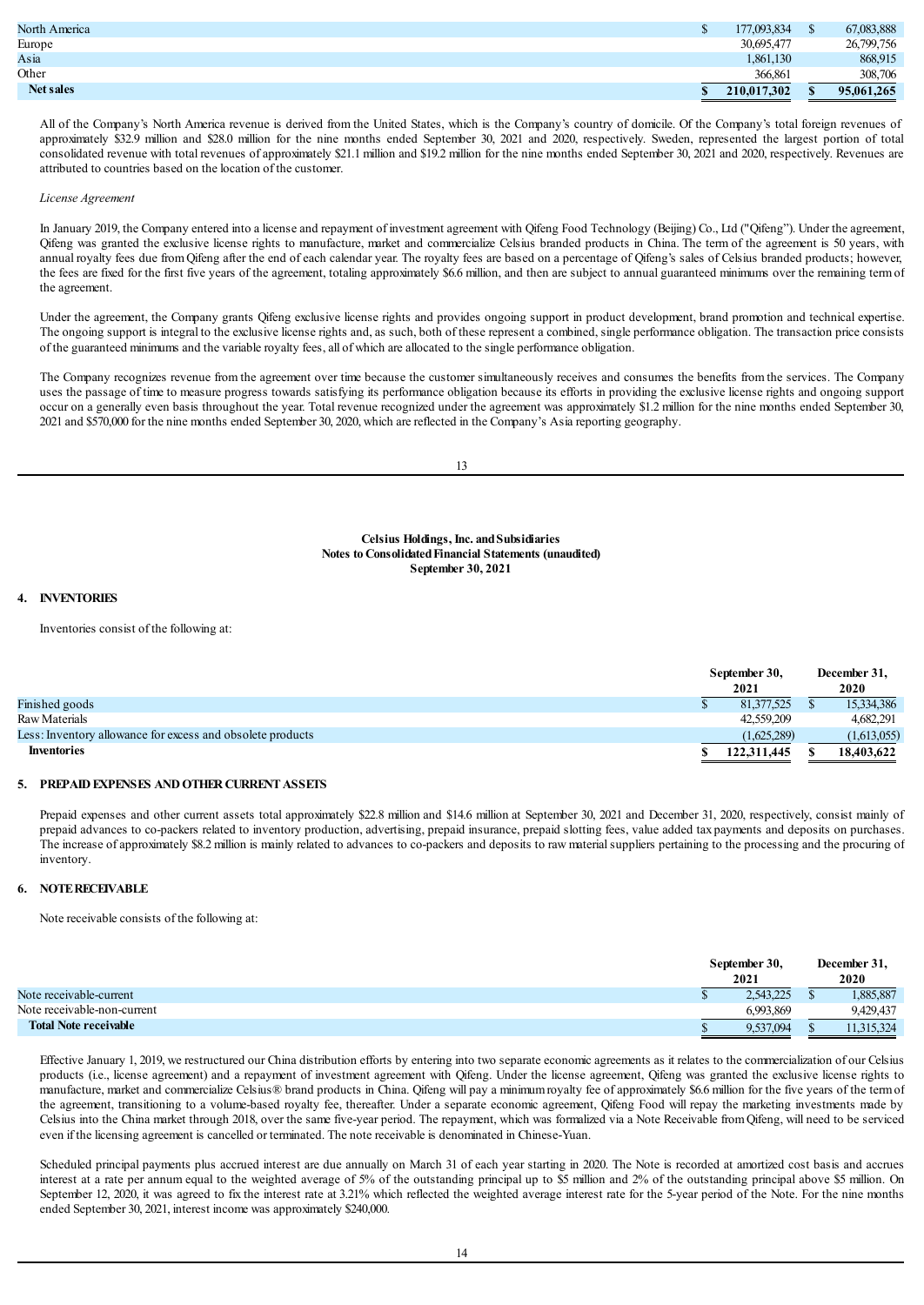# **Celsius Holdings, Inc. andSubsidiaries Notes toConsolidatedFinancial Statements (unaudited) September 30, 2021**

# **6. NOTERECEIVABLE(Continued)**

The Company assesses the Note for impairment at each reporting period, by evaluating whether it is probable that the Company will be unable to collect all the contractual interest and principal payments as scheduled in the Note agreement, based on historicalexperience about Qifeng's ability to pay, the current economic environment and other factors. If the Note is determined to be impaired, the impairment is measured based on the present value of the expected future cash flows under the Note, discounted at the Note's effective interest rate.At September 30, 2021, the Note was not deemed to be impaired.As of September 30, 2021, Qifeng is current on allamounts due under the Note and the license agreement.

As collateral for the Note, a stock certificate in Celsius Holdings, Inc., which amounts to 272,830 of shares owned by an affiliate under common control with Qifeng is being held at a brokerage account. These shares were originally issued on April 20, 2015 via a private transaction which involved Risejoy Services Limited an affiliate under the common control of Qifeng, our Chinese licensee. Payment in-full was received timely pertaining to the amounts due on March 31, 2021. Furthermore, a letter of guarantee was executed with several restrictions regarding these shares. In particular, it was agreed that the stock would not be sold or transferred without the prior written consent from Celsius Holdings, Inc. There are other restrictions and agreements, which include that a Statement of Account will be provided to Celsius on a Quarterly basis to confirm and validate the existence of the shares. These shares serve only as collateraland is a component ofmanagement's consideration when evaluating impairment indicators.

#### **7. LEASES**

The Company's leasing activities include an operating lease of its corporate office space from a related party (see note 12) and other operating and finance leases of vehicles and office space for the Company's European operations.

At the inception of a contract, the Company assesses whether the contract is, or contains, a lease. The Company's assessment is based on: (1) whether the contract involves the use of a distinct identified asset, (2) whether the Company obtains the right to substantially all the economic benefit from the use of the asset throughout the term, and (3) whether the Company has the right to direct the use of the asset. The Company allocates the consideration in the contract to each lease and non-lease component based on the component's relative stand-alone price to determine the lease payments. Lease and non-lease components are accounted forseparately.

Leases are classified as either finance leases or operating leases based on criteria in ASC Topic 842, "Leases". The Company's operating leases are generally comprised of real estate and vehicles, and the Company's finance leases are generally comprised of vehicles.

At lease commencement, the Company records a lease liability equal to the present value of the remaining lease payments, discounted using the rate implicit in the lease or, if that rate cannot be readily determined, the Company's incremental borrowing rate. A corresponding right-of-use asset ("ROU asset") is recorded, measured based on the initial measurement of the lease liability. ROU assets also include any lease payments made and exclude lease incentives. Lease terms may include options to extend or terminate the lease when it is reasonably certain that the Company willexercise that option.

Lease expense for operating leases, consisting of lease payments, is recognized on a straight-line basis over the lease term. Included in lease expense are any variable lease payments incurred in the period that were not included in the initial lease liability. Lease expense for finance leases consists of the amortization of the ROUasset on a straightline basis over the shorter of the useful life of the asset or the lease term,and interest expense is calculated using the effective interest rate method.

#### 15

# **Celsius Holdings, Inc. andSubsidiaries Notes toConsolidatedFinancial Statements (unaudited) September 30, 2021**

# **7. LEASES (Continued)**

The following is a summary of lease cost recognized in the Company's consolidated statements of operations:

|                                                         | Three months ended<br>September 30,<br>2021 |                          |                                            | Three months ended<br>September 30,<br>2020 |           |                     |    |                          |
|---------------------------------------------------------|---------------------------------------------|--------------------------|--------------------------------------------|---------------------------------------------|-----------|---------------------|----|--------------------------|
|                                                         | Operating<br>Leases                         |                          |                                            | <b>Finance</b><br>Leases                    |           | Operating<br>Leases |    | <b>Finance</b><br>Leases |
| Lease cost in general and administrative expenses:      |                                             |                          |                                            |                                             |           |                     |    |                          |
| Operating lease expense                                 | \$                                          | 124,885                  | S                                          | ۰                                           | S         | 104,380             | -S |                          |
| Amortization of finance lease ROU assets                |                                             |                          |                                            | 34,129                                      |           |                     |    | 49,713                   |
| Total lease cost in general and administrative expenses |                                             | 124,885                  |                                            | 34,129                                      |           | 104,380             |    | 49,713                   |
|                                                         |                                             |                          |                                            |                                             |           |                     |    |                          |
| Lease cost in other expense:                            |                                             |                          |                                            |                                             |           |                     |    |                          |
| Interest on finance lease liabilities                   |                                             |                          |                                            | 2,397                                       |           |                     |    | 21,530                   |
| Total lease cost in other expense                       |                                             |                          |                                            | 2,397                                       |           |                     |    | 21,530                   |
| <b>Total lease cost</b>                                 |                                             | 124,885                  |                                            | 36,526                                      |           | 104,380             |    | 71,243                   |
|                                                         | Nine months ended<br>September 30,<br>2021  |                          | Nine months ended<br>September 30,<br>2020 |                                             |           |                     |    |                          |
|                                                         | Operating                                   |                          | <b>Finance</b>                             |                                             | Operating |                     |    | <b>Finance</b>           |
|                                                         | Leases                                      |                          | Leases                                     |                                             | Leases    |                     |    | Leases                   |
| Lease cost in general and administrative expenses:      |                                             |                          |                                            |                                             |           |                     |    |                          |
| Operating lease expense                                 | \$                                          | <sup>\$</sup><br>366,863 |                                            | \$                                          | 297,459   | \$                  |    |                          |
| Amortization of finance lease ROU assets                |                                             |                          | 106,122                                    |                                             |           |                     |    | 289,277                  |
| Total lease cost in general and administrative expenses | 366,863                                     |                          | 106,122                                    |                                             |           | 297,459             |    | 289,277                  |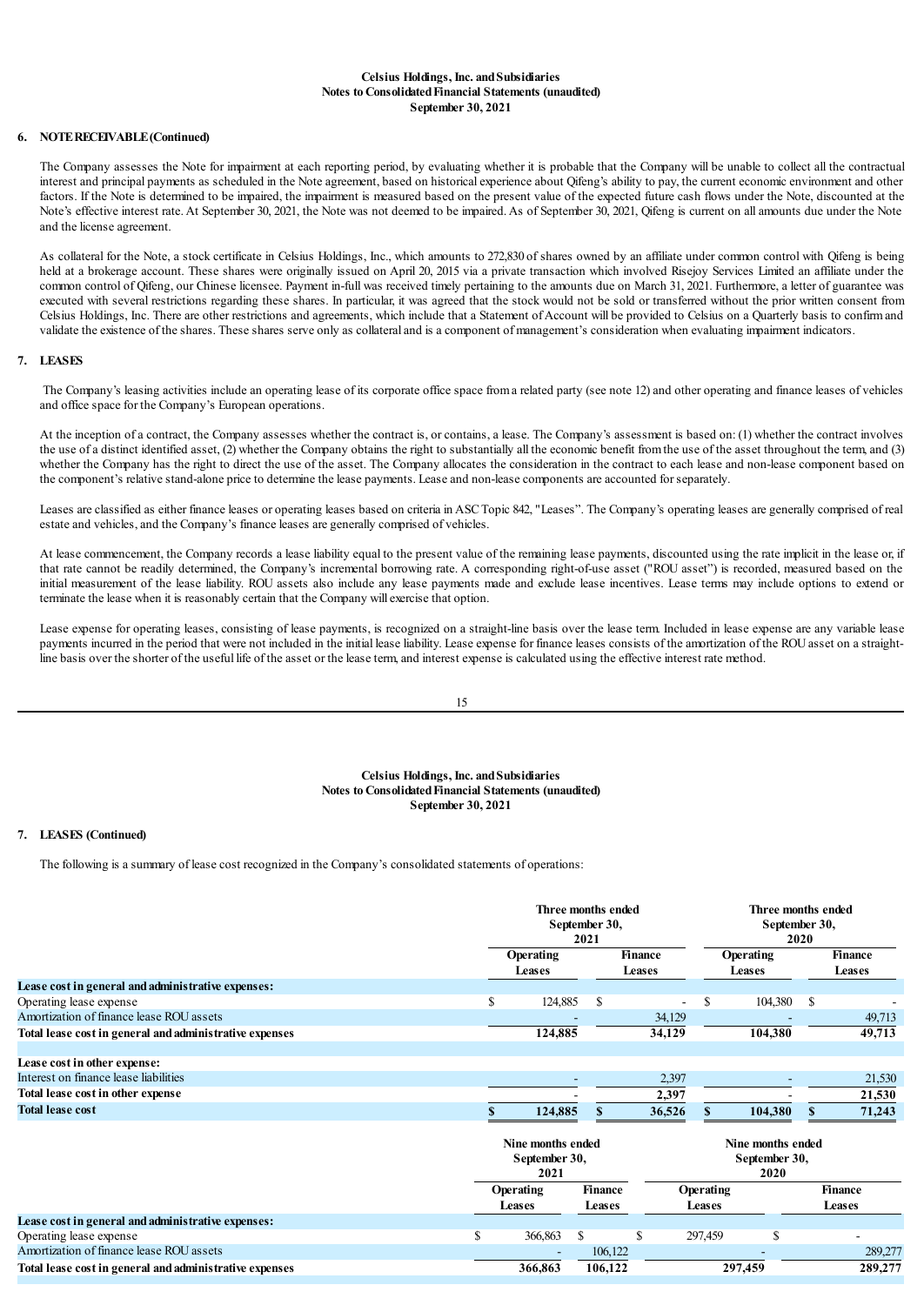| Lease cost in other expense:          |         |           |         |         |
|---------------------------------------|---------|-----------|---------|---------|
| Interest on finance lease liabilities |         | 5.365     |         | 27.585  |
| Total lease cost in other expense     |         | 5.365     |         | 27,585  |
| <b>Total lease cost</b>               | 366.863 | \$111.487 | 297,459 | 316,862 |
|                                       |         |           |         |         |

The following is a summary of the impact of the Company's leases on the consolidated statements of cash flows:

|                                                                 | Nine months ended<br>September 30, |            |
|-----------------------------------------------------------------|------------------------------------|------------|
|                                                                 | 2021                               | 2020       |
| Leasing activity in cash flows from operating activities:       |                                    |            |
| Payments under operating leases                                 | (363,600)                          | (185, 388) |
| Interest payments on finance lease liabilities                  | (5,365)                            | (27, 585)  |
| Total leasing activity in cash flows from operating activities  | (368, 965)                         | (212,973)  |
|                                                                 |                                    |            |
| Leasing activity in cash flows from financing activities:       |                                    |            |
| Principal payments on finance lease liabilities                 | (72, 386)                          | (259, 231) |
| Total leasing activity in cash flows from financing activities: | (72,386)                           | (259, 231) |

The weighted-average remaining lease terms and weighted-average discount rates for operating and finance leases at September 30, 2021 and December 31, 2020 were as follows:

|                                                                  | September 30, | December 31, |
|------------------------------------------------------------------|---------------|--------------|
|                                                                  | 2021          | 2020         |
| Weighted average remaining lease term (years) - operating leases |               | 2.6          |
| Weighted average remaining lease term (years) - finance leases   | 0.8           |              |
| Weighted average discount rate - operating leases                | $6.37\%$      | $6.52\%$     |
| Weighted average discount rate - finance leases                  | 3.09%         | 3.95%        |

16

#### **Celsius Holdings, Inc. andSubsidiaries Notes toConsolidatedFinancial Statements (unaudited) September 30, 2021**

# **7. LEASES (Continued)**

The future annual minimum lease payments required under the Company's operating and finance lease liabilities as of September 30, 2021 are as follows:

| <b>Future minimum lease payments</b>      | Operating<br>Leases | <b>Finance</b><br>Leases | Total      |
|-------------------------------------------|---------------------|--------------------------|------------|
|                                           |                     |                          |            |
| 2021                                      | 107,567             | 24,826                   | 132,393    |
| 2022                                      | 420,694             | 177,626                  | 598,320    |
| 2023                                      | 381,537             | 46,983                   | 428,520    |
| 2024                                      | 84,736              | ۰                        | 84,736     |
| 2025                                      | 5,387               | -                        | 5,387      |
| Total future minimum lease payments       | 999.921             | 249.435                  | 1,249,356  |
| Less: Amount representing interest        | (72, 772)           | (5,278)                  | (78,050)   |
| <b>Present value of lease liabilities</b> | 927,149             | 244,157                  | 1,171,306  |
| Less: current portion                     | (376, 602)          | (155,508)                | (532, 110) |
| Long-term portion                         | 550,547             | 88,649                   | 639,196    |

# **8. PROPERTYANDEQUIPMENT**

Property and equipment consist of the following at:

|                                | September 30, |  | December 31, |
|--------------------------------|---------------|--|--------------|
|                                | 2021          |  | 2020         |
| Property and equipment         | 3,498,603     |  | 1,103,301    |
| Less: accumulated depreciation | (1,043,689)   |  | (523, 924)   |
| Total                          | 2.454.914     |  | 579,377      |

Depreciation expense amounted to \$519,765 and \$82,180 for the nine months ended September 30, 2021 and 2020, respectively.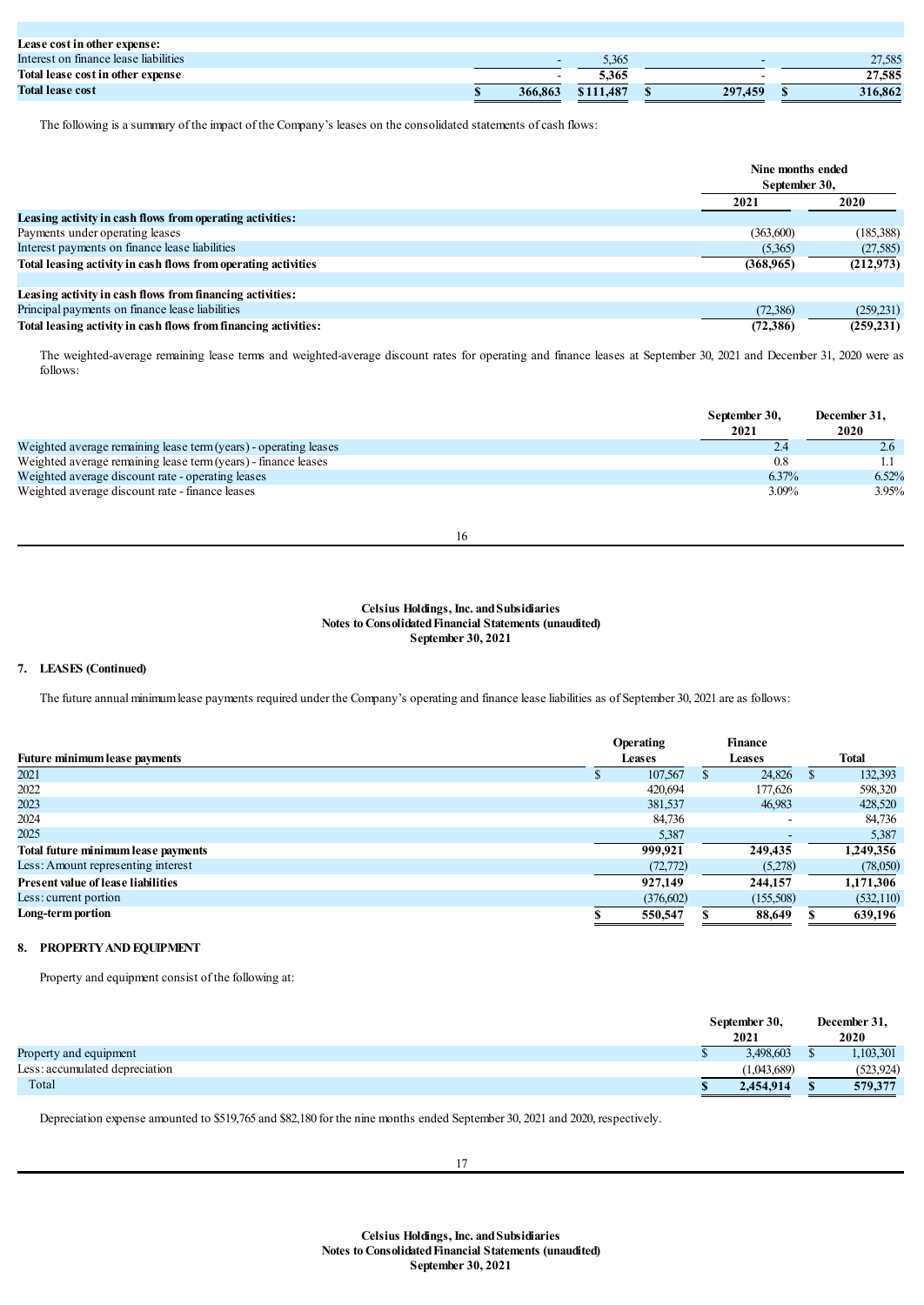# **9. GOODWILLANDINTANGIBLES**

Goodwill consists of \$14,851,635 resulting from the excess of the consideration paid and the fair value of net tangible and intangible assets acquired from the Func Food Acquisition, including an immaterial correction further detailed in Note 2 above.

Intangible assets consist ofacquired customer relationships and brands fromthe Func Food Acquisition. The following table reflects our indefinite-lived intangible assets and our definite-lived intangible assets and related accumulated amortization as of September 30, 2021 and December 31, 2020, respectively:

|                                       | September 30,<br>2021 |  | December 31,<br>2020 |
|---------------------------------------|-----------------------|--|----------------------|
| Definite-lived intangible assets      |                       |  |                      |
| Customer relationships                | 14,525,741            |  | 14,050,000           |
| Less: accumulated amortization        | (978, 275)            |  | (582, 917)           |
| Definite-lived intangible assets, net | 13,547,466            |  | 13,467,083           |
|                                       |                       |  |                      |
| Indefinite-lived intangible assets    |                       |  |                      |
| <b>Brands</b>                         | 3,264,296             |  | 3,123,000            |
| <b>Total Intangibles</b>              | 16,811,762            |  | 16,590,083           |

Customer relationships are amortized over an estimated useful life of 25 years and brands have an indefinite life. Amortization expense for the nine months ended September 30, 2021 and 2020was approximately \$445,000 and \$429,000, respectively is being reflected in the generaland administrative expenses.

Other fluctuations in the amounts of goodwilland intangible assets are due to currency translation adjustments.

The following is the future estimated annualized amortization expense related to customer relationships:

| As of September 30, 2021: |              |
|---------------------------|--------------|
| 2021                      | 117,000      |
| 2022                      | 562,000      |
| 2023                      | 562,000      |
| 2024                      | 562,000      |
| 2025                      | 562,000      |
| Thereafter                | 11,182,466   |
| <b>Total</b>              | \$13,547,466 |

18

#### **Celsius Holdings, Inc. andSubsidiaries Notes toConsolidatedFinancial Statements (unaudited) September 30, 2021**

# **10. ACCOUNTS PAYABLEANDACCRUEDEXPENSES**

Accounts payable and accrued expenses consist of the following at:

|                                | September 30, |  | December 31, |
|--------------------------------|---------------|--|--------------|
|                                | 2021          |  | 2020         |
| Accounts payable               | 41,097,808    |  | 11,854,421   |
| Accrued expenses               | 29,056,893    |  | 7,997,269    |
| Accrued promotional allowances | 21,776,892    |  | 5,561,063    |
| <b>Total</b>                   | 91.931.593    |  | 25,412,753   |

#### **11. OTHER CURRENT LIABILITIES**

Other current liabilities consist of the following at:

|                                                    | September 30,<br>2021 | December 31,<br>2020 |
|----------------------------------------------------|-----------------------|----------------------|
| Other Liabilities-State Beverage Container Deposit | 957,627               | 425.232              |
| <b>Total</b>                                       | 957.627               | 425.232              |

#### **12. RELATED PARTY TRANSACTIONS**

The Company's office is rented froma company affiliated with CD Financial, LLC which is controlled by one of our major shareholders. The current lease expires on January 2024with monthly base rent of \$17,295.

# **13. STOCKHOLDERS' EQUITY**

*Issuance ofcommon stock pursuant to exercise ofstock options*

During the nine months ended September 30, 2021, the Company issued an aggregate of 1,349,142 shares of its common stock pursuant to the exercise of stock options granted under the Company's 2015 Stock Incentive Plan. The Company received aggregate proceeds of \$3,242,073 for 826,994 options exercised for cash, with the balance of the options having been exercised on a "cashless" basis.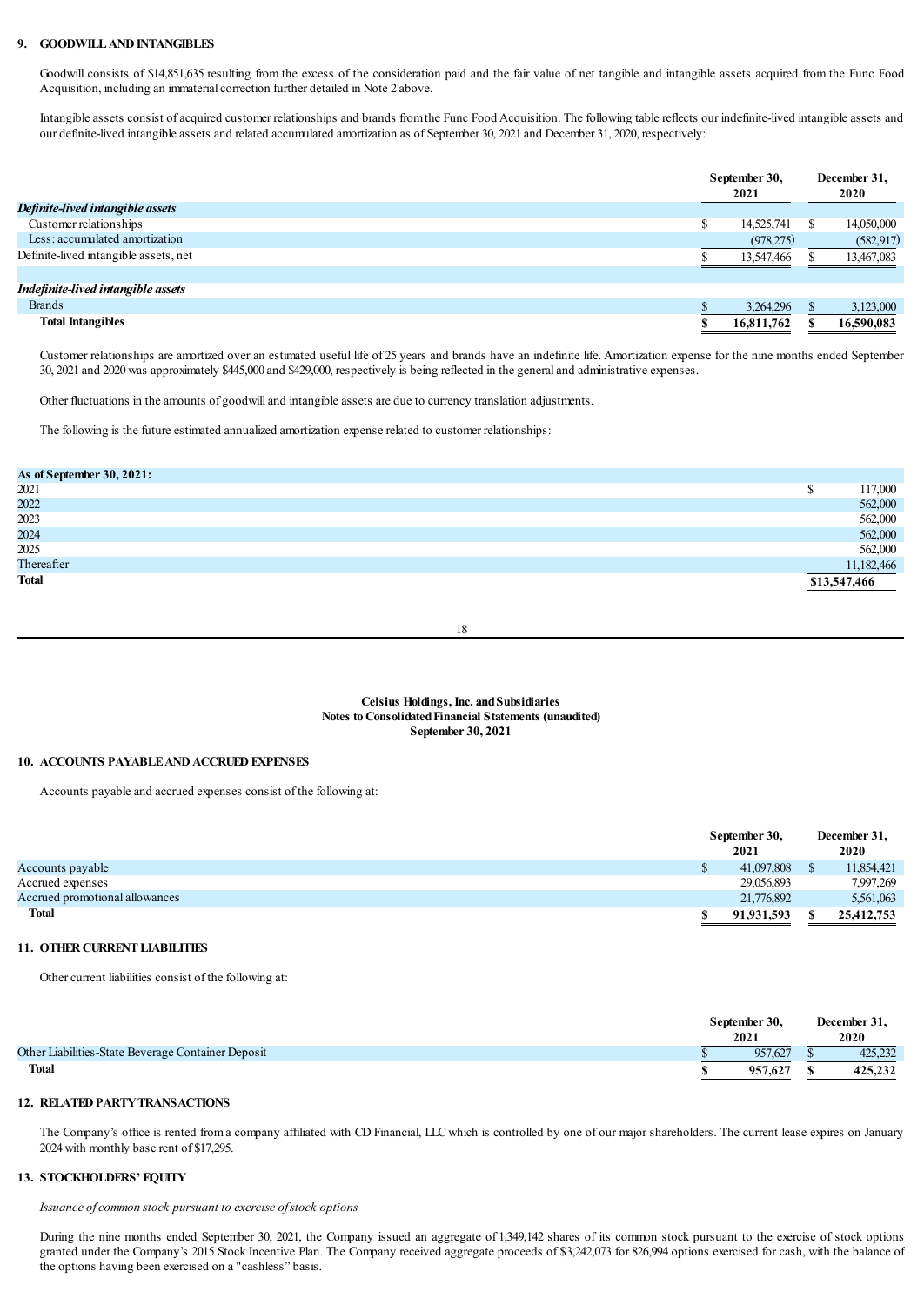#### **Celsius Holdings, Inc. andSubsidiaries Notes toConsolidatedFinancial Statements (unaudited) September 30, 2021**

#### **13. STOCKHOLDERS' EQUITY(Continued)**

During the nine months ended September 30, 2020, the Company issued an aggregate of 1,272,336 shares of its common stock pursuant to the exercise of stock options granted under the Company's 2015 Stock Incentive Plan. The Company received aggregate proceeds of \$2,296,343 for 875,576 options exercised for cash, with the balance of the options having been exercised on a "cashless" basis, which consist of utilizing shares to cover the cost of the StockOption exercise.

#### *June 2021 Public Ofering*

On June 9, 2021, the Company and certain selling stockholders (the "Selling Stockholders")entered into an underwriting agreement (the "Underwriting Agreement") with UBS Securities LLC and Jefferies LLC, as representatives (the "Representatives") of the several underwriters (the "Underwriters"), relating to the sale of 6,518,267 shares of common stock, par value \$0.001 per share, of the Company at a public offering price of \$62.50 per share less underwriting discounts and commissions in a registered public offering (the "Offering"). The Company and certain Selling Stockholders also granted the Underwriters an option, exercisable for 30 days, to purchase up to an additional 977,740 shares of its Common Stock. The Underwriters partially exercised their option to purchase 873,141 shares of the Company's Common Stock on June 11, 2021; 133,953 of which were sold by the Company and 739,188 of which were sold by certain of the Selling Stockholders. The Offering closed on June 14, 2021. The Company issued and sold 1,133,953 shares of Common Stock, and the Selling Stockholders sold 6,257,455 shares, in the aggregate, of Common Stock in the Offering. The Offering generated net proceeds for the Company of \$67,769,386 and net proceeds for the Selling Stockholders of \$375,447,300. The Company intends to use the proceeds for general corporate purposes. The Company did not receive any proceeds fromthe sale ofshares by the Selling Stockholders.

The Underwriting Agreement contains customary representations and warranties of the parties, and indemnification and contribution provisions under which the Company and the Selling Stockholders have agreed to indemnify the Underwriters against certain liabilities, including liabilities under the Securities Act of 1933, as amended (the "Securities Act"). Pursuant to the Underwriting Agreement, the Company has agreed, subject to certain exceptions, not to sell or transferany shares of Common Stock orany securities convertible into or exercisable or exchangeable for Common Stock for 90 days after June 9, 2021 without first obtaining the written consent of the Representatives.

#### *Issuance ofcommon stock pursuant to private placement*

On August 25, 2020 the Company issued 1,437,909 shares of its common stock and obtained approximately \$22,000,000 ofcash as part ofa private placement.

#### **14. INCOMETAXES**

The effective income taxrate was 10.2% for the nine months ended September 30, 2021. The effective income taxrate differed from the statutory federal income taxrate of 21% primarily due to the impact ofstate income taxreserves forstates in which the Company has nexus as wellas the net operating loss carryforwards.

#### **15. STOCK-BASED COMPENSATION**

The Company adopted an Incentive Stock Plan on January 18, 2007. This plan is intended to provide incentives which willattract and retain highly competent persons at all levels as employees of the Company, as well as independent contractors providing consulting or advisory services to the Company, by providing them opportunities to acquire the Company's common stock or to receive monetary payments based on the value ofsuch shares pursuant to Awards issued. While the plan terminates 10 years after the adoption date, issued options have their own schedule of termination. During 2013, the majority of the shareholders approved to increase the totalavailable shares in the plan from2.5 million to 3.5 million shares ofcommon stock. During May 2014, the majority of the shareholders approved to increase the totalavailable shares in the plan from 3.5 million to 4.25 million shares of common stock, during February 2015, the majority of the shareholders approved to increase the totalavailable shares in the plan from4.25 million to 4.6 million shares of common stock and during April 2015, the majority of the shareholders approved to increase the total available shares in the plan from 4.6 million to 5.1 million shares of common stock. Options to acquire shares of common stock may be granted at no less than fair market value on the date of grant. Upon exercise, shares of newcommon stock are issued by the Company.

The Company adopted the 2015 Stock Incentive Plan on April 30, 2015. This plan is intended to provide incentives which willattract and retain highly competent persons at all levels as employees of the Company, as well as independent contractors providing consulting or advisory services to the Company, by providing them opportunities to acquire the Company's common stock or to receive monetary payments based on the value of such shares pursuant to Awards issued. The 2015 Plan permits the grant of options and shares for up to 5,000,000 shares. In addition, there is a provision foran annual increase of 15% of the shares pertaining to the 2015 plan that are outstanding as of the last day of the prior year. As of September 30, 2021, approximately 4.1 million shares are available.

|  | $\sim$ | I<br>I |  |
|--|--------|--------|--|
|  |        |        |  |

**Celsius Holdings, Inc. andSubsidiaries Notes toConsolidatedFinancial Statements (unaudited) September 30, 2021**

# 15. STOCK-BASED COMPENSATION (Continued)

Under the 2015 Stock Incentive Plan, the Company has issued options to purchase approximately 4.0 million shares at an average price of \$7.13 with a fair value of approximately \$3.29million. For the nine months ended September 30, 2021 and 2020, the Company issued options to purchase 304,750 and 495,274 shares, respectively. Upon exercise, shares of newcommon stock are issued by the Company.

For the nine months ended September 30, 2021 and 2020, the Company recognized approximately \$13.4 million and \$4.7 million, respectively, of non-cash compensation expense (included in generaland administrative expense in the accompanying consolidated statements of operations and comprehensive income) determined by application of a Black-Scholes option pricing model with the following inputs: exercise price, dividend yields, risk-free interest rate, and expected annual volatility. As of September 30, 2021, the Company had approximately \$9.1 million of unrecognized pre-tax non-cash compensation expense related to options to purchase shares, which the Company expects to recognize, based on a weighted-average period of 2.1 years. The Company used straight-line amortization ofcompensation expense over the two to three-year requisite service or vesting period of the grant. The Company recognizes forfeitures as they occur. There are options to purchase approximately 2.27 million shares that have vested as of September 30, 2021.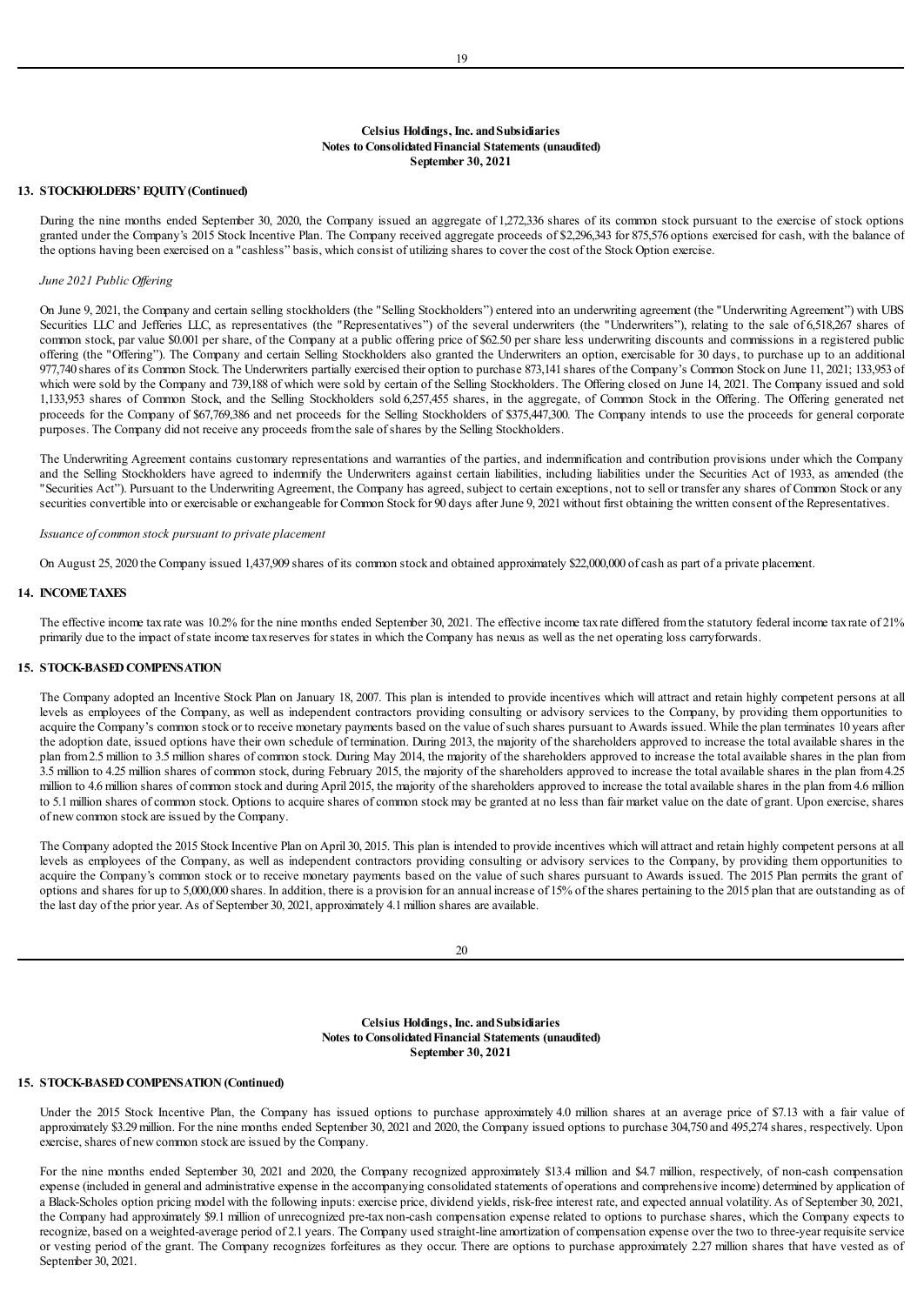The Company uses the Black-Scholes option-pricing model to estimate the fair value of its stock option awards and warrant issuances. The calculation of the fair value of the awards using the Black-Scholes option-pricing model is affected by the Company's stock price on the date of grant as wellas assumptions regarding the following:

|                         | Nine months ended<br>September 30, |                   |
|-------------------------|------------------------------------|-------------------|
|                         | 2021                               | 2020              |
| Expected volatility     | 69.18%-81.11%                      | 69.18%-81.11%     |
| Expected term           | 4.49-5.00 Years                    | 4.84-5.00 Years   |
| Risk-free interest rate | $0.32 - 1.39\%$                    | $0.23\% - 1.39\%$ |
| Forfeiture Rate         | $0.00\%$                           | $0.00\%$          |

The expected volatility was determined with reference to the historical volatility of the Company's stock. The Company uses historical data to estimate option exercise and employee termination within the valuation model. The expected termof options granted represents the period of time that options granted are expected to be outstanding. The risk-free interest rate for periods within the contractual life of the option is based on the U.S. Treasury rate in effect at the time of grant.

A summary of the status of the Company's outstanding stock options as of September 30, 2021 and changes during the period ending on that date is as follows:

|                                   |                          | <b>Weighted Average</b>  |       |                                 |       |                                                  |         | Weighted                           |  |
|-----------------------------------|--------------------------|--------------------------|-------|---------------------------------|-------|--------------------------------------------------|---------|------------------------------------|--|
|                                   | <b>Shares</b><br>(000's) | <b>Exercise</b><br>Price |       | <b>Grant Date Fair</b><br>Value |       | Aggregate<br><b>Intrinsic</b><br>Value $(000's)$ |         | Average<br>Remaining<br>Term (Yrs) |  |
| <b>Options</b>                    |                          |                          |       |                                 |       |                                                  |         |                                    |  |
| At December 31, 2020              | 5,198                    | S                        | 4.23  |                                 |       | .Ъ                                               | 240,866 | 6.89                               |  |
| Granted                           | 305                      | <b>S</b>                 | 42.37 | <b>S</b>                        | 30.32 |                                                  |         |                                    |  |
| Exercised                         | (1,292)                  | S                        | 3.84  | <sup>\$</sup>                   | 73.91 | -S                                               | 72,192  |                                    |  |
| Forfeiture and cancelled          | (242)                    | S.                       | 6.71  |                                 |       |                                                  |         |                                    |  |
| At September 30, 2021             | 3,969                    | S                        | 7.13  |                                 |       | .D                                               | 329,231 | 6.32                               |  |
| Exercisable at September 30, 2021 | 2,271                    | <sup>\$</sup>            | 4.09  |                                 |       | \$                                               | 195,273 | 5.02                               |  |
|                                   |                          |                          |       |                                 |       |                                                  |         |                                    |  |

21

#### **Celsius Holdings, Inc. andSubsidiaries Notes toConsolidatedFinancial Statements (unaudited) September 30, 2021**

# 15. **STOCK-BASED COMPENSATION** (Continued)

The following table summarizes information about employee stock options outstanding at September 30, 2021:

|                               |                                                                    | <b>Outstanding Options</b>                |                                                  | <b>Vested Options</b>                                              |  |                                           |                                           |
|-------------------------------|--------------------------------------------------------------------|-------------------------------------------|--------------------------------------------------|--------------------------------------------------------------------|--|-------------------------------------------|-------------------------------------------|
| Range of<br>Exercise<br>Price | <b>Number</b><br>Outstanding<br>at<br>September 30,<br>2021(000's) | Weighted<br>Averaged<br>Remaining<br>Life | Weighted<br>Averaged<br><b>Exercise</b><br>Price | <b>Number</b><br>Exercisable<br>at<br>September 30,<br>2021(000's) |  | Weighted<br>Averaged<br>Exercise<br>Price | Weighted<br>Averaged<br>Remaining<br>Life |
| $$0.20 - $0.53$$              | 20                                                                 | 2.33                                      | 0.34                                             | 20                                                                 |  | 0.34                                      | 2.33                                      |
| $$0.65 - $1.80$               | 100                                                                | 3.41                                      | 1.05                                             | 100                                                                |  | 1.05                                      | 3.41                                      |
| $$1.83 - $2.84$               | 112                                                                | 4.27                                      | 1.97                                             | 112                                                                |  | 1.97                                      | 4.27                                      |
| $$3.20 - $6.20$               | 3,354                                                              | 6.17                                      | 4.10                                             | 2.019                                                              |  | 4.29                                      | 5.13                                      |
| \$7.20-\$60.00                | 383                                                                | 9.18                                      | 37.04                                            | 20                                                                 |  | 14.53                                     | 8.84                                      |
| Outstanding options           | 3,969                                                              | 6.32                                      | 7.13                                             | 2.271                                                              |  | 4.09                                      | 5.02                                      |

As of September 30, 2021, the Company had approximately \$9.1 million of unrecognized pre-tax non-cash compensation expense related to options to purchase shares, which the Company expects to recognize, based on a weighted-average period of 2.1 years.

# *Restricted Stock Awards*

Restricted stock awards are awards of common stock that are subject to restrictions on transfer and to a risk of forfeiture if the holder leaves the Company before the restrictions lapse. The holders of a restricted stock award are generally entitled after the release to transact and obtain the same rights as rights of a shareholder of the Company, including the right to vote the shares. The holders of unvested restricted stock awards do not have the same rights as shareholders including but not limited to any dividends which may be declared by the Company, and do not have the right to vote. The value of restricted stock awards that vest over time is established by the market price on the date of its grant. A summary of the Company's restricted stock activity for the nine months ended September 30, 2021 and 2020 is presented in the following table:

|                                     | For the nine months ended                |   |                   |                       |    |                                          |  |  |
|-------------------------------------|------------------------------------------|---|-------------------|-----------------------|----|------------------------------------------|--|--|
|                                     | September 30,<br>2021                    |   |                   | September 30,<br>2020 |    |                                          |  |  |
|                                     | Weighted<br>Average<br><b>Grant Date</b> |   |                   |                       |    | Weighted<br>Average<br><b>Grant Date</b> |  |  |
|                                     | <b>Shares</b>                            |   | <b>Fair Value</b> | <b>Shares</b>         |    | <b>Fair Value</b>                        |  |  |
| Unvested at beginning of period     | 66,229                                   | ж | 28.11             | 90,000                | D. | 3.23                                     |  |  |
| Transfers to restricted stock units | (45, 871)                                |   | 34.02             |                       |    | $\overline{\phantom{a}}$                 |  |  |
| Granted                             |                                          |   |                   | 92,444                |    | 14.72                                    |  |  |
| Vested                              | (19, 429)                                |   | 14.79             | (18, 582)             |    | 14.72                                    |  |  |
| Forfeiture and cancelled            | (671)                                    |   | 14.72             |                       |    |                                          |  |  |
| Unvested at end of period           | 258                                      |   | 14.72             | 163,862               |    | 8.41                                     |  |  |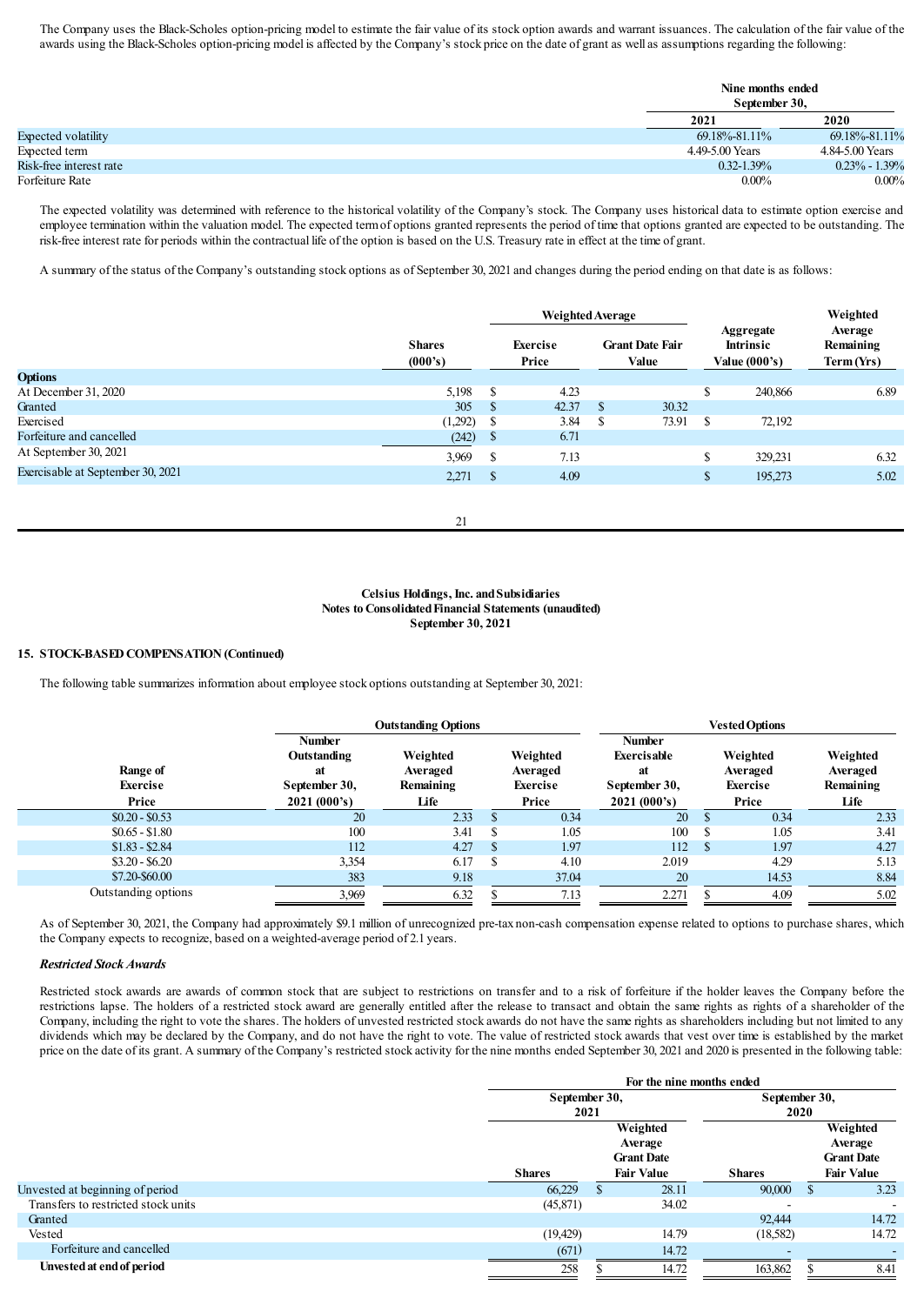The total fair value of shares vested during the nine months ended September 30, 2021 and 2020 was \$1.3 million and \$0.5 million, respectively. Unrecognized compensation expense related to outstanding restricted stock awards to employees and directors as of September 30, 2021 was \$1,600 and is expected to be expensed over the next ten months.

# *Restricted Stock Units*

Restricted stock units are awards that give the holder the right to receive one share of common stock for each restricted stock unit upon meeting service-based vesting conditions (typically annual vesting in three equal annual installments, with a requirement that the holder remains in the continuous employment of the Company). The holders of unvested units do not have the same rights as shareholders including but not limited to any dividends which may be declared by the Company,and do not have the right to vote. The value of restricted stock units that vest over time is established by the market price on the date of its grant. A summary of the Company's restricted stock unit activity for the nine months ended September 30, 2021 and 2020 is presented in the following table:

|                                        |               | For the nine months ended                |               |                                          |  |
|----------------------------------------|---------------|------------------------------------------|---------------|------------------------------------------|--|
|                                        |               | September 30,<br>2021                    |               | September 30,<br>2020                    |  |
|                                        |               | Weighted<br>Average<br><b>Grant Date</b> |               | Weighted<br>Average<br><b>Grant Date</b> |  |
|                                        | <b>Shares</b> | <b>Fair Value</b>                        | <b>Shares</b> | <b>Fair Value</b>                        |  |
| Unvested at beginning of period        | ٠             | \$                                       | $\sim$        | S                                        |  |
| Transfers from restricted stock awards | 45,871        | 34.02                                    | ۰             |                                          |  |
| Granted                                | 546,525       | 52.27                                    | ٠             |                                          |  |
| Vested                                 | (1, 334)      | 69.63                                    | ۰             |                                          |  |
| Forfeiture and cancelled               | (14,900)      | 50.67                                    |               |                                          |  |
| Unvested at end of period              | 576,162       | 50.82                                    | ۰.            |                                          |  |
|                                        | 22            |                                          |               |                                          |  |

#### **Celsius Holdings, Inc. andSubsidiaries Notes toConsolidatedFinancial Statements (unaudited) September 30, 2021**

#### 15. STOCK-BASED COMPENSATION (Continued)

The total fair value of shares vested during the nine months ended September 30, 2021 was \$90,000. Unrecognized compensation expense related to outstanding restricted stock units to employees and directors as of September 30, 2021 was \$20.8 million and is expected to be expensed over the next 2.6 years.

#### **16. COMMITMENTS AND CONTINGENCIES**

In November of 2020, McGovern Capital, Inc. and Kevin McGovern (collectively "McGovern") filed a claimin arbitration related to its Representative Agreement with Celsius Holdings, Inc. as amended by the first amendment dated August 6, 2016. Pursuant to the Representative Agreement, McGovern is entitled to receive a fee of three percent (3%) of "Net Revenues" received by the Company fromsales of the Company's Products in the People's Republic of China for a period of four years fromInitial Commercial Sale (which was September 1, 2017). "Net Revenues" are defined in the Representative Agreement as "the Company's revenues net of actual discounts applied, credits and returns." Effective January 1, 2019, the Company restructured its China operations froma distribution arrangement with Qifeng Food Technology (Beijing) Co. Ltd. ("Qifeng"), to a license and royalty arrangement and a loan, pursuant to which Qifeng will market and distribute the Company's products in China, and Celsius will receive an annual royalty payment. The Company intends to pay McGovern its percentage of the annual royalty payment, but McGovern has objected claiming that McGovern is entitled to be paid commissions on the entire royalty payment and the amount of the loan to Qifeng. The Company intends to defend against McGovern's claims vigorously and has filed a counterclaimrelated to McGovern's failure to comply with the covenant of good faith and fair dealing in the Representative Agreement. This matter is still in its early stages and the Company is unable to predict the outcome at this time.

In March of 2019, Daniel Prescod filed a putative class action lawsuit against the Company in the Superior Court for the State of California, County of Los Angeles, Case Number 19STCV09321, filed on March 19, 2019, (the "Prescod Litigation"). Daniel Prescod asserts that the Company's use of citric acid in its products while simultaneously claiming "no preservatives" violates California Consumer Legal Remedies Act, California Business and Professions Code Section 17200, et seq., and California Business and Professions Code Section 17500, et seq., because citric acid acts as a preservative. The Company does not use citric acid as a preservative in its products, but rather as a flavoring, and therefore it believes that its "no preservatives" claim is fair and not deceptive. A motion to certify the case as a class action was filed and on August 2, 2021, that motion was granted. However, the Company also has a motion for summary adjudication pending and that motion would be dispositive of plaintiff's claims if granted. No fact discovery has been conducted on the merits and this matter is still in its initial stages. The Company intends to contest the claims vigorously on the merits. Since merits discovery is still in its initial stages, we are unable to predict the outcome at this time.

On January 8, 2021, we received a letter fromthe SECDivision of Enforcement seeking the production of documents in connection with a non-public fact-finding inquiry by the SEC to determine whether violations of the federal securities laws have occurred. On August 20, 2021, the SEC issued a subpoena for production of documents in connection with the matter. Neither the January 8, 2021 SEC letter nor the August 20, 2021 subpoena means that the SEC has concluded that the Company or anyone else has violated the federal securities laws. We have cooperated and will continue to cooperate with the SEC staff in its investigation. At this time, however, we cannot predict the length, scope, or results of the investigation or the impact, ifany, of the investigation on our results of operations.

In addition to the foregoing, from time to time, we may become party to litigation or other legal proceedings that we consider to be a part of the ordinary course of our business.

The Company has entered into distribution agreements with liquidated damages in case the Company cancels the distribution agreements without Cause. Cause has been defined in various ways. It is management's belief that no such agreement has created any liability as of September 30, 2021.

Additionally, our business and results of operations may be adversely affected by the pandemic and public health crises related to the COVID-19 outbreak which is affecting the macro-economic environment.

# **17. SUBSEQUENTEVENTS**

**None**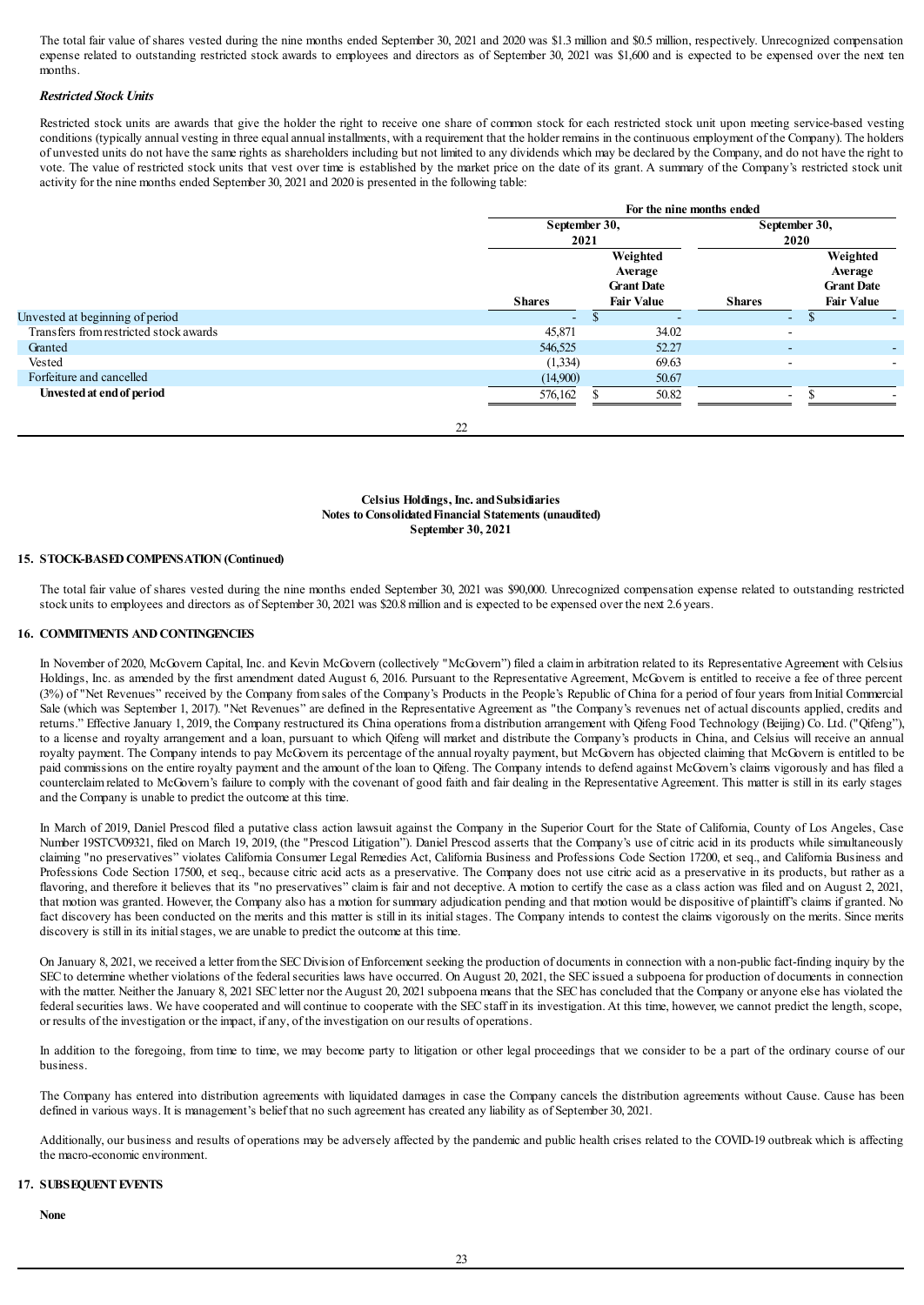# **Item2. Management's Discussion andAnalysis of Financial Condition andResults ofOperations.**

When used in this report, unless otherwise indicated, the terms "**the Company**," "**Celsius**," "**we**," "**us**" and "**our**" refer to Celsius Holdings, Inc.and its subsidiaries.

#### **Note Regarding ForwardLooking Statements**

This report contains forward-looking statements that reflect our current views about future events. We use the words "anticipate," "assume," "believe," "estimate," "expect," "will," "intend," "may," "plan," "project," "should," "could," "seek," "designed," "potential," "forecast," "target," "objective," "goal," or the negatives of such terms or other similar expressions. These statements relate to future events or our future financial performance and involve known and unknown risks, uncertainties and other factors that may cause ouractual results, levels ofactivity, performance orachievements to be materially different fromany future results, levels ofactivity, performance orachievements expressed or implied by these forward-looking statements.

#### **Business Overview**

Celsius Holdings is a fast-growing company in the functional energy drink and liquid supplement categories in the United States and internationally. We engage in the development, processing, marketing, sale, and distribution of functional drinks and liquid supplements to a broad range of consumers. We believe that we provide differentiated products that offer clinically proven and innovative formulas meant to change the lives of our consumers for the better. We also believe that our brand is attractive to a broad range of customers including fitness enthusiasts.

Our core offerings include pre- and post-workout functionalenergy drinks, as wellas protein bars. Our flagship functionalenergy drink and liquid supplement brands are backed by science, being clinically proven to deliver health benefits by six self-funded studies published in various journals including the Journal of the International Society of Sports Nutrition, the Journal of the American College of Nutrition, and the Journal of Strength and Conditioning Research. These studies have concluded that a single serving of Celsius burns 100-140 calories (by increasing a consumer's resting metabolisman average of 12%, while providing sustained energy for up to three hours.

Our flagship asset, Celsius, is a fitness supplement drink which accelerates metabolismand burns calories and body fat while providing energy. This product line comes in two versions, a ready-to-drink supplement format and an on-the-go powder form. We also offer a Celsius Heat and a Branch Chain Amino Acids line, catered to both pre- and postworkout consumer needs. Our products are currently offered in major retail channels in the US including conventional grocery, natural, convenience, fitness, mass market, vitamin specialty and e-commerce.

An integral part of our value proposition is our focus on the functional energy drink and liquid supplement category, ensuring our products have clear and proven benefits. This is why we invest in research and development from the start and utilize our proprietary MetaPlus formulation in our portfolio, a blend of ginger root, guarana seed extract, chromium, vitamins,and green tea extract.

#### **Corporate Information**

We were incorporated in the State of Nevada in April 2005. Our principal executive offices are located at 2424 North Federal Highway, Suite 208, Boca Raton, Florida 33431, and our telephone number is (561) 276-2239. Our website is *www.celsiusholdingsinc.com*. Information contained on, or that can be accessed through, our website is not incorporated by reference into this Quarterly Report on Form10-Q.

Celsius<sup>®</sup> and MetaPlus<sup>®</sup> are registered trademarks of the Company in the United States. This Quarterly Report on Form 10-Q also contains other registered and unregistered trademarks of the Company.

| I |  |
|---|--|
|   |  |

# **Results** of Operations

#### *Threemonthsended September 30, 2021 compared to threemonthsended September 30, 2020*

#### *Revenue*

For the three months ended September 30, 2021, revenue was approximately \$94.9 million, an increase of \$58.1 million or 158.0% from \$36.8 million for the three months ended September 30, 2020. Approximately 99% of this growth was as a result of increased revenues from North America, where third quarter 2021 revenues were \$84.5 million, an increase of \$57.6million or 214% fromthe 2020 quarter. The balance of the revenues for the 2021 quarter were mainly attributable to European revenues of \$9.5million, which were basically unchanged from the prior year quarter. Asian revenues (which include royalty revenues from our China licensee) contributed an additional approximately \$706,000, an increase of 157% from approximately \$275,000 for the prior year quarter, which include increases in royalties payable under our licensing agreement. Other international markets generated approximately \$177,000 in revenues during the three months ended September 30, 2021,an increase of \$32,000 or 22% from\$145,000 for the prior year quarter.

The total increase in revenue was largely attributable to increases in sales volume, as opposed to increases in product pricing. The primary factors behind the increase in North American sales volume were related to continued strong triple-digit growth in traditional distribution channels, combined with an increase in and optimization of our products' presence in world class retailers (e.g., additional SKUs). Additionally, the continued expansion of our Direct Store Delivery (" **DSD**") network resulted in significant growth in distributor revenues when compared to the prior year quarter.

We also obtained triple digit growth in our fitness and vending channels in the 2021 third quarter, as compared to the 2020 third quarter, which provided considerable incremental revenue when compared to the prior year quarter, during which time many fitness facilities were closed due to the COVID-19 pandemic.

The following table sets forth the amount of revenues by category and changes therein for the three months ended September 30, 2021 and September 30, 2020:

| Change |
|--------|
| 157.6% |
|        |
| 214.2% |
|        |
| 0.1%   |
|        |
| 157.1% |
|        |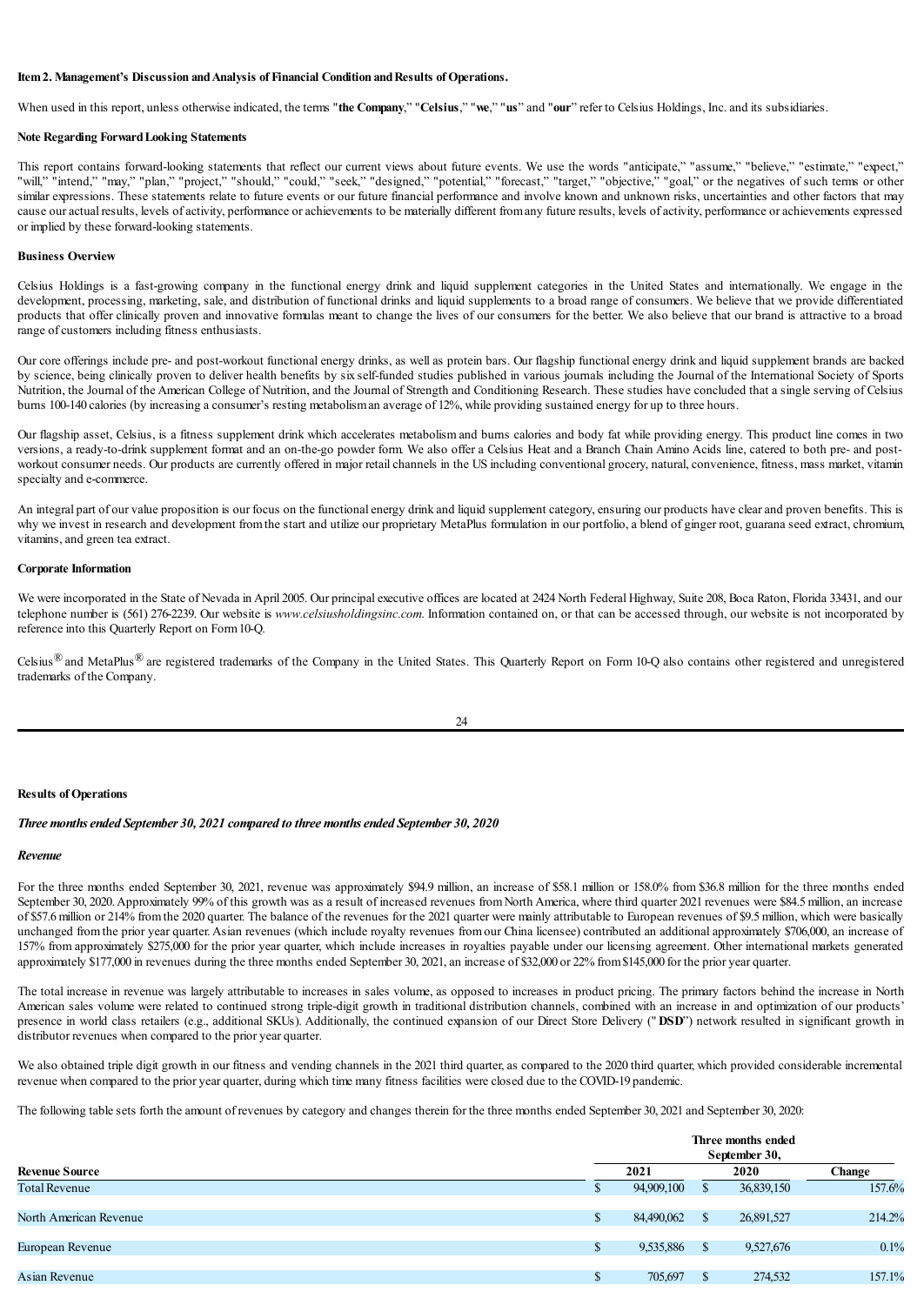# Other  $\frac{177,455}{22.0\%}$  177,455 \$ 145,415 22.0%

#### *Gross profit*

For the three months ended September 30, 2021, gross profit increased by approximately \$20.2 million or 115% to \$37.7 million, from \$17.5 million for the three months ended September 30, 2020. Gross profit margins reflected an erosion to 40.0% for the three months ended September 30, 2021 from 47.6% for the 2020 quarter. The increase in gross profit dollars is related to increases in volume, while the decrease in gross profit margins is mainly related to higher raw material costs (particularly aluminum cans), ocean freight costs, transportation costs and repackaging costs.

We estimate that the increase in gross profit dollars of approximately \$20.2 million from the 2020 quarter to the 2021 quarter, included \$27.6 million related to volume increases, as well as an unfavorable cost impact of approximately \$7.4 million and favorable currency impact of \$31,000.

#### *Sales and marketing expenses*

Sales and marketing expenses for the three months ended September 30, 2021 were approximately \$22.6 million, an increase of approximately \$14.4 million or 173.6% from approximately \$8.3 million for the three months ended September 30, 2020. This increase was primarily attributable to higher marketing investment activities, which resulted in an increase of \$7.7 million when compared to the prior year quarter. Additionally, employee costs increased by approximately \$2.6 million from the year ago quarter as we continue to invest in this area in order to have the proper infrastructure to support our growth and incurred additional traveland business expenses since we are now able to resume in-person marketing events and selling activities. Similarly, we experienced increases in other sales and marketing expenses in the amount of approximately \$400,000, mainly related to trademarketing activities to support our ongoing DSD network expansion. Lastly, storage and distribution expenses as wellas brokercosts accounted for the remainder of the increase in this area in the amount of \$3.7million fromthe 2020 quarter to the 2021.

 $25$ 

#### *General and administrative expenses*

General and administrative expenses for the three months ended September 30, 2021 were approximately \$11.1 million, an increase of \$6.4 million or 134%, from \$4.8 million for the three months ended September 30, 2020. This increase was primarily attributable to stock option expense which amounted to \$5.8million for the three months ended September 30, 2021, an increase of \$3.7 million which accounts for 50.0% of the total increase in this area when compared to the prior year quarter. Management deems it very important to motivate employees by providing themownership in the business in order to promote over performance which translates into the continued success of our business based on key performance attributes. Additionally, employee costs for the three months ended September 30, 2021 reflect an increase of \$1.0 million or 108%, as investments in this area are also required to properly support our higher business volume and the commercial and operational areas of the business, as well as travel expenses are now being incurred. Administrative expenses amounted to \$2.6 million or an increase of \$1.3 million or 97%, when compared to the prior year quarter. The additional administrative expenses are mainly related to an increase in bad debt reserve of \$200,000 and increases in audit costs, legal expenses, insurance costs and office rent account for the majority of the remaining fluctuation of \$1.1 million. Depreciation and amortization increased by approximately \$200,000 when compared to the prior year quarter. Lastly, all other administrative expenses which were mainly composed of research, development and quality control testing, increased by approximately \$235,000 from to the third quarter of 2020.

#### *Otherincome/(expense)*

Total net other expense for the three months ended September 30, 2021 amounted to \$353,000 which reflects an increase of \$593,000 when compared to net total other income of \$240,000 for the three months ended September 30, 2020. The net other expense of \$353,000 is composed of foreign currency exchange losses of \$327,600, miscellaneous net other non-operational expenses of \$97,000, interest income of \$76,500 related to a note receivable fromour Chinese licensee, which were offset in part by miscellaneous other interest expenses of \$4,500. The note receivable requires repayment by our licensee over a five-year period, of an interest-bearing note representing the investment the Company made in the China market during 2017 and 2018. The note receivable is due from the licensee in accordance with its terms, even if the independent license arrangement with our China licensee is terminated.

#### *Net Income*

Net income for the three months ended September 30, 2021 was \$2.7 million or \$0.04 per share based on a weighted average of 74,609,195 shares outstanding and dilutive earnings per share of \$0.03 based on a fully-dilutive weighted average of 78,473,866 shares outstanding, which includes the dilutive impact of outstanding stock options to purchase 3,864,671 shares. In comparison, for the three months ended September 30, 2020, the Company had net income of approximately \$4.8 million or \$0.07 per share, based on a weighted average of 70,473,351 shares outstanding and a dilutive earnings pershare of \$0.06 based on a fully-dilutive weighted average of 74,848,239 shares outstanding.

#### *Ninemonthsended September 30, 2021 compared to ninemonthsended September 30, 2020*

# *Revenue*

For the nine months ended September 30, 2021, revenue was approximately \$210.0 million, an increase of \$115.9 million or 121% from \$95.1 million for the nine months ended September 30, 2020. Approximately 96% of this growth was as a result of increased revenues from North America, where 2021 period revenues were \$177.1 million, an increase of \$110.0 million or 164% from the 2020 period. The balance of the increase was largely attributable to a 14.5% growth in European revenues to \$30.7 million in the 2021 period, from \$26.8 million in the 2020 period. Asian revenues (which include royalty revenues from our China licensee) for the nine months ended September 30, 2021 were \$1.9 million, an increase of 114.2% from \$869,000 for the prior year period. Other international markets generated \$367,000 in revenues during the nine months ended September 30, 2021, an increase of \$58,000 from\$309,000 for the 2020 period.

The total increase in revenue was largely attributable to increases in sales volume, as opposed to increases in product pricing. The primary factors behind the increase in North American sales volume were related to continued strong triple-digit growth in traditional distribution channels, combined with an increase in and optimization of our products' presence in world class retailers.Additionally, the continued expansion of DSDnetwork resulted in significant growth of our distributor revenues when compared to the prior year period. Furthermore, our fitness and vending channels also reflected triple digit growth of incremental revenue when compared to the prior year period, during which many fitness facilities were closed due to the COVID-19 pandemic.

Additionally, e-commerce results also contributed to the increase in revenues for the nine months ended September 30, 2021. Furthermore, we estimate that the favorable currency fluctuations of the Euro accounted forapproximately 1.5% of the increase in European revenue in the 2021 period, when compared to the 2020 period.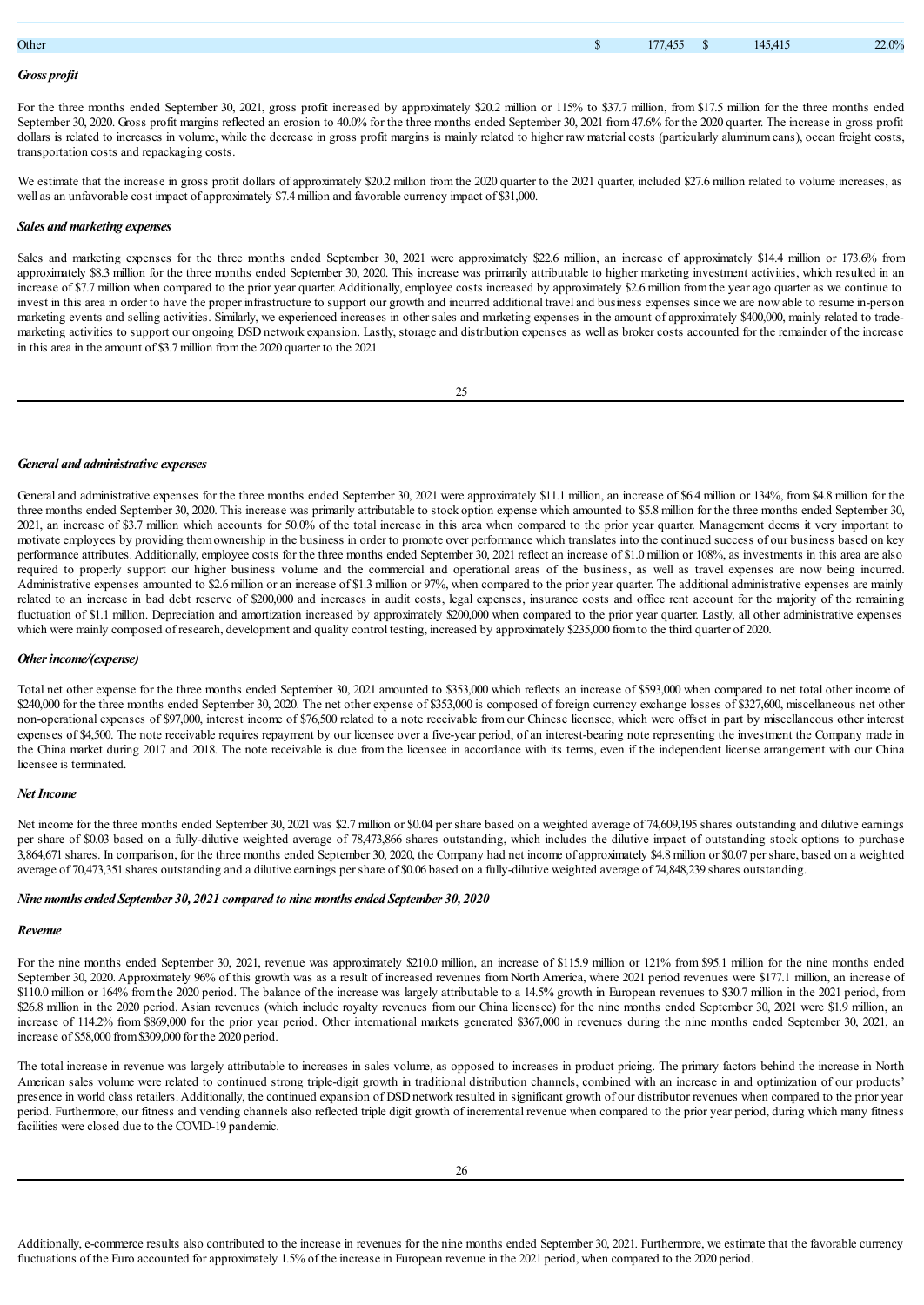The following table sets forth the amount of revenues by category and changes therein for the nine months ended September 30, 2021 and September 30, 2020:

| Nine months ended<br>September 30, |             |               |            |        |
|------------------------------------|-------------|---------------|------------|--------|
|                                    | 2021        |               | 2020       | Change |
| Φ                                  | 210,017,302 |               | 95,061,265 | 120.9% |
|                                    |             |               |            |        |
| \$                                 | 177,093,832 | <sup>\$</sup> | 67,083,888 | 164.0% |
|                                    |             |               |            |        |
| \$                                 | 30,695,477  | S             | 26,799,756 | 14.5%  |
|                                    |             |               |            |        |
| \$                                 | 1,861,130   | <sup>\$</sup> | 868,915    | 114.2% |
|                                    |             |               |            |        |
| \$                                 | 366,863     | S             | 308,706    | 18.8%  |
|                                    |             |               |            |        |

# *Gross profit*

For the nine months ended September 30, 2021, gross profit increased by approximately \$43.0 million or 98.7% to \$86.5 million, from \$43.5 million for the nine months ended September 30, 2020. Gross profit margins decreased to 41.2% for the nine months ended September 30, 2021 from45.8% for the prior year period. The increase in gross profit dollars is related to increases in sales volume, while the decrease in gross profit margins from the 2020 period to the 2021 period is mainly related to increases in raw material costs (primarily aluminum cans), ocean freight costs, distribution costs, repackaging costs and processing costs. These incremental costs are directly related to added complexities in the supply chain as a result of the COVID-19 pandemic. We estimate that the increase in gross profit dollars of approximately \$43.0 million from the nine months ended September 30, 2020 to the nine months ended September 30, 2021, includes approximately \$52.0 million related to volume increases, as wellas a favorable currency impact of \$631,000, which was offset in part by unfavorable increases in costs ofapproximately \$9.6million.

#### *Sales and marketing expenses*

Sales and marketing expenses for the nine months ended September 30, 2021 were approximately \$50.1 million, an increase of approximately \$26.5 million or 112.0% from approximately \$23.6 million for the nine months ended September 30, 2020. This increase was largely a result of incremental marketing investment activities of \$14.3 million from the 2020 period. Additionally, employee costs increased by approximately \$4.1 million from the year ago period as we continued to invest in this area in order to have the proper infrastructure to support our growth and incurred additional travel and business expenses now that we are able to resume in-person marketing events and selling activities. Similarly, we experienced increases in other sales expense in the amount of approximately \$1.7 million mainly related to trade-marketing activities to support our continued expansion of our DSD network. Lastly, storage and distribution as well as broker costs accounted for the remainder of the increase in this area in the amount of \$6.3 million when compared to the prior year period, mainly related to the increase in business volume.

#### *General and administrative expenses*

General and administrative expenses for the nine months ended September 30, 2021 were approximately \$28.1 million, an increase of \$14.9 million or 112.8% from \$13.2 million for the nine months ended September 30, 2020. This increase was primarily attributable to stock option expense which amounted to \$13.4 million for the nine months ended September 30, 2021, an increase of \$8.7 million fromthe prior year period. Management deems it very important to motivate employees by providing themownership in the business in order to promote over performance which translates into the continued success of our business based on key performance attributes. Additionally, employee costs for the nine months ended September 30, 2021 reflect an increase of \$2.3 million or 78.5%, as investments in this were also required to properly support our higher business volume and the commercial and operational areas of the business, as well as travel expenses are now being incurred. Administrative expenses amounted to \$7.5 million or an increase of \$3.3 million or 76.8%, when compared to the prior year period. This variance is mainly related to an increase in bad debt reserve of \$1.1 million and increases in audit costs, legal expenses, insurance costs and office rent account for the majority of the remaining fluctuation of \$2.2million. Depreciation and amortization had an increase ofapproximately \$164, 000 when compared to the prior year due to investments in operational equipment (e.g., coolers). All other administrative expenses which were mainly composed of research, development and quality control testing, increased by approximately \$442,000 fromthe 2020 period.

# *Otherincome/(expense)*

Total net other expense for the nine months ended September 30, 2021 was \$219,000, which reflects an increase of \$348,000 when compared to net total other income of \$129,000 for the nine months ended September 30, 2020. The net other expense of \$219,000 is composed of foreign currency exchanges losses of \$451,000, interest income of \$240,000 related to the note receivable from our China licensee, which are offset in part by miscellaneous interest expense of \$7,500. The note receivable requires repayment by our licensee over a five-year period, of an interest-bearing note representing the investment the Company made in the China market during 2017 and 2018. The note receivable is due from the licensee in accordance with its terms, even if the independent license arrangement with our China licensee is terminated.

| I |  |
|---|--|

#### *Net Income*

Net income for the nine months ended September 30, 2021 was \$7.3 million or \$0.10 per share based on a weighted average of 73,758,731 shares outstanding and dilutive earnings per share of \$0.09 based on a fully-dilutive weighted average of 77,782,459 shares outstanding, which includes the dilutive impact of outstanding stock options to purchase 4,023,728 shares. In comparison, for the nine months ended September 30, 2020, the Company had net income ofapproximately \$6.8million or \$0.10 per share, based on a weighted average of 70,184,071 shares outstanding and a dilutive earnings pershare of \$0.09 based on a fully-dilutive weighted average of 73,524,209 shares outstanding.

#### **Liquidity andCapital Resources**

As of September 30, 2021, and December 31, 2020, we had cash of approximately \$61.4 million and \$43.2 million, respectively, and working capital of approximately \$156.6 million and \$64.9 million, respectively.

In addition to cash flow from operations, our primary sources of working capital have been private placements and public offerings of our securities, including an underwritten public offering of 1,133,953 shares at an offering price of \$62.50 per share completed on June 14, 2021 and a private placement of 1,437,909 shares at a price of \$15.30 completed on August 25, 2020.

Our current operating plan for the next twelve (12) months reflects sufficient financial resources, notwithstanding the potential effects of the COVID-19 pandemic.

# *Cash flows used in operating activities*

Cash flows used in operating activities totaled approximately \$52.1 million for the nine months ended September 30, 2021, which compares to \$3.8 million net cash provided by operating activities for the nine months ended September 30, 2020. The use ofcash was primarily driven by higher inventory levels in order to properly service the demand for our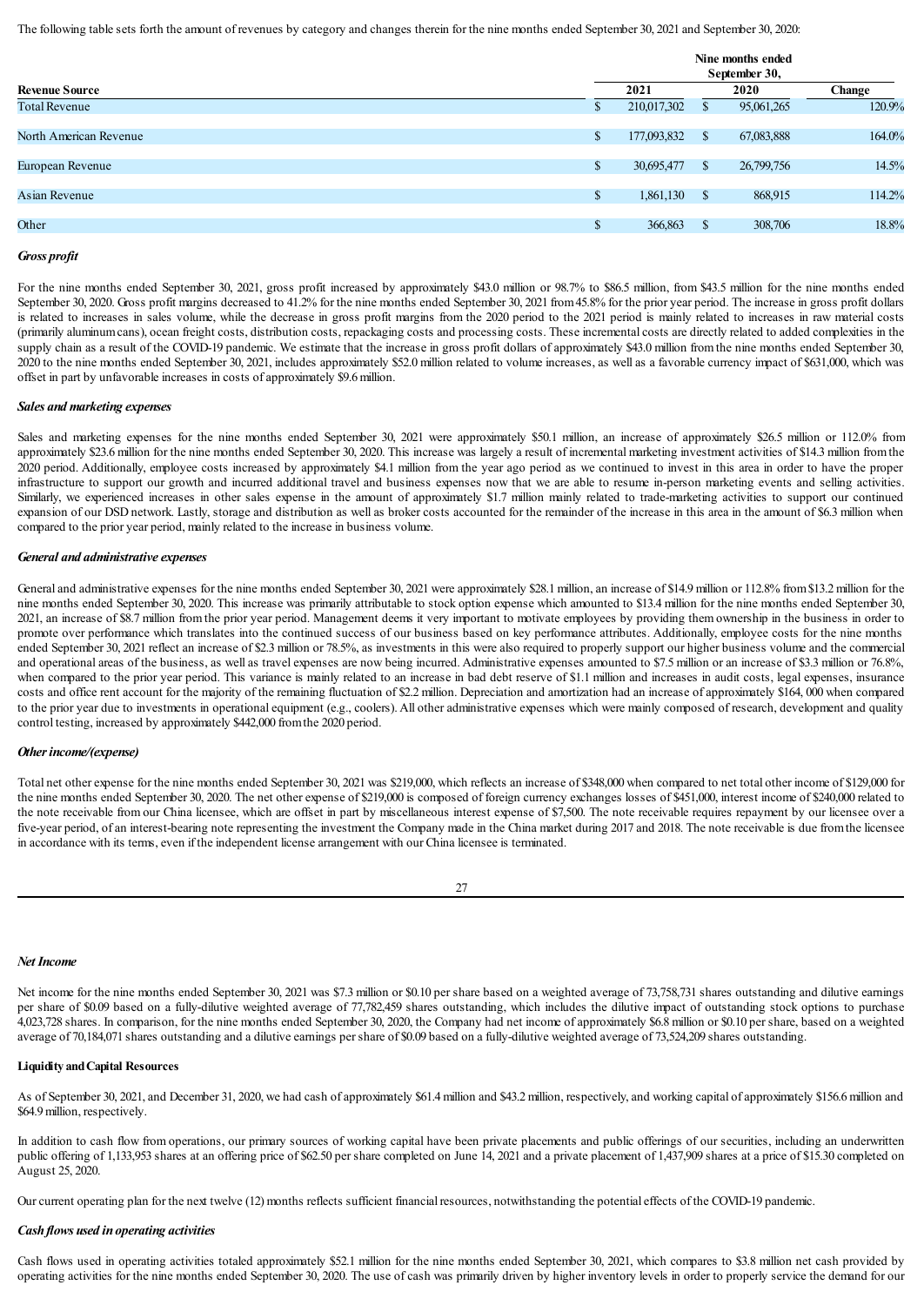products. Additionally, the significant increase in business volume or revenue resulted in an increase in our accounts receivable based on the credit terms offered to our clients. Similarly, pre-payments or deposits to procure inventory also utilized cash which were partially offset by efficient use of terms offered by our vendors as it relates to the commitments and disbursements for the goods and services that are needed for our operations.

# *Cash flows used in investing activities*

Cash flows used in investing activities totaled approximately \$0.5million for the nine months ended September 30, 2021, which compares to cash provided by investing activities of \$0.9 million for the nine months ended September 30, 2020. The decrease in the cash provided by investing activities when compared to the 2020 period was primarily due to the fact that we invested approximately \$2.4 million mainly pertaining to operational equipment which was partially offset by note receivable payments from our China licensee of approximately \$1.9million.

# *Cash flows provided byfinancing activities*

Cash flows provided by financing activities totaled approximately \$70.9 million for the nine months ended September 30, 2021, representing a \$46.9 million increase from \$24.0 million for the nine months ended September 30, 2020. The increase ofcash provided by financing activities is mainly related to the net proceeds of \$67.8million fromour June 2021 public offering and proceeds fromstock option exercises of \$3.2million, which was offset in part by payments ofapproximately \$72,400 pertaining to financial leases.

#### **Off Balance Sheet Arrangements**

As of September 30, 2021 and December 31, 2020, we had no off-balance sheet arrangements.

#### **Potential Effects of the COVID-19 Pandemic on the Company's Business**

The current COVID-19 pandemic has presented and continues to present a substantial public health and economic challenge around the world and is affecting our employees, communities and business operations, as well as the global economy and financial markets. The human and economic consequences of the COVID-19 pandemic as well as the measures taken or that may be taken in the future by governments, businesses (including the Company and our suppliers, bottlers/distributors, co-packers and other service providers)and the public at large to limit the COVID-19 pandemic, have and will directly and indirectly impact our business and results of operations, including, without limitation, the following:

We have experienced some decreases in sales of our products in various distribution channels that have been affected by the COVID-19 pandemic, such as health and fitness clubs. While some of the restrictions imposed as a result of the initial COVID-19 outbreak have been lifted oreased in many jurisdictions as the rates of COVID-19 infections have decreased or stabilized, resurgence of the COVID-19 pandemic in some markets has slowed or reversed the reopening process, and markets are moving through varying stages of restrictions and re-opening at different times. However, we have recently seen a resurgence of the COVID-19 pandemic in the Northern Hemisphere while cases in the Southern Hemisphere continue to rise. As a result, a number of countries, particularly in EMEA, have reinstituted lockdowns and other restrictions, which could further impact customer demand. If the COVID-19 pandemic and related unfavorable economic conditions continue to intensify, the negative impact on our sales, including our new product innovation launches, could be prolonged and may become more severe.

$$
28\\
$$

- Deteriorating economic conditions and continued financial uncertainties in many of our major markets due to the COVID-19 pandemic, such as increased and prolonged unemployment, decreases in per capita income and the level of disposable income, declines in consumer confidence, or economic slowdowns or recessions, could affect consumer purchasing power and consumers'ability to purchase our products, thereby reducing demand for our products. In addition, public concern among consumers regarding the risk of contracting COVID-19 may also reduce demand for our products.
- The closures of, and continued restrictions on, on-premise retailers and other establishments that sell our products as a result of the COVID-19 pandemic have adversely impacted and may continue to adversely impact oursales and results of operations.
- Our advertising, marketing, promotional, sponsorship and endorsement activities have been, and will continue to be, disrupted by reduced opportunities for such activities due to measures taken to limit the spread of the COVID-19 pandemic and the cancellations of or reduced capacity at sporting events, concerts and other events may result in decreased demand for our products. Our product sampling programs, which are part of our strategy to develop brand awareness, have been, and will continue to be, disrupted by the COVID-19 pandemic. If we are unable to successfully adapt to the changing landscape of advertising, marketing, promotional, sponsorship and endorsement opportunities created by the COVID-19 pandemic, our sales, market share, volume growth and overall financial results could be negatively affected.
- Our innovation activities, including ourability to introduce new products in certain markets, have been delayed and/oradversely impacted by the COVID-19 pandemic. If such innovation activities are disrupted and we continue to delay the launch of new products and/or we are unable to secure sufficient distribution levels for such new products, our business and results of operations could be adversely affected.
- Some of our suppliers, bottlers/distributors and co-packers may experience plant closures, production slowdowns and disruptions in operations as a result of the impact of the COVID-19 pandemic. This could result in a disruption to our operations.
- We may experience delays in receiving certain raw materials as a result of shipping delays due to, among other things, additional safety requirements imposed by port authorities, closures of, or congestion at ports, reduced availability of commercial transportation, border restrictions and capacity constraints.
- Due to increased demand in at-home consumption, the functional energy drink and liquid supplement industries have experienced some shortages of aluminum cans. However, we have been able to secure adequate supply and have not experienced significant adverse effects on our business, operations and financial condition from such shortage, however we are unable to accurately predict howthis might change.
- As a result of the COVID-19 pandemic, including related governmental measures, restrictions, directives and guidance, many of our office-based employees have worked remotely. We may experience reductions in productivity and disruptions to our business routines while our remote work policy remains in place. If ouremployees working remotely do not maintain appropriate measures to mitigate potential risks to our technology and operations frominformation technology-related disruptions, we may face cybersecurity threats. Employees of our third-party service providers who are working remotely, with whomwe may share data,are subject to similarcybersecurity risks.
- Governmental authorities at the U.S. federal, state and/or municipal level and in certain foreign jurisdictions may increase or impose new income taxes, indirect taxes or other taxes or revise interpretations of existing tax rules and regulations as a means of financing the costs of stimulus or may take other measures to protect populations and economies fromthe impact of the COVID-19 pandemic. Increases in direct and indirect tax rates could affect our net income and increases in consumer taxes could affect our products'affordability and reduce oursales.
- We may be required to record significant impairment charges with respect to goodwill or intangible assets whose fair values may be negatively affected by the effects of the COVID-19 pandemic.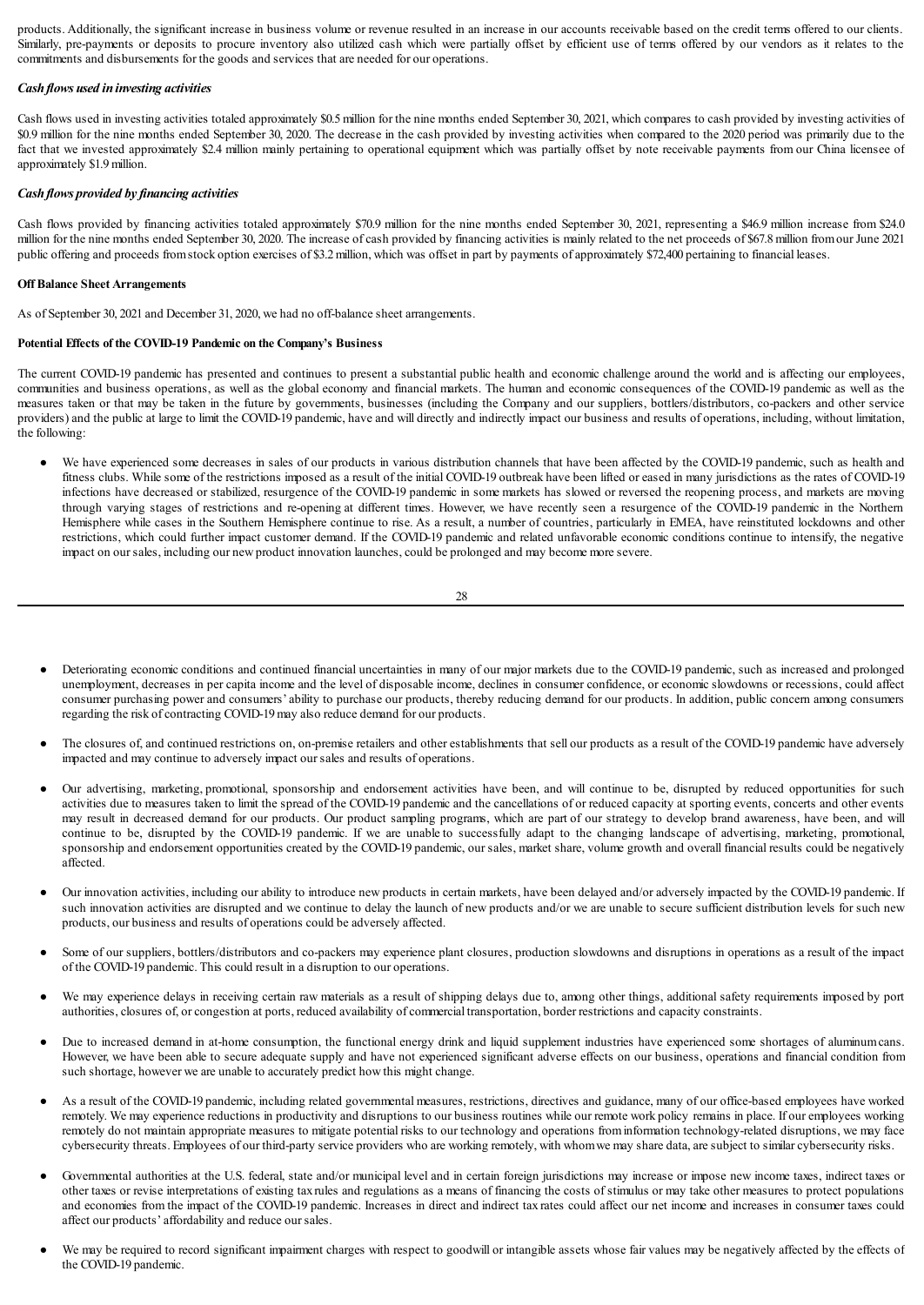The continued financial impact of the COVID-19 pandemic may cause one or more of the financial institutions we do business with to fail or default in their obligations to us or to become insolvent or file for bankruptcy, which could cause us to incursignificant losses and negatively impact our results of operations and financialcondition.

- Actions we have taken ormay take, or decisions we have made or may make, as a consequence of the COVID-19 pandemic may result in negative publicity and the Company becoming a party to litigation claims and/or legal proceedings, which could consume significant financialand managerial resources, result in decreased demand for our products and injury to our reputation.
- The resumption of normal business operations after the disruptions caused by the COVID-19 pandemic may be delayed or constrained by the COVID-19 pandemic's lingering effects on our suppliers, bottlers/distributors, co-packers, contractors, business partners and/or other service providers.

Any of the negative impacts of the COVID-19 pandemic, including those described above, alone or in combination with others, may have a material adverse effect on our business, reputation, operating results and/or financial condition. Any of these negative impacts, alone or in combination with others, could exacerbate many of the risk factors discussed herein, any of which could materially affect our business, reputation, operating results and/or financial condition.

# **Item3. Quantitative Disclosures About Market Risks.**

As a "**smaller reporting company**," we are not required to provide the information required by this Item.

#### **Item 4. Controls and Procedures**

# **Management's Report on Disclosure Controls andProcedures**

Our President and Chief Executive Officer and our Chief Financial Officer, conducted an evaluation of the effectiveness of the design and operation of our disclosure controls and procedures, as defined in Rules 13a-15(e) and 15d-15(e) under the Exchange Act, as of September 30, 2021, to ensure that information required to be disclosed by us in the reports filed or submitted by us under the Exchange Act is recorded, processed, summarized and reported, within the time periods specified in the rules and forms adopted by the SEC, including to ensure that information required to be disclosed by us in the reports filed or submitted by us under the Exchange Act is accumulated and communicated to our management, including our President and Chief Executive Officer (our principalexecutive officer)and our Chief Financial Officer (our principal financialand accounting officer), or persons performing similar functions, as appropriate to allow timely decisions regarding required disclosure.

Based on that evaluation, our President and Chief Executive Officer and our Chief Financial Officer have concluded that as of September 30, 2021, our disclosure controls and procedures were effective in that (a) we maintain records that in reasonable detail, accurately and fairly reflect the transactions and dispositions of our assets; (b) our records provide reasonable assurance that transactions are recorded as necessary to permit preparation of financial statements in accordance with generally accepted accounting principles, and that our receipts and expenditures are being made only in accordance with authorizations of our management and board of directors; and (c) our records provide reasonable assurance regarding prevention or timely detection of unauthorized acquisition, use or disposition of our assets that could have a material effect on our financial statements.

Our President and Chief Executive Officer and our Chief Financial Officer do not expect that our disclosure controls or internal controls will prevent all error and all fraud. Although our disclosure controls and procedures were designed to provide reasonable assurance of achieving their objectives and our principal executive officer and our Chief Financial Officer have determined that our disclosure controls and procedures are effective at doing so, a control system, no matter how well conceived and operated, can provide only reasonable, not absolute assurance that the objectives of the systemare met. Further, the design of a control systemmust reflect the fact that there are resource constraints, and the benefits of controls must be considered relative to their costs. Because of the inherent limitations in all control systems, no evaluation of controls can provide absolute assurance that all control issues and instances of fraud, if any, within the Company have been detected. These inherent limitations include the realities that judgments in decisionmaking can be faulty, and that breakdowns can occur because of simple error or mistake. Additionally, controls can be circumvented if there exists in an individuala desire to do so. There can be no assurance that any design willsucceed in achieving its stated goals underall potential future conditions.

# **Changes in Internal Controls Over Financial Reporting**

There were no changes in our internal controls over financial reporting that occurred during the period covered by this report that has materially affected, or is reasonably likely to materially affect, our internal control over financial reporting.

30

# **PART II - OTHER INFORMATION**

#### **Item1. Legal Proceedings.**

In March 2019, Daniel Prescod filed a putative class action lawsuit against the Company in the Superior Court for the State of California, County of Los Angeles (the "**Prescod Litigation**"). The plaintiff asserted that the Company's use of citric acid in its products while simultaneously claiming "**no preservatives**" violates the California Consumer Legal Remedies Act, California Business and Professions Code and California Business and Professions Code Section, because citric acid acts as a preservative. The Company does not use citric acid as a preservative in its products, but rather as a flavoring, and therefore it believes that its "**no preservatives**" claim is fair and not deceptive. A motion to certify the case as a class action was filed and on August 2, 2021, that motion was granted.A motion for summary adjudication was also filed by the Company, and that motion was denied. Both decisions have been appealed by petition for Writ of Mandate to the California Court of Appeals, Second District, which has not issued a decision. No fact discovery has been conducted on the merits and this matter is still in its initialstages. The Company intends to contest the claims vigorously on the merits.

On January 8, 2021, we received a letter fromthe SEC Division of Enforcement seeking the production of documents in connection with a non-public fact-finding inquiry by the SEC to determine whether violations of the federal securities laws have occurred. On August 20, 2021, the SEC issued a subpoena for production of documents in connection with the matter. Neither the January 8, 2021 SEC letter nor the August 20, 2021 subpoena means that the SEC has concluded that the Company or anyone else has violated the federal securities laws. We have cooperated and will continue to cooperate with the SEC staff in its investigation. At this time, however, we cannot predict the length, scope, or results of the investigation or the impact, ifany, of the investigation on our results of operations.

In addition to matters previously reported in our periodic reports filed under the Securities Exchange Act of 1934, as amended, from time to time, we may become party to litigation or other legal proceedings that we consider to be a part of the ordinary course of our business.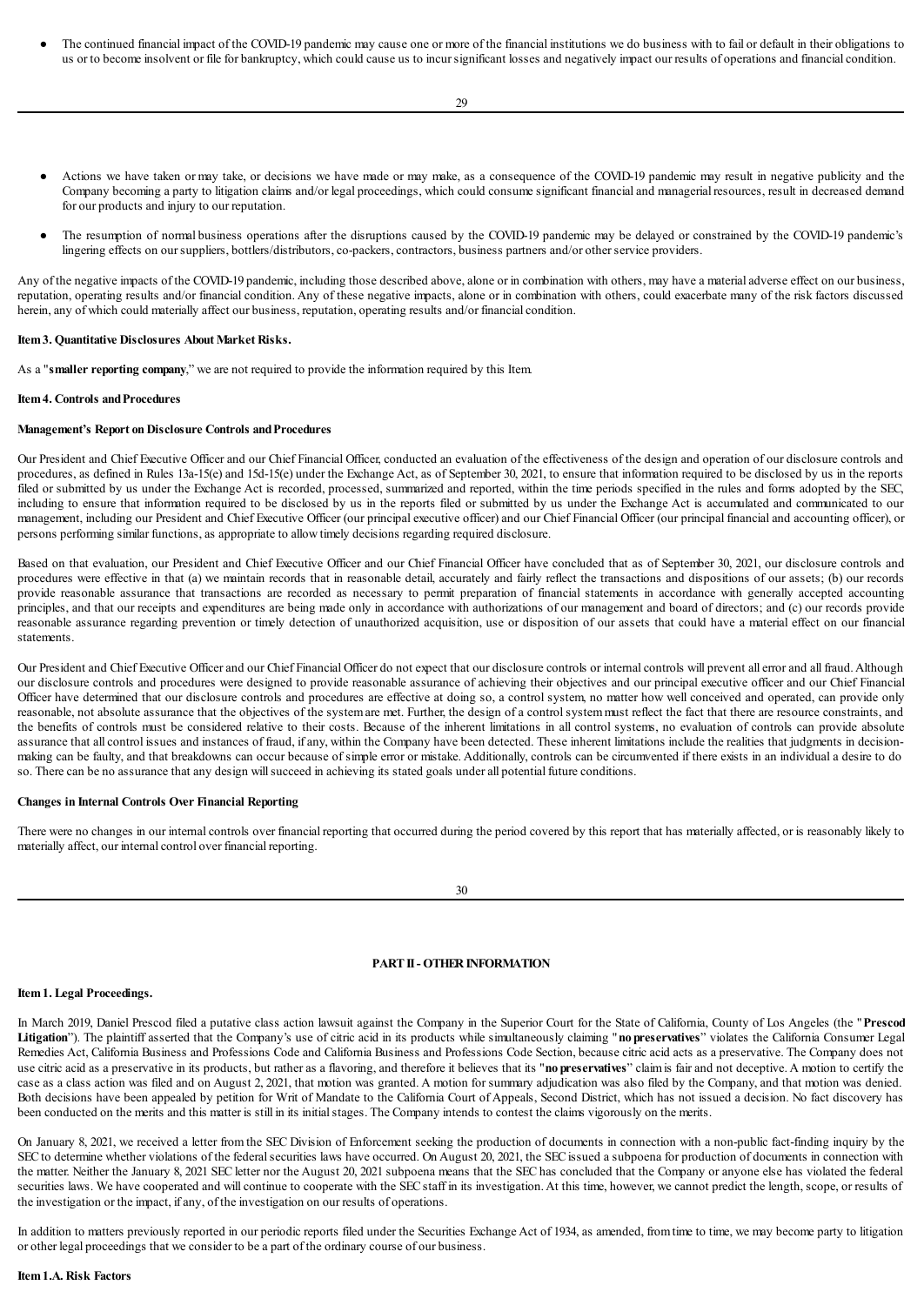See "Item 1.A. Risk Factors." in our Annual Report on Form 10-K for the year ended December 31, 2020, as filed with the SEC.

# **Item2. UnregisteredSales of Equity Securities andUse of Proceeds.**

None.

**Item3. Defaults Upon Senior Securities.**

None.

**Item4. Mine SafetyDisclosures.**

Not applicable.

# **Item5. Other Information.**

None.

**Item6. Exhibits.**

|             | Exhibit No. Description of Exhibit                     |
|-------------|--------------------------------------------------------|
| <u>31.1</u> | Section 302 Certification of Chief Executive Officer   |
|             |                                                        |
| 31.2        | Section 302 Certification of Chief Financial Officer   |
|             |                                                        |
| 32.1        | Section 906 Certification of Chief Executive Officer   |
|             |                                                        |
| 32.2        | Section 906 Certification of Chief Financial Officer   |
|             | <b>XBRL</b> Instance Document                          |
| 101.INS     |                                                        |
| 101.SCH     | XBRL Taxonomy Extension Schema Document                |
|             |                                                        |
| 101.CAL     | XBRL Taxonomy Extension Calculation Linkbase Document  |
|             |                                                        |
| 101.DEF     | XBRL Taxonomy Extension Definition Linkbase Document   |
|             |                                                        |
| 101.LAB     | XBRL Taxonomy Extension Label Linkbase Document        |
|             |                                                        |
| 101.PRE     | XBRL Taxonomy Extension Presentation Linkbase Document |
|             |                                                        |
|             |                                                        |

32

# **SIGNATURES**

Pursuant to the requirements of the Securities Exchange Act of 1934, the registrant has duly caused this report to be signed on its behalf by the undersigned thereunto duly authorized.

Dated: November 12, 2021

<span id="page-21-0"></span>Dated: November 12, 2021

# **CELSIUS HOLDINGS, INC.**

| By: | /s/ John Fieldly                             |
|-----|----------------------------------------------|
|     | John Fieldly,                                |
|     | Chief Executive Officer                      |
|     | (Principal Executive Officer)                |
| By: | /s/ Edwin Negron-Carballo                    |
|     | Edwin Negron-Carballo,                       |
|     | Chief Financial Officer                      |
|     | (Principal Financial and Accounting Officer) |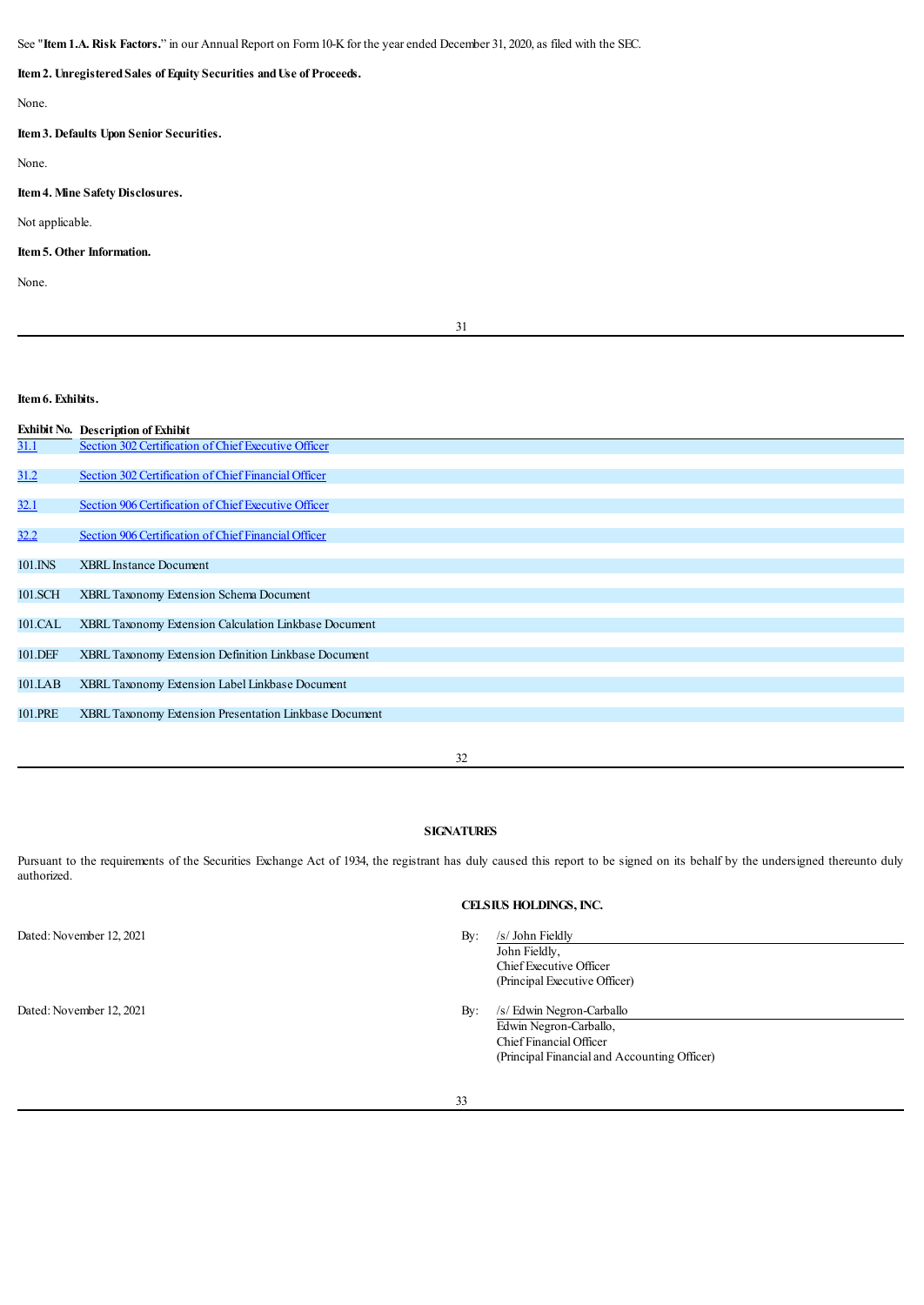# **CERTIFICATIONOFCHIEFEXECUTIVEOFFICER PURSUANTTO18 U.S.C. SECTION1350, AS ADOPTEDPURSUANTTO SECTION302 OFTHESARBANES-OXLEYACTOF2002**

I, John Fieldly, the Chief Executive Officer of Celsius Holdings, Inc., a Nevada corporation (the "Registrant"), certify that:

1. I have reviewed this Quarterly Report on Form10-Qfor the quarterended September 30, 2021 of the Registrant;

2. Based on my knowledge, this report does not contain any untrue statement ofa material fact or omit to state a material fact necessary to make the statements made, in light of the circumstances under which such statements were made, not misleading with respect to the period covered by this report;

3. Based on my knowledge, the financial statements, and other financial information included in this report, fairly present in all material respects the financial condition, results of operations and cash flows of the Registrant as of,and for, the periods presented in this report;

4. I,as the Registrant's Chief Executive Officerand together with Registrant's Chief Financial Officer,amresponsible forestablishing and maintaining disclosure controls and procedures (as defined in Exchange Act Rules 13a-15(e)and 15d-15(e)) and internalcontrol over financial reporting (as defined in Exchange Act Rules 13a-15 (f) and 15d-15(f)) for the registrant and have:

a) Designed such disclosure controls and procedures, or caused such disclosure controls and procedures to be designed under my supervision, to ensure that material information relating to the Registrant, including its consolidated subsidiaries, is made known to us by others within those entities, particularly during the period in which this report is being prepared;

b) Designed such internal control over financial reporting, or caused such internal control over financial reporting to be designed under my supervision, to provide reasonable assurance regarding the reliability of financial reporting and the preparation of financial statements for external purposes in accordance with generally accepted accounting principles;

c) Evaluated the effectiveness of the Registrant's disclosure controls and procedures and presented in this report my conclusions about the effectiveness of the disclosure controls and procedures, as of the end of the period covered by this report based on such evaluation; and

d) Disclosed in this report any change in the Registrant's internal control over financial reporting that occurred during the Registrant's most recent fiscal quarter (the Registrant's fourth fiscal quarter in the case of an annual report) that has materially affected, or is reasonably likely to materially affect, the Registrant's internal control over financial reporting; and

5. I, as the Registrant's Chief Executive Officer, have disclosed, based on my most recent evaluation of internal control over financial reporting, to the Registrant's auditors and the audit committee of the Registrant's board of directors (or persons performing the equivalent functions):

a) All significant deficiencies and material weaknesses in the design or operation of internal control over financial reporting which are reasonably likely to adversely affect the Registrant's ability to record, process, summarize and report financial information; and

b) Any fraud, whether or not material, that involves management or other employees who have a significant role in the Registrant's internal control over financial reporting.

<span id="page-22-0"></span>

# Date:November 12, 2021 **CELSIUS HOLDINGS, INC**.

By: /s/ John Fieldly John Fieldly, Chief Executive Officer; (Principal Executive Officer)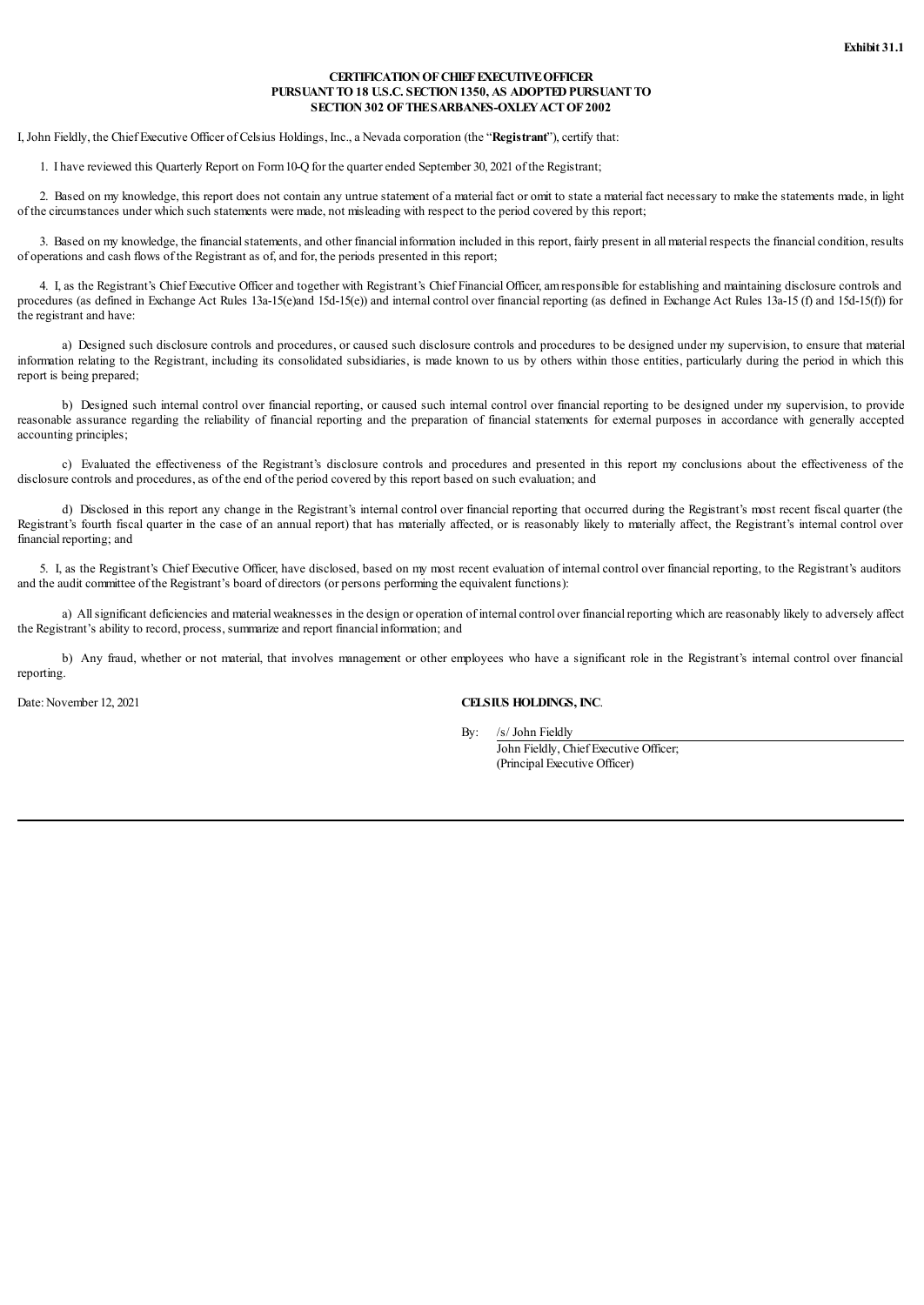# **CERTIFICATIONOFCHIEFFINANCIALOFFICER PURSUANTTO18 U.S.C. SECTION1350, AS ADOPTEDPURSUANTTO SECTION302 OFTHESARBANES-OXLEYACTOF2002**

I, Edwin Negron-Carballo, the Chief Financial Officer of Celsius Holdings, Inc., a Nevada corporation (the "**Registrant**"), certify that:

1. I have reviewed this Quarterly Report on Form 10-Q for the quarter ended September 30, 2021 of the Registrant;

2. Based on my knowledge, this report does not contain any untrue statement ofa material fact or omit to state a material fact necessary to make the statements made, in light of the circumstances under which such statements were made, not misleading with respect to the period covered by this report;

3. Based on my knowledge, the financial statements, and other financial information included in this report, fairly present in all material respects the financial condition, results of operations and cash flows of the Registrant as of,and for, the periods presented in this report;

4. I,as the Registrant's Chief Financial Officer,and together with the Registrant's Chief Executive Officer,amresponsible forestablishing and maintaining disclosure controls and procedures (as defined in Exchange Act Rules 13a-15(e)and 15d-15(e)) and internal control over financial reporting (as defined in Exchange Act Rules 13a-15 (f) and 15d-15(f)) for the registrant and have:

a) Designed such disclosure controls and procedures, or caused such disclosure controls and procedures to be designed under my supervision, to ensure that material information relating to the Registrant, including its consolidated subsidiaries, is made known to us by others within those entities, particularly during the period in which this report is being prepared;

b) Designed such internal control over financial reporting, or caused such internal control over financial reporting to be designed under my supervision, to provide reasonable assurance regarding the reliability of financial reporting and the preparation of financial statements for external purposes in accordance with generally accepted accounting principles;

c) Evaluated the effectiveness of the Registrant's disclosure controls and procedures and presented in this report my conclusions about the effectiveness of the disclosure controls and procedures, as of the end of the period covered by this report based on such evaluation; and

d) Disclosed in this report any change in the Registrant's internal control over financial reporting that occurred during the Registrant's most recent fiscal quarter (the Registrant's fourth fiscal quarter in the case of an annual report) that has materially affected, or is reasonably likely to materially affect, the Registrant's internal control over financial reporting; and

5. I, as the Registrant's Chief Financial Officer, have disclosed, based on my most recent evaluation of internal control over financial reporting, to the Registrant's auditors and the audit committee of the Registrant's board of directors (or persons performing the equivalent functions):

a) All significant deficiencies and material weaknesses in the design or operation of internal control over financial reporting which are reasonably likely to adversely affect the Registrant's ability to record, process, summarize and report financial information; and

b) Any fraud, whether or not material, that involves management or other employees who have a significant role in the Registrant's internal control over financial reporting.

<span id="page-23-0"></span>

# Date:November 12, 2021 **CELSIUS HOLDINGS, INC**.

By: /s/ Edwin Negron-Carballo Edwin Negron-Carballo, Chief Financial Officer; (Principal Financialand Accounting Officer)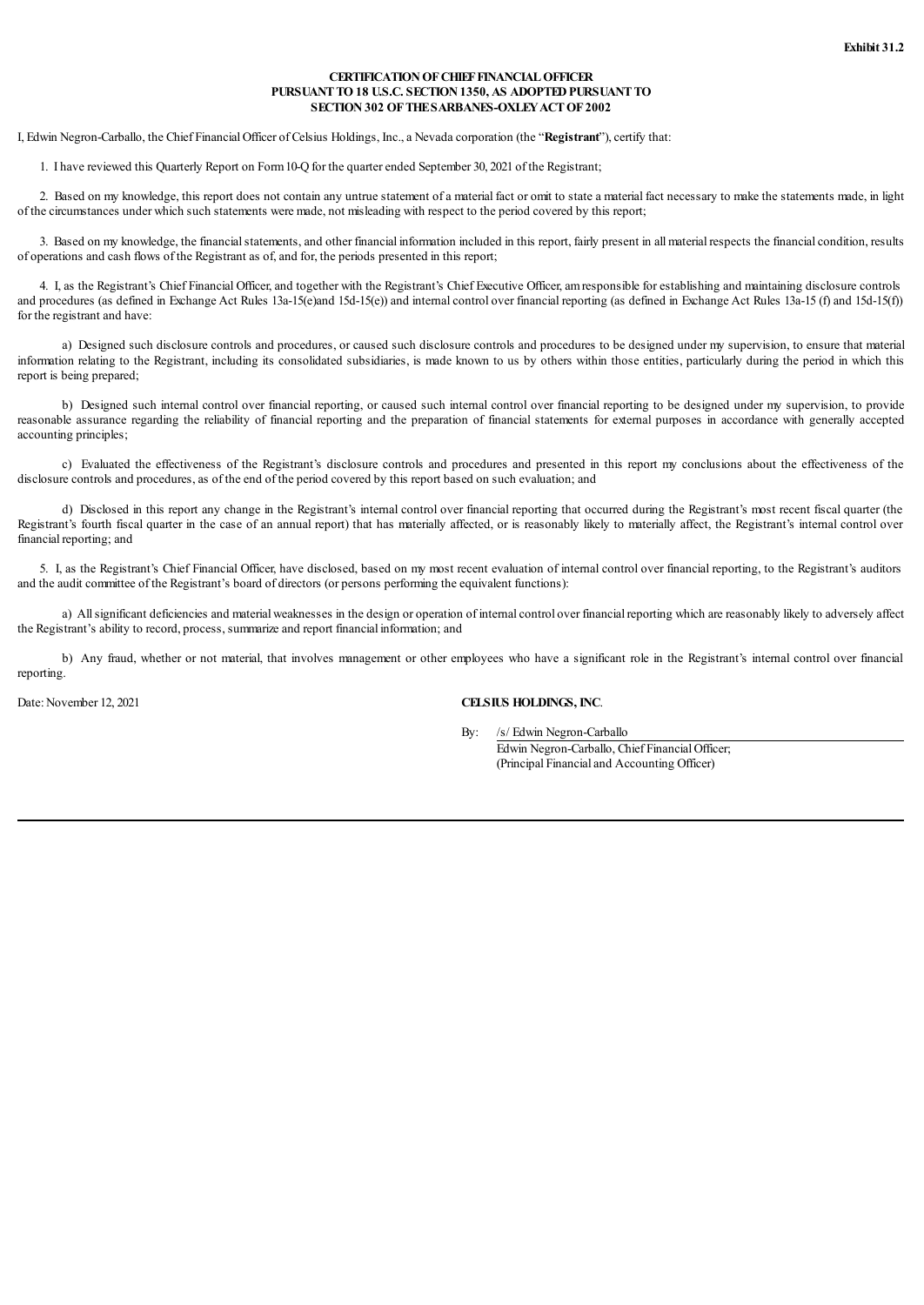# **CERTIFICATIONOFCHIEFEXECUTIVEOFFICER PURSUANTTO18 U.S.C. SECTION1350 AS ADOPTED PURSUANTTOSECTION906 OFTHESARBANES-OXLEYACTOF2002**

In connection with the Quarterly Report of Celsius Holdings, Inc.,a Nevada corporation (the "**Company**") on Form10-Q for the quarterended September 30, 2021, as filed with the Securities and Exchange Commission on the date hereof (the "Report"), I, John Fieldly, the Chief Executive Officer of the Company, certify, pursuant to 18 U.S.C. §1350, as adopted pursuant to §906 of the Sarbanes-Oxley Act of 2002, that:

1. The Report fully complies with the requirements of Section 13(a) or 15(d) of the Securities Exchange Act of 1934; and

2. The information contained in the Report fairly presents, in allmaterial respects, the financialcondition and results of operations of the Company.

<span id="page-24-0"></span>Date:November 12, 2021 **CELSIUS HOLDINGS, INC**.

By: /s/ John Fieldly

John Fieldly, Chief Executive Officer (Principal Executive Officer)